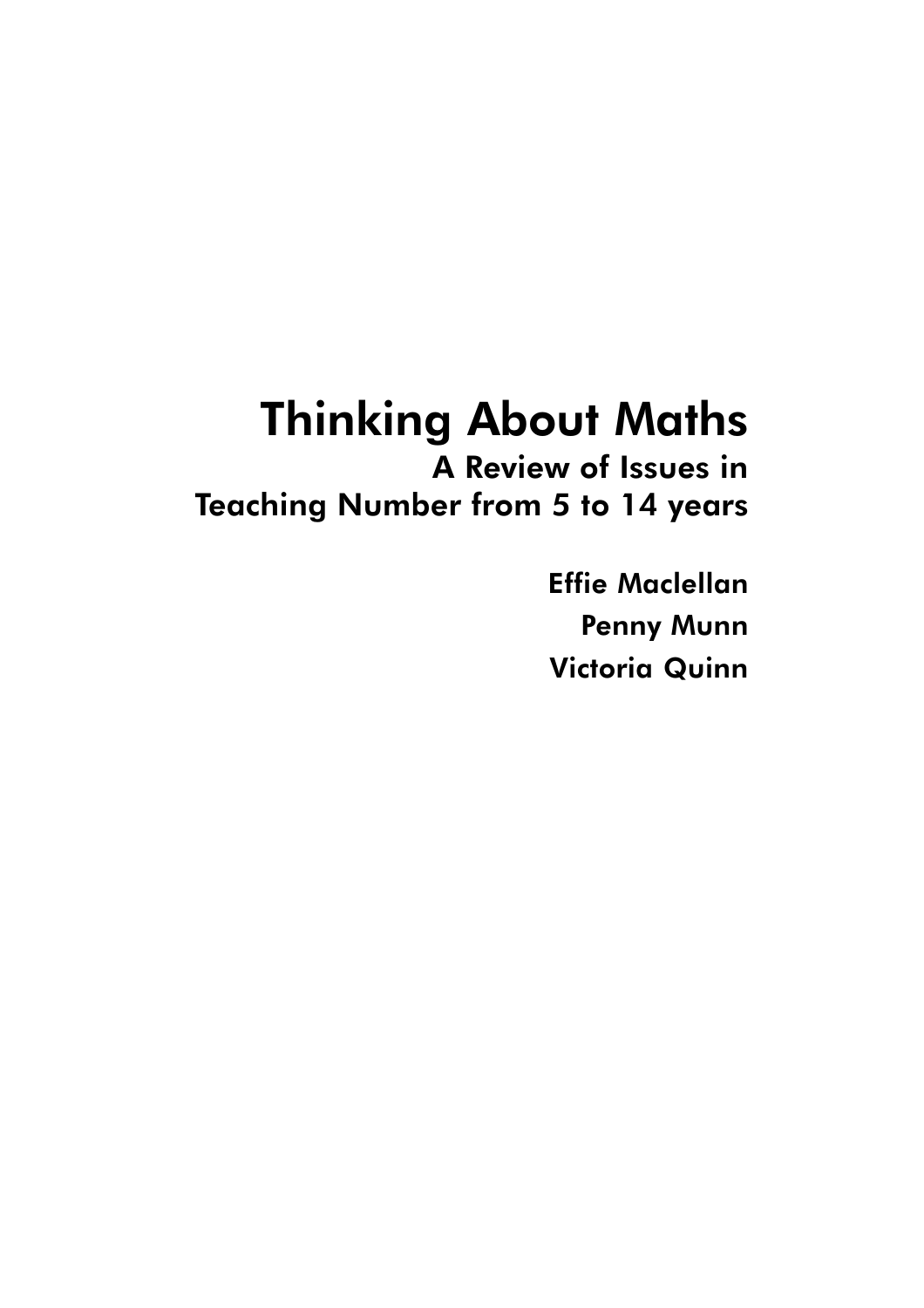# **About the authors**



**Penny Munn** is Senior Lecturer in Research in the Department of Primary Education at the University of Strathclyde. Her PhD research investigated the family play and arguments in which 2-3-year-olds develop their understanding of social rules. Subsequent research focused on the development of numeracy and literacy in the early years. Her current research interests lie in the number understanding that develops in the initial years of primary school, and in the teaching that nurtures such understanding.

Victoria Quinn is a Lecturer in the Department of Primary Education at the University of Strathclyde. She is involved in the initial and in-service training of teachers as well as research in mathematics education. Her PhD research investigated pre-service teachers' understanding of multiplication and division. Her current research interests are concerned with the development of young children's early number knowledge.

This publication has been written to stimulate and inform debate on an important educational issue. The views expressed are those of the authors and are not necessarily the views of Learning and Teaching Scotland.

First published 2002

© Learning and Teaching Scotland 2002

ISBN 1859557759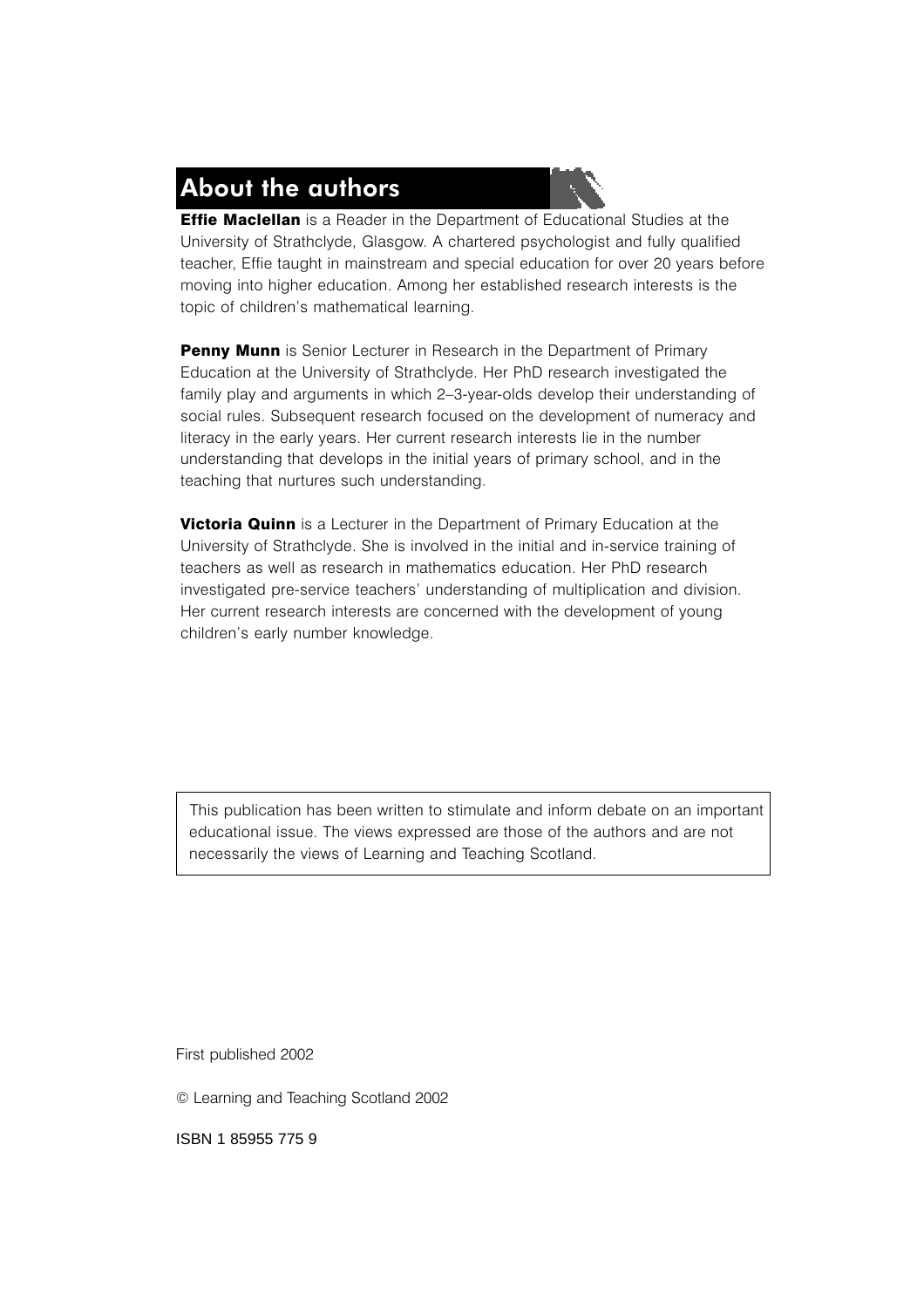### **Contents**

(The sections may be read in any order.)

| 1. Introduction                                                                                                                                                | 1                                                                     |
|----------------------------------------------------------------------------------------------------------------------------------------------------------------|-----------------------------------------------------------------------|
| 2. Background<br>2.1. The international context<br>2.2. The national context<br>2.3. The Scottish context<br>2.4. Overview                                     | 2<br>$\sqrt{2}$<br>$\overline{2}$<br>$\overline{4}$<br>$\overline{7}$ |
| 3. Problem solving<br>3.1 What we know<br>3.2. Points to consider<br>3.3. To try                                                                               | 10<br>10<br>16<br>16                                                  |
| 4. Conceptual understanding<br>4.1. What we know<br>4.2. Points to consider<br>4.3. To try                                                                     | 17<br>18<br>19<br>20                                                  |
| 5. Mental maths<br>5.1. What we know<br>5.2. Points to consider<br>5.3. To try                                                                                 | 21<br>22<br>25<br>26                                                  |
| 6. Commercial schemes<br>6.1. What we know<br>6.2. Points to consider<br>6.3. To try                                                                           | 27<br>28<br>30<br>31                                                  |
| 7. Assessment<br>7.1. What we know<br>7.2. Points to consider<br>7.3. To try                                                                                   | 32<br>33<br>34<br>35                                                  |
| 8. Reflective review<br>8.1. Summary<br>8.2. Intuitive learning<br>8.3. Learning with understanding<br>8.4. Understanding through reflecting and communicating | 36<br>36<br>37<br>38<br>38                                            |
| 9. Conclusion                                                                                                                                                  | 39                                                                    |
| 10. Annotated Bibliography                                                                                                                                     | 40                                                                    |

ТX.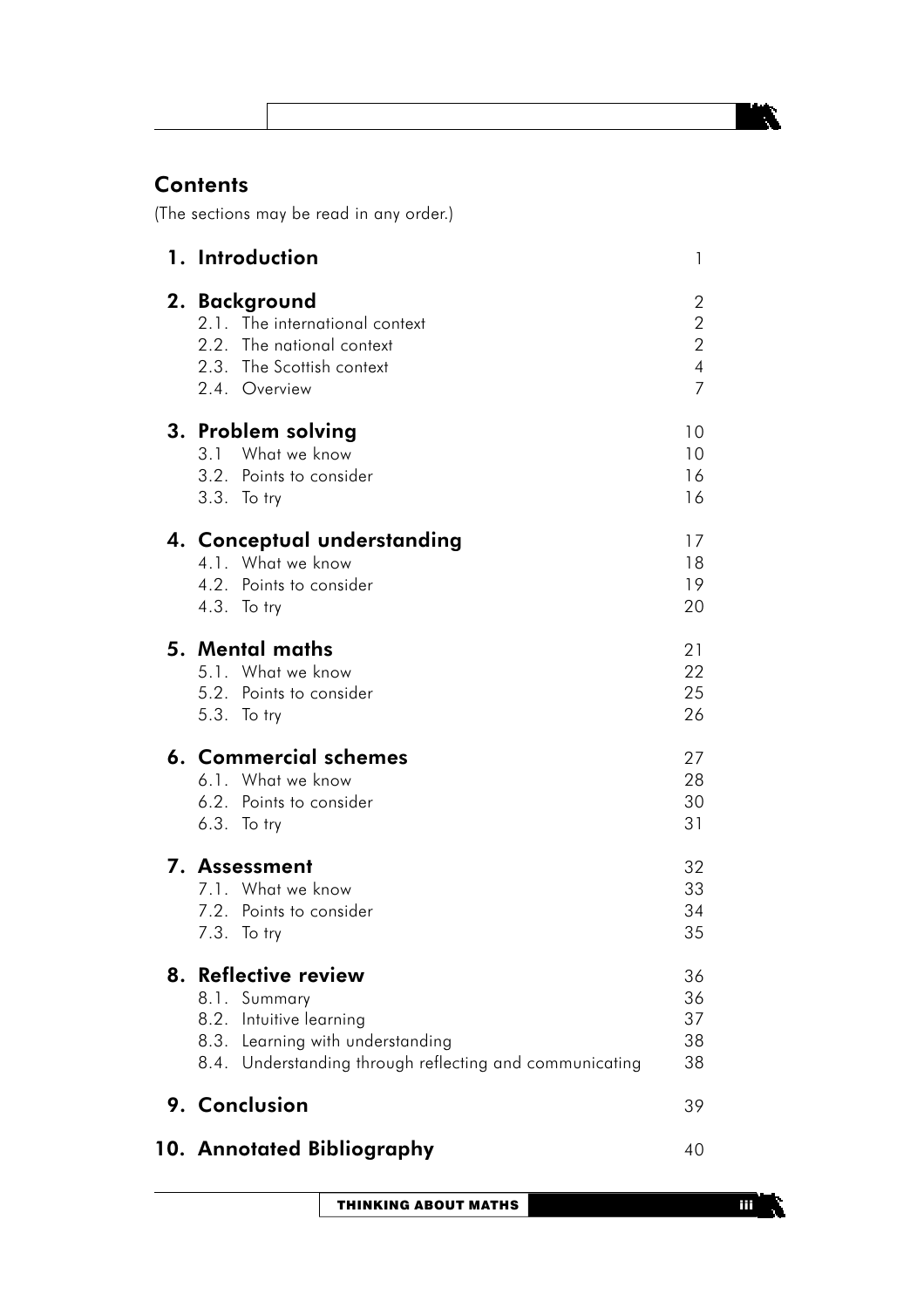### **Preface**

We have written this document as a contribution to the National Debate on Mathematics Education in Scotland. We have written it with the age range P1 to S2 in mind, and our emphasis has been on the acquisition of basic numeracy. Scotland has made some outstanding contributions to mathematics in the past. We have no doubt that Scottish mathematicians will make many great contributions in the future. However, our concern in writing this document has been to encourage universal numeracy, rather than to help produce a large pool of mathematical talent. For this reason, we focus on number rather than on the broad mathematics curriculum. We have taken as our starting point the issues raised by various documents written by the Scottish Executive Education Department (SEED) and Her Majesty's Inspectorate of Education (HMIE) over the past decade. We have summarised the history to the debate in Scotland in Section 2. Sections 3-7 each deal with a substantive issue in the teaching of maths. Sections 8 and 9 summarise our discussions. Each section has been written as an independent unit, so it is not necessary to read them in linear order. You can, if you wish, dip in and read each section separately in any order you choose.

# **Acknowledgements**

iv

We would like to acknowledge the help that Sue Kleinberg and Catherine Ridler (both from the Department of Primary Education at the University of Strathclyde) have given us by reading this document and arguing over a number of points. We would also like to thank the practising teachers who read and commented on this document before publication. Thanks are due to Helen Black, Margaret Kowal, Roslynn McRoberts, and Andrea Ross. Any errors or omissions are entirely our own responsibility.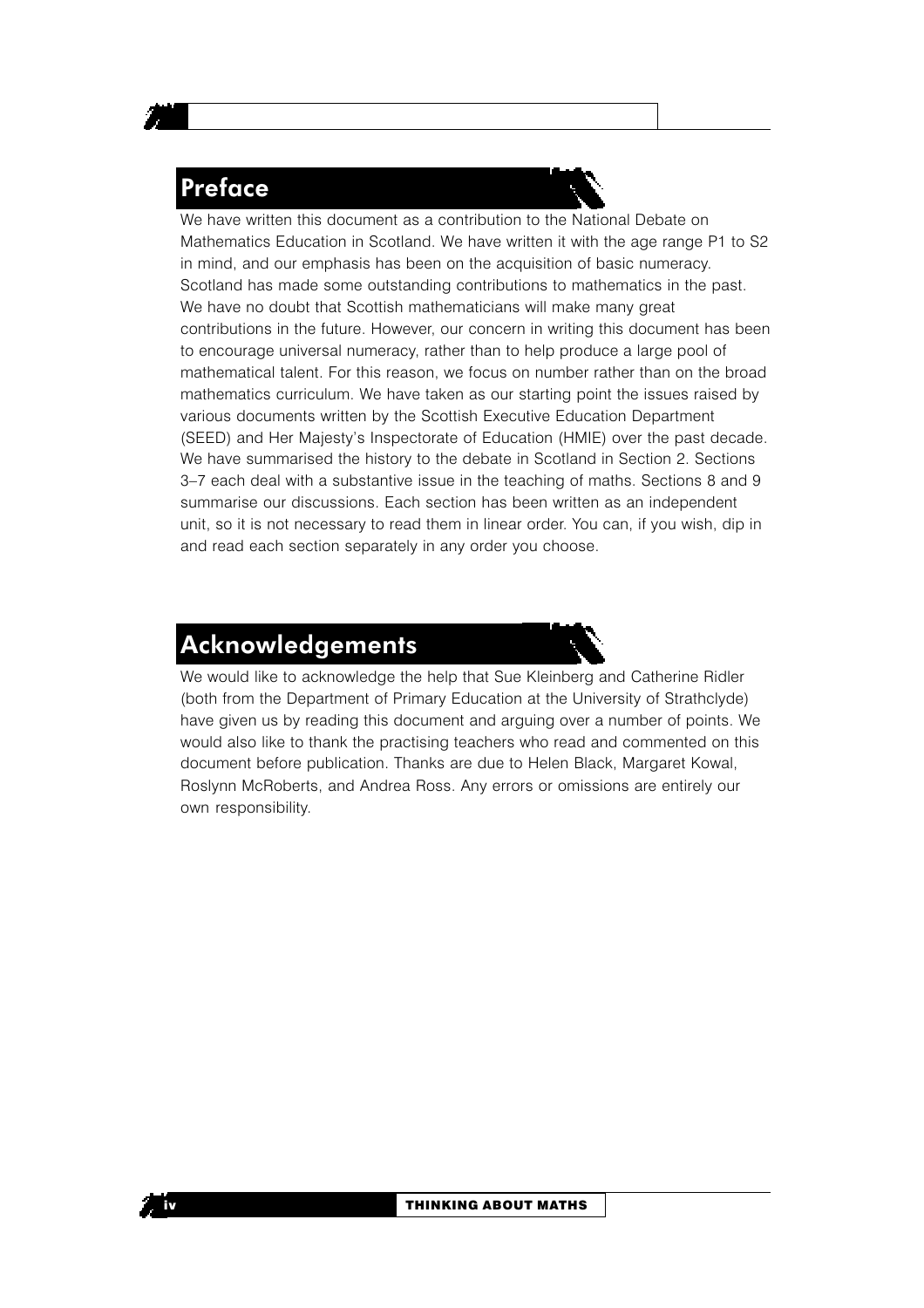### . Introduction

Over the past decade, there has been an increased interest in the teaching and learning of number. Programmes of instruction in mathematics have been formulated and reformulated according to shifting banks of evidence as to what 'works' best in both a national and an individual sense. Many changes have been proposed – in teaching methods, in curriculum content, in the meaning of teaching and learning mathematics, and in responsibility for policy and instructional decisions. Suggestions for change are often based on complex research evidence.

However, these changes are unlikely to improve our teaching if:

- we cannot understand what the changes actually mean in terms of our practice in the classroom
- the changes do not agree with our beliefs about what mathematics is and how best to teach it.

Real change in our practice can only take place if the suggested changes feel educationally appropriate and defensible. In considering this issue and the implications for our own practice as teachers, a first step is to reflect on those issues (described in section 2) highlighted by recent SEED and HMIE documents as being significant in effective mathematical learning. This text is intended to support such professional reflection by:

- providing a broad background to the current changes
- discussing issues that have been raised in recent documents on mathematics for the years 5-14
- contributing in a positive yet challenging way to discussion of the issues

This document is a focused discussion that draws on high-quality research evidence that is conceptually relevant in the Scottish context. Our aim is to be interesting, relevant, and thought provoking.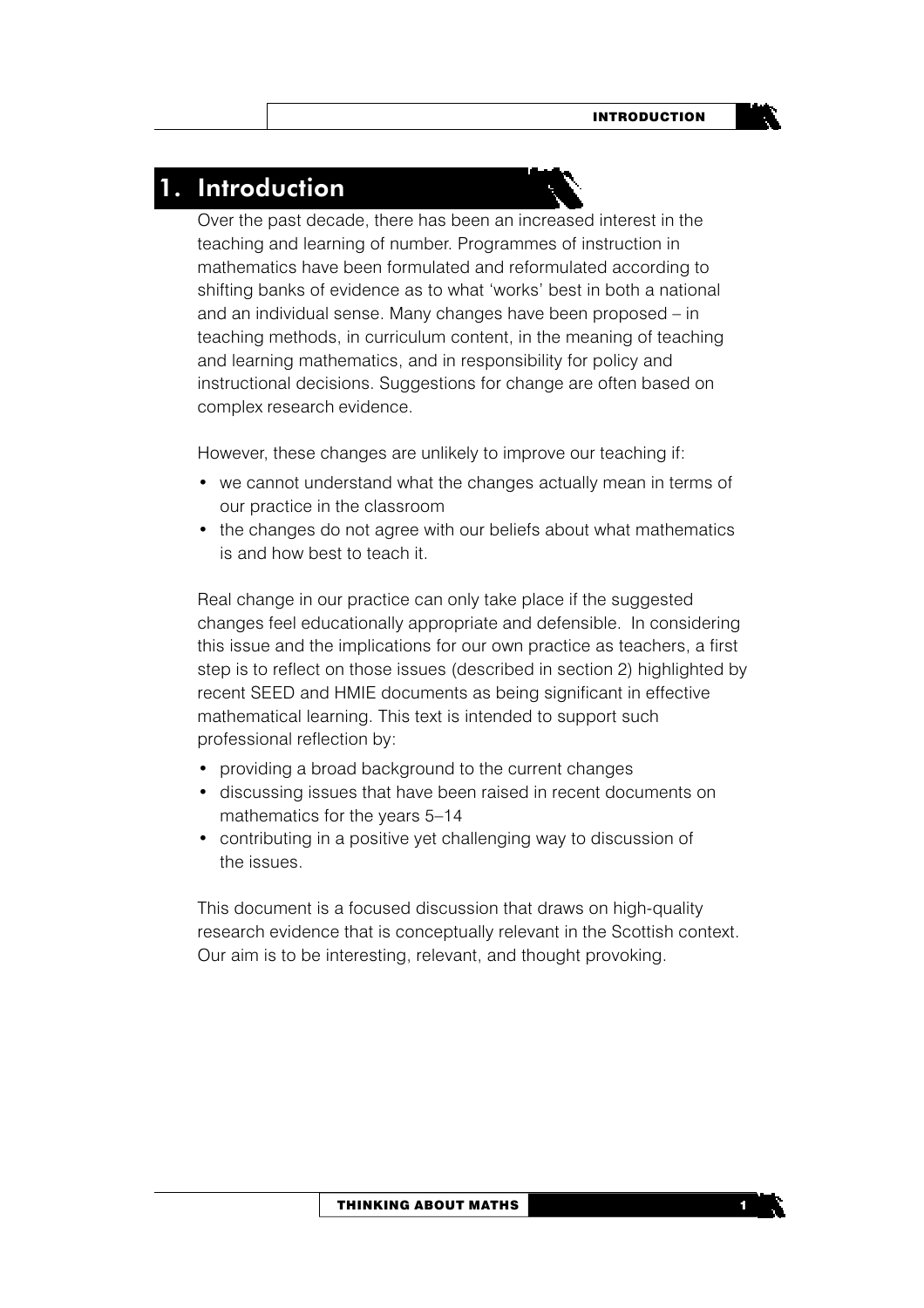### 2. Background



#### 2.1 The international context

Wholesale changes in mathematics teaching are often initiated by international comparisons that show a nation's children to be achieving less than children in comparable countries. A series of international comparisons of children's abilities in maths and science has set the scene for intensive scrutiny of the maths curriculum in the Englishspeaking world.<sup>1</sup> In the 1980s, American educationalists found that Chinese, Taiwanese and Japanese children outperformed American children on a wide range of mathematical skills. Subsequent research identified the organisation of maths teaching in these countries as the source of this difference.<sup>2</sup>

### 2.2 The national context

In a parallel line of discovery, British educationalists found in the 1990s that children in some European countries were very much better at maths than were British children. Two research groups focused on bringing maths teaching practices to Britain from these countries in the 1990s. One was in Exeter, one in London. Both began their programmes in 1995. Charitable foundations and industry provided initial funding for both these programmes.

#### 2.2.1 Mathematics Enhancement Programme (University of Exeter,  $1995$ -present)<sup>3</sup>

This programme was derived from the best practice observed in Hungary. Professor David Burghes, an educationalist at the Institute, designed it. The programme was initially designed for secondary maths teaching, and then followed by a primary extension. The programme uses the Central European model of early education. That is, there is an emphasis on the education of the senses and the attentional system, and there is no attempt to teach written text or

 $\overline{\mathbf{2}}$ 

Medrich, Elliot, and Griffith, Jeanne, International Mathematics and Science Assessments: What have we learned?, Washington, DC: National Center for Education Statistics, 1992

<sup>&</sup>lt;sup>2</sup> See, for example, Stigler, James W., and Perry, Michelle, 'Mathematics Learning in Japanese, Chinese, and American Classrooms', in G. B. Saxe and M. Gearhart (eds), Children's Mathematics. New Directions in Child Development. No. 41. San Francisco: Jossey-Bass, 1988, pp. 27-54.

<sup>&</sup>lt;sup>3</sup> Burghes, D., Mathematics Enhancement Programme, 1998. Available at: http:// www.ex.ac.uk/cimt/mep/meppinfo.pdf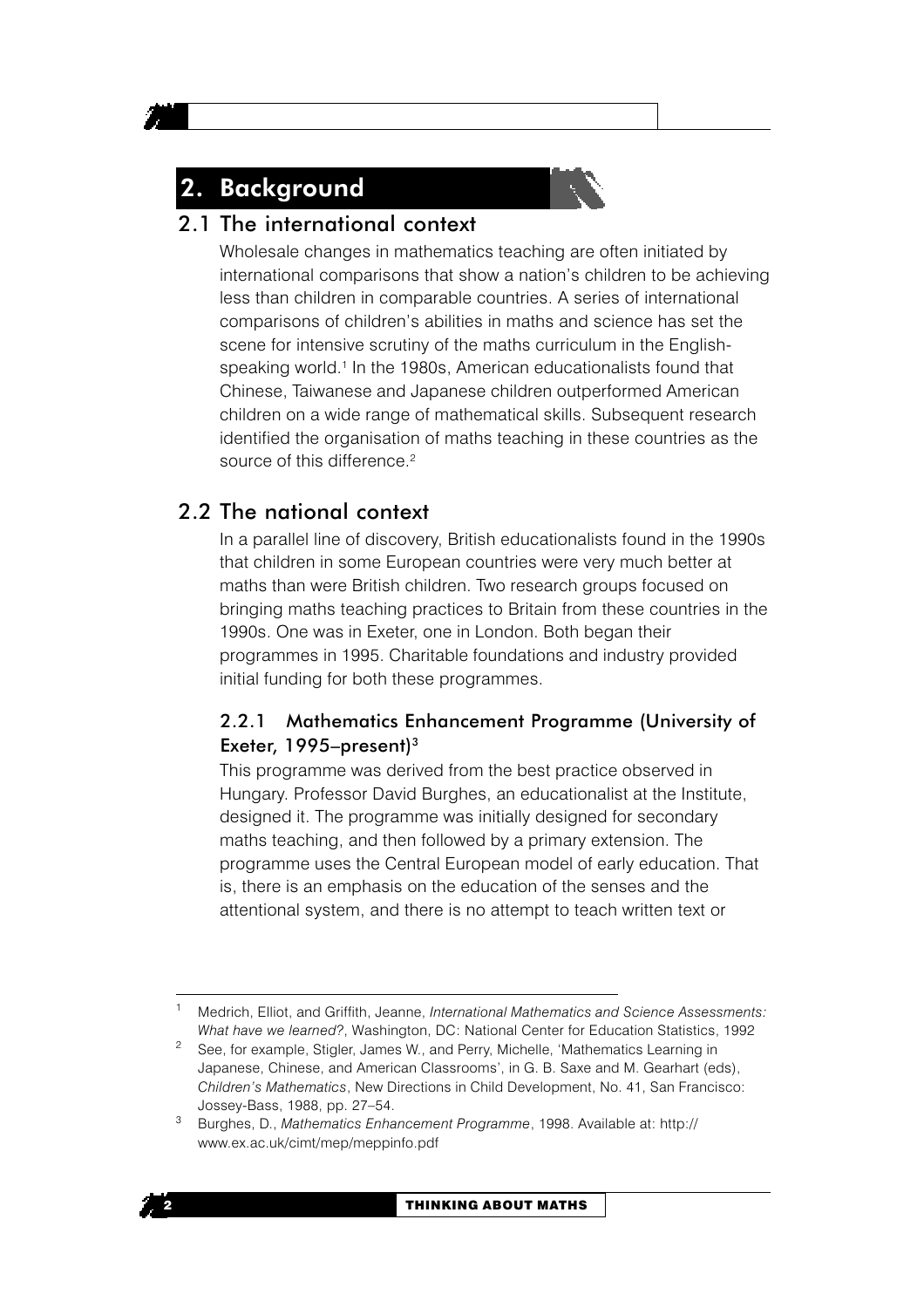number skills until the age of 6 or 7. The approach was proved effective through trials conducted with 70 primary schools in England, although its introduction was not without problems.<sup>4</sup>

#### 2.2.2 Improving Primary Mathematics (National Institute of Economic and Social Research, 1995–present)

This programme was derived from the best practice observed in Zurich. Professor Sig Prais, an economist at the Institute, designed it. The approach emphasises oral rather than written mathematics. The teaching pattern is a 'warm-up' mental maths session, then demonstrations, questioning and discussion, around a single topic, followed by maths games and workbooks. The programme is based on a discursive principle: the maths lesson is dominated by talk and demonstration rather than by work on paper. There are two discursive rationales for taking the entire class through the same experience (rather than grouping the children). One is that the children must have something in common to discuss. The other is that if the class breaks up into groups doing different tasks, then the teacher cannot teach entirely through an oral approach. The programme was proved effective through trials in six schools in Barking and Dagenham Education Authority and a further 50 schools across four more boroughs.<sup>5</sup>

#### 2.2.3 National Numeracy Project (DfEE, 1996-1998)

The National Numeracy Project produced the 'Framework for Teaching Mathematics' that was trialled in a number of primary schools.<sup>6</sup> Summer schools on numeracy for 11-year-olds became an essential part of the strategy. These were designed to update the maths abilities of children entering secondary school without the experience of a maths curriculum based on an oral and mental approach.

### 2.2.4 National Numeracy Strategy (DfES, 1998-present)<sup>7</sup>

The National Numeracy Strategy is a coordinated government-led development for England and Wales, based on the successes of previous numeracy schemes. It has a prescribed content that is linked

 $\overline{\mathbf{3}}$ 

Burghes, D., Mathematics Enhancement Programme (MEP): The first three years, 2000. Available at: http://www.ex.ac.uk/cimt/mep/intrep00.pdf

<sup>&</sup>lt;sup>5</sup> Whitburn, Julia, 'Mathematical Attainments in Primary Schooling: Raising standards and reducing diversity'. National Institute Economic Review, No. 179, London: National Institute of Economic and Social Research, 2002

<sup>&</sup>lt;sup>6</sup> Department for Education and Employment, National Numeracy Project: Progress report 1996-1998, London: DfEE, 1999

<sup>&</sup>lt;sup>7</sup> Department for Education and Skills, Implementing the National Numeracy Strategy: The final report of the Numeracy Task Force, London: DfES, 1998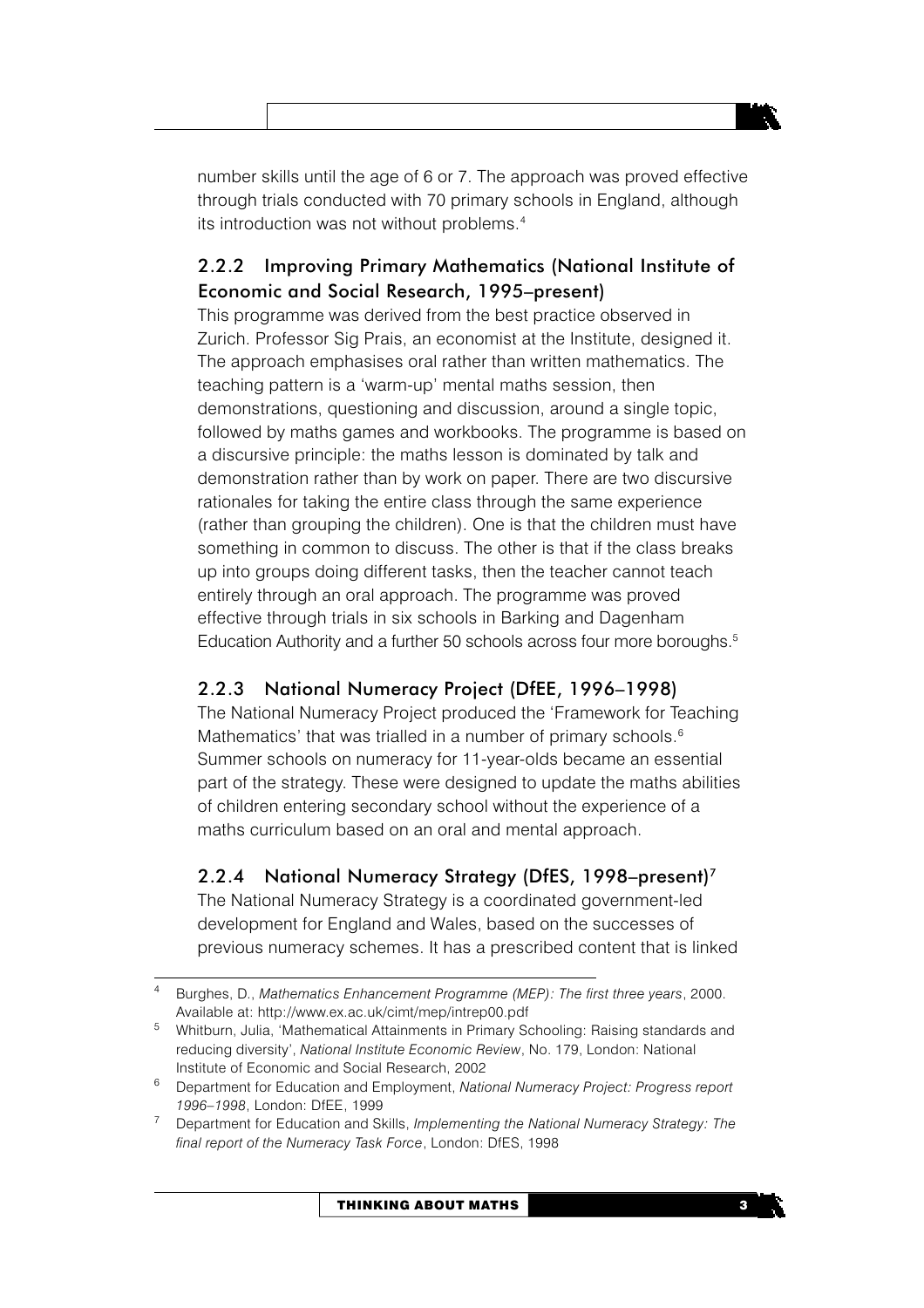to a national coordinating network and training scheme. It is optional, and not legally part of the National Curriculum for England and Wales.<sup>8</sup> However, schools opting not to join the strategy must show in their SATS results and OFSTED reports that they have implemented a viable alternative. Results of the National Numeracy Strategy are monitored through the national testing programme. Over the last few years, these programmes have achieved a radical change in mathematics teaching in England and Wales. They have shifted the emphasis onto organised. whole class teaching in which talk and mental activity is prioritised over the written worksheet.

#### 2.3 The Scottish context

The Third International Mathematics and Science Study (1996, 1997)<sup>9</sup> is an international comparison of over 40 countries that showed that average maths scores of Scottish 9- and 13-year-olds were well below those of pupils in higher achieving countries. This evidence, and the example of the English National Numeracy Strategy, has produced pressure in Scotland to update approaches to number teaching. However, the resources, training and teacher support associated with the English National Numeracy Strategy have not been available in Scotland. The National Numeracy Project and Strategy were coherent programmes of training and resources that set out to equip schools to teach maths in a different way. In Scotland, some documents have been produced, but schools and education authorities have been left to decide what changes to implement, and to find the resources for these changes. Recommendations in key documents have echoed the changes happening south of the border. The eight key documents are as follows.

#### 2.3.1 Improving Mathematics Education 5-14 (1997)

This document was written in response to concerns about the international standing of Scottish maths education. It was based on a study of schools in Scotland, Singapore, Korea, Japan, Switzerland, and Hungary. It suggested that:

- increased attention be paid to mental calculation
- greater use should be made of whole-class teaching
- teacher expectations of pupils should be raised

<sup>9</sup> National Academy of Sciences, The Third International Mathematics and Science Study, National Research Council, Washington, DC: Mathematical Sciences Education Board, 1996



<sup>8</sup> ATL: Available at: http://www.askatl.org.uk/issues/Key Stage 3/KS3 latest news/ latest news.htm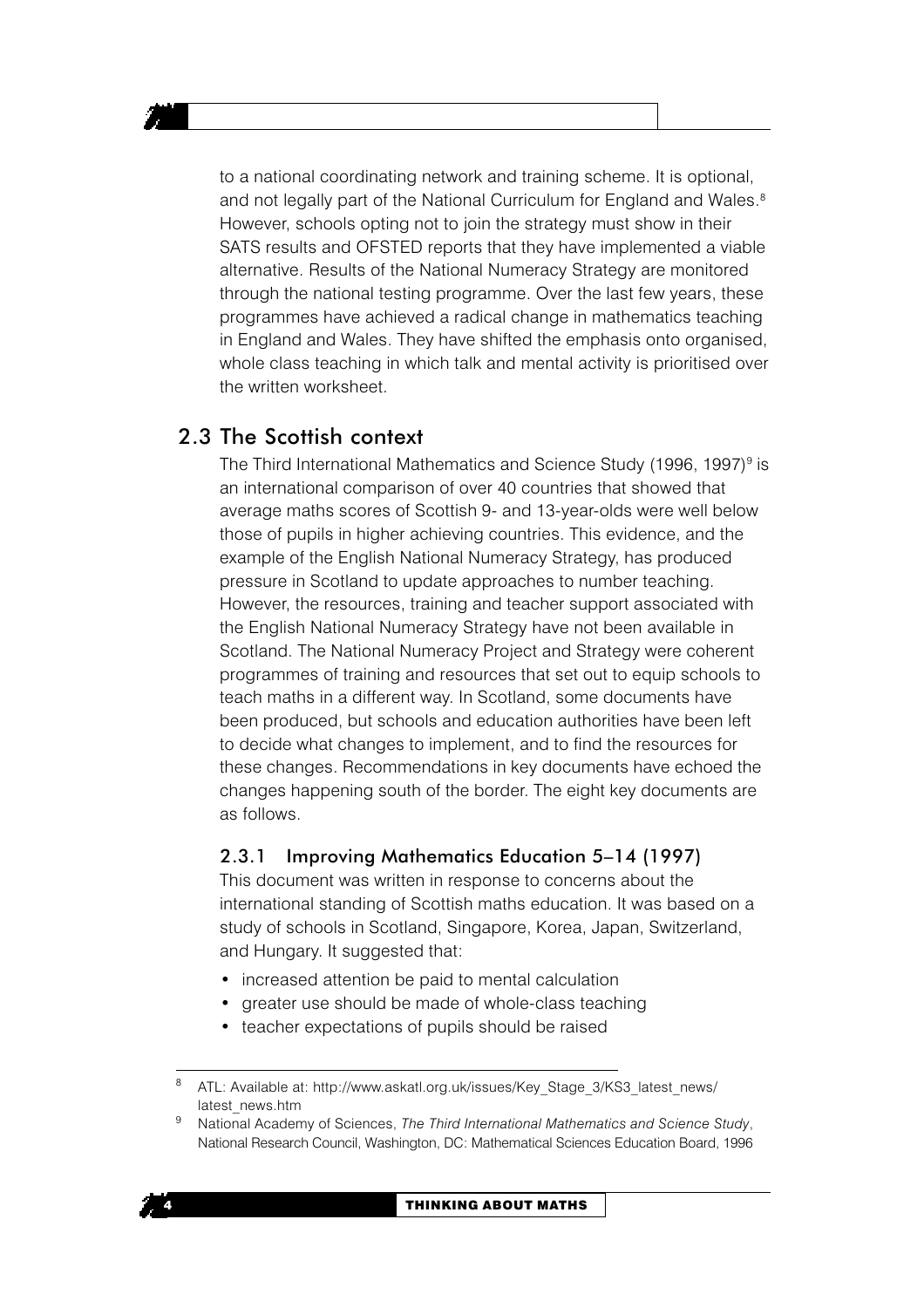- common textbooks should be adopted and variations between schools in the pace of work lessened
- schools should move to setting in S1.

### 2.3.2 Achievement for All (1997)

This document addresses the issue of setting children by attainment. It recommends this form of organisation (particularly for mathematics) in S1/S2 and in P6/P7. The rationale for this is to reduce the time teachers spend managing resources and explaining tasks. This gives them more time for direct teaching, which the authors define as questioning. giving explanations and providing feedback, checking understanding, sharing objectives, monitoring progress and identifying next steps in learning. The document makes it clear that HMI sees classroom organisation as a key factor in raising attainment.

#### 2.3.3 Standards and Quality in Scottish Schools 1995 to 1998 (1999)

This document is part of a regular series of reports, and covers the whole of the curriculum in primary and secondary sectors. Its recommendations for maths in the primary sector included the advice to raise attainment in mental calculations, fractions and decimals, and to raise attainment in problem solving and enguiry in 65 per cent of schools. It was left to teachers to exercise their professional judgement on how they should raise attainment in these areas.

#### 2.3.4 Standards and Quality in Secondary Schools 1995-1999: **Mathematics (1999)**

This document was based on 92 schools, and found that many S1/S2 maths courses were not well planned. These had weaknesses that included paying too little attention to mental maths and problem solving, relying too much on commercial schemes, and lack of coordination. Pupils coped with the work, but much of it was familiar and undemanding. Improved performance is required in mental calculation, fractions, decimals and percentages, algebra and solving non-routine problems. Problems in S1/S2 came from an emphasis on individualised learning, which often gave slow progress. Pupils need more opportunities to discuss problems and develop independent thinking. There were particular problems in assessment as part of teaching in S1/S2, with assessment of mental calculation being a particular difficulty. Development planning in secondary maths departments was a notable weakness, with 70 per cent of departments having important weaknesses.

 $\sim$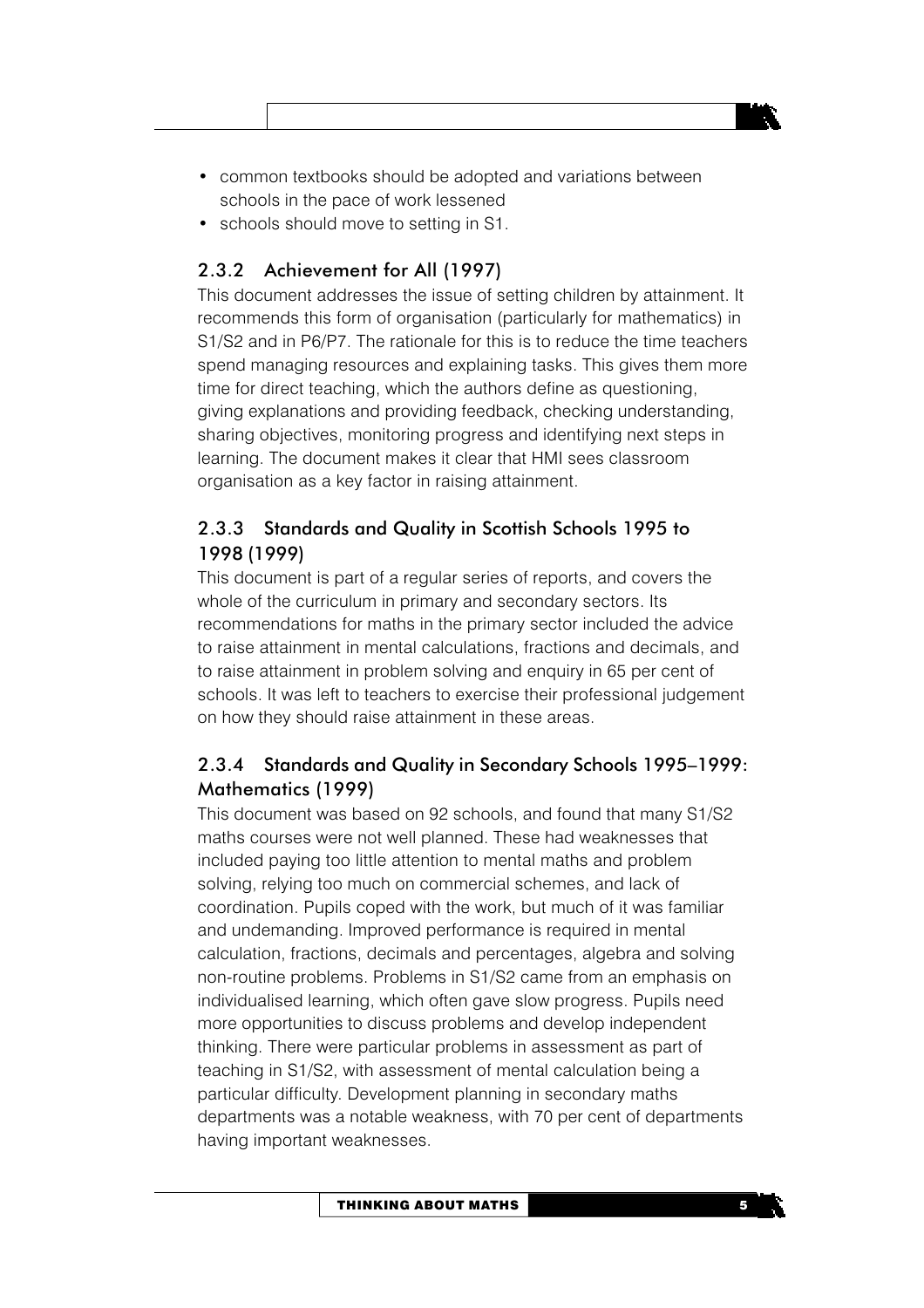#### 2.3.5 Assessment of Achievement Programme Sixth Survey of Mathematics (2000)<sup>10</sup>

This survey established that pupil performance was satisfactory in all categories in P4 and P7. In S2, pupil performance was unsatisfactory in fractions, percentages and ratio. Comparisons over time showed that in P4, P7 and S2, performance had improved in comparison to the 1997 survey. Performance in problem solving was lower than in all other categories, and continued to need attention.

#### 2.3.6 Standards and Quality in Primary Schools: Mathematics 1998-2001 (2002)

This document identifies the main areas for improvement as problem solving, the pace of progress from P4 to P7, challenges for highattaining pupils, opportunities to use ICT in mathematics and the use of assessment information in planning. In contrast to the 1995–98 study (2.3.3), it states that 90 per cent of primary schools inspected had satisfactory programmes in number, money, and measure. It states that only 50 per cent of primary schools inspected had satisfactory programmes in problem solving. In schools with poor programmes, there was over-reliance on the textbook, and specific strategies were taught, leaving the children no understanding of how to apply these strategies in their maths work. Children often needed support when problem solving in an unfamiliar context, and there were particular weaknesses in recording and reporting problem-solving activities. The characteristics of the least effective programmes were that:

- mental maths sessions missed opportunities for shared thinking
- homework focused on number work and didn't include problem solvina
- teachers relied too heavily on maths scheme materials
- pupils worked on repetitive exercises with little discussion
- teachers did not make systematic use of assessment evidence in their planning.

There were few problems in attainment at the early stages. Problems tended to emerge in the upper primary between P4 and P7. Routine calculations did not pose many problems. Difficulties more often arose in solving word problems and dealing with fractions, decimals, and percentages.



<sup>&</sup>lt;sup>10</sup> Scottish Executive Education Department, Sixth Survey of Mathematics, 2000, Findings and Issues, Edinburgh: SEED, 2001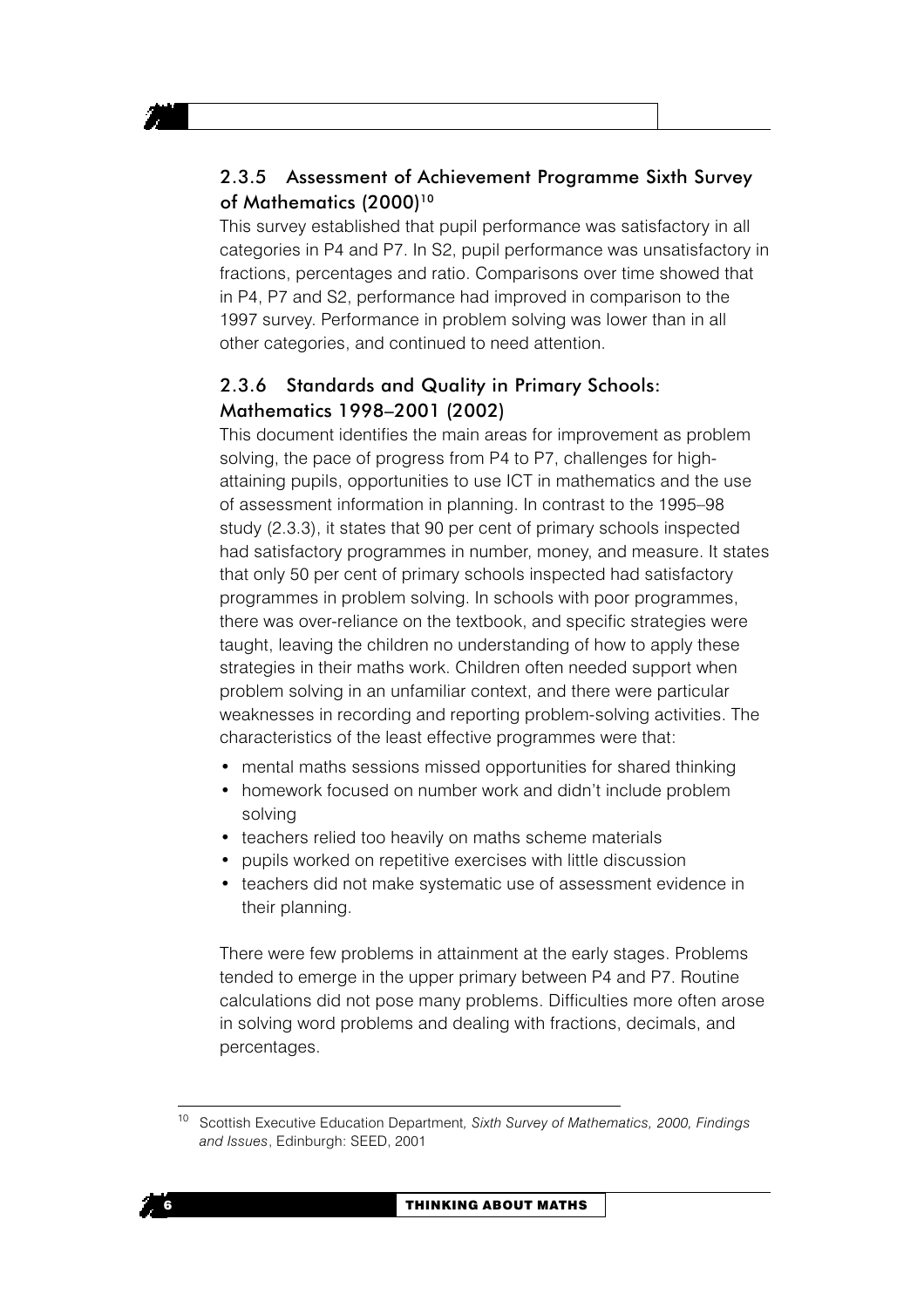#### Early Intervention: 1998-2000 (2002)  $2.3.7$

This document reports on early intervention in mathematics in 24 primary schools from 17 of the 32 authorities. Most of these schools had increased their time allocation for maths in P1 and P2 to provide mental maths lessons. In some of the schools, the increased emphasis on number was accompanied by a decreased emphasis on problem solving and enguiry. Although assessment was generally good. teachers tended not to be confident about identifying next steps for learning for children that are more able. Despite some shortcomings in provision, overall attainment was good or very good in all the schools.

#### 2.3.8 The National Strategy for Numeracy (2002)

This document has been produced to help educators at two levels. It will help education authorities with the work of publishing annual statements of improvement objectives and reports of success. It will help schools prepare their development plans and their annual report on progress. The document is focused on improving standards of attainment in numeracy in schools. It summarises a number of reports and documents, and outlines the framework in Scotland for raising attainment.

### 2.4 Overview

Recent changes in emphasis in Scottish primary maths have the same sources as the National Numeracy Strategy in England and Wales. The implementation of change has been very different in Scotland, and there is no quarantee that changing Scottish teachers' style will replicate the effects of the National Numeracy Strategy. It may be that additional resources and training are essential for raised attainment. The pressure for change follows an assumption that the correct conclusions about teaching have been drawn from international comparisons of attainment. These conclusions are problematic because comparative data are very hard to interpret. There are, for instance, some notable exceptions to the general rule that systematic whole-class teaching is related to high attainment at ages 9 and 13. There is also the possibility that marked differences in early education can interact with later provision. Education systems are usually rooted in their context of culture and language, and do not readily transplant. The National Numeracy Strategy is reported to have raised attainment in computational skills. This may have been at the expense of problemsolving skills.<sup>11</sup> There may be echoes of this trend in Scotland. While

7

 $11 -$ Brown, Margaret, What are the Key Aspects of the National Numeracy Strategy?, Plenary Address to British Congress of Mathematics Education, 1999. Available at: http://www.edweb.co.uk/bcme/proceedings/plenary/brown.htm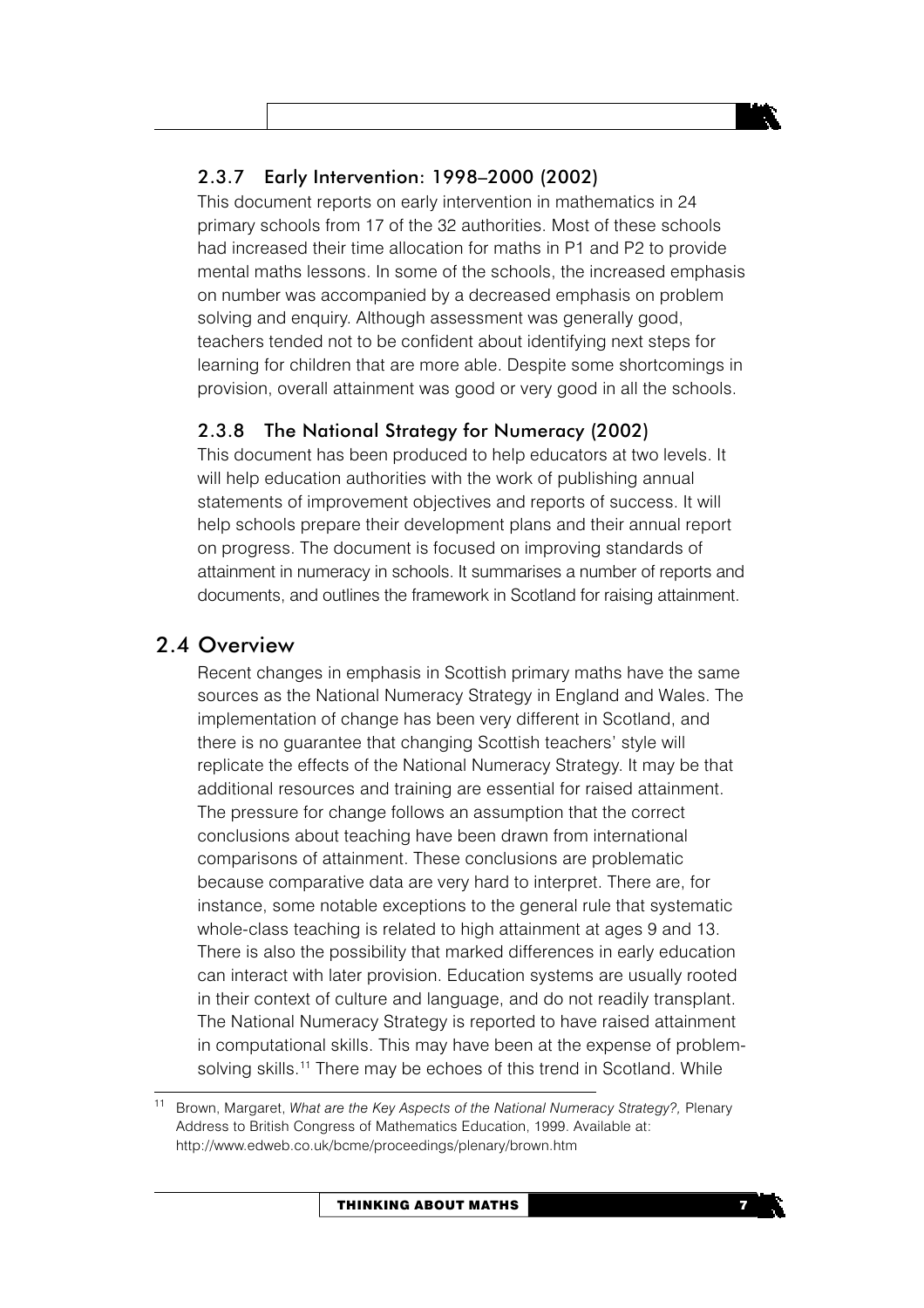the 2002 SEED document on quality reports a large improvement in teaching of number, it reports no real improvements in problem solving. This is perhaps unsurprising, given that problem solving is presented in the Mathematics: 5-14 National Guidelines as a procedure to be taught rather than as a context for learning. Difficulties in maths seem to emerge at the higher levels of primary and at early secondary, not at the initial primary school stages. This may well be because conceptual accuracy is not an issue in the assessment of early maths. but cannot be escaped at later stages. Comments throughout the most recent SEED documents characterise poor quality maths teaching by slavish adherence to schemes of work, repetitive exercises, lack of shared discussion and a lack of focused assessment information.

#### 2.4.1 The major issues

 $\mathbf{a}$ 

Although mathematics from 5 to 14 has been through a decade of major change, there are still unresolved issues about the teaching and learning of maths in Scotland. Basing our conclusions on the documents we have reviewed above, we think that the major issues relate to five interconnected themes. These themes are: problem solving, conceptual (as opposed to procedural) learning, mental maths, commercial schemes, and assessment. In the rest of the document, we have devoted a section to each of these themes. We believe that:

- the way problem solving is framed in the Mathematics: 5-14 National Guidelines poses major difficulties. We discuss this more fully in section 3
- an imbalance between early procedural and conceptual teaching can lead to later failure. Children can often do their 'sums' without understanding number. It is easy to teach basic calculations as a set of procedures, but this does not provide an adequate conceptual framework for later learning – especially for word problems, fractions, decimals, and percentages. We discuss this more fully in section 4
- a wholehearted change to teaching mental rather than written strategies is quite difficult to achieve. We discuss this more fully in section 5
- maths schemes and associated homework frameworks can be problematic. We discuss this more fully in section 6
- there are major contradictions in the assessments of pupils that teachers are currently required to carry out. We discuss this more fully in section 7.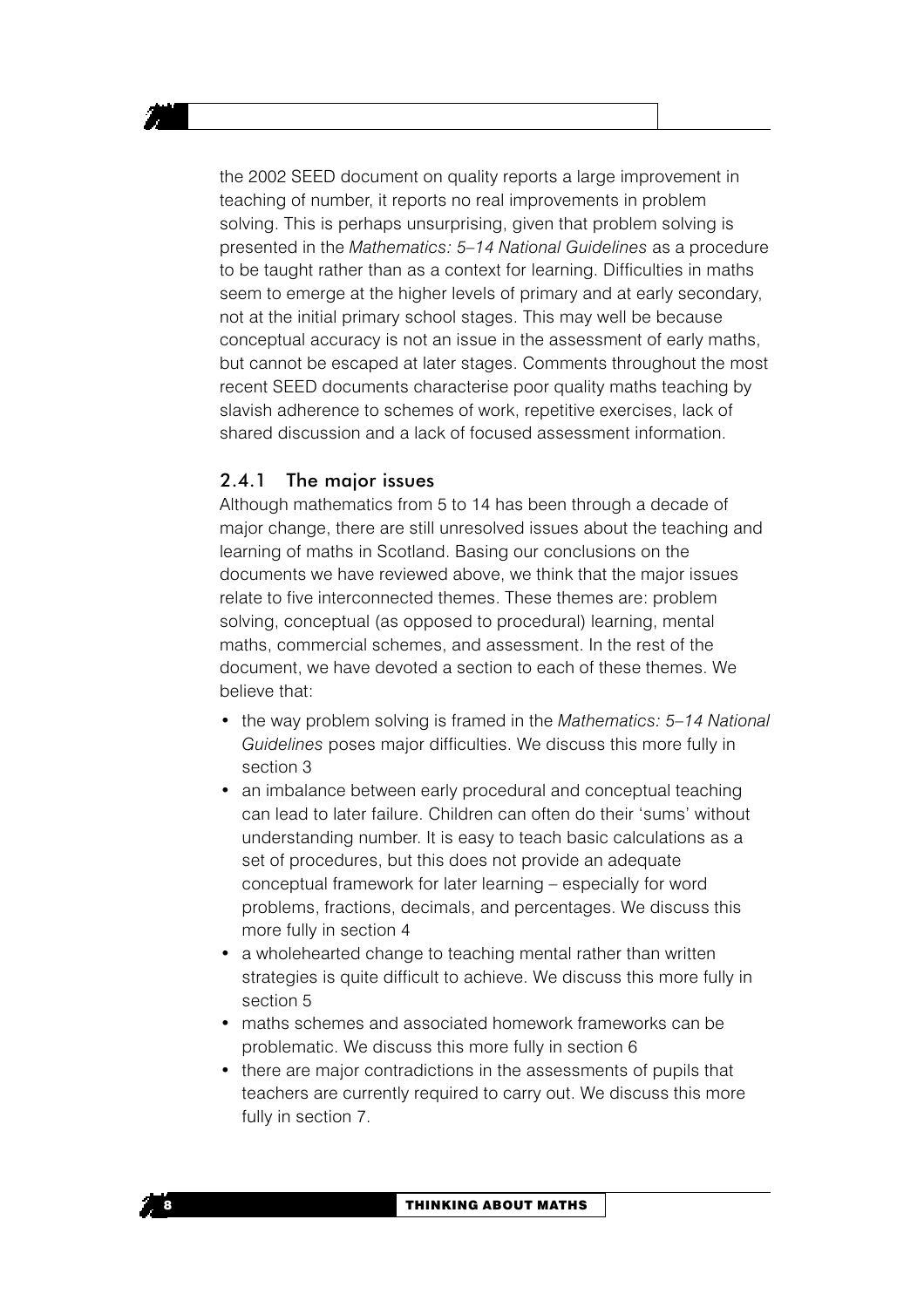In each of the sections 3-7, we look at these five issues in relation to the conflicting constraints and demands on teachers. We then try to suggest ways to gain a better understanding of the major issues. In each section, the 'Points to consider' and 'Things to try' are designed for whole-school policy review.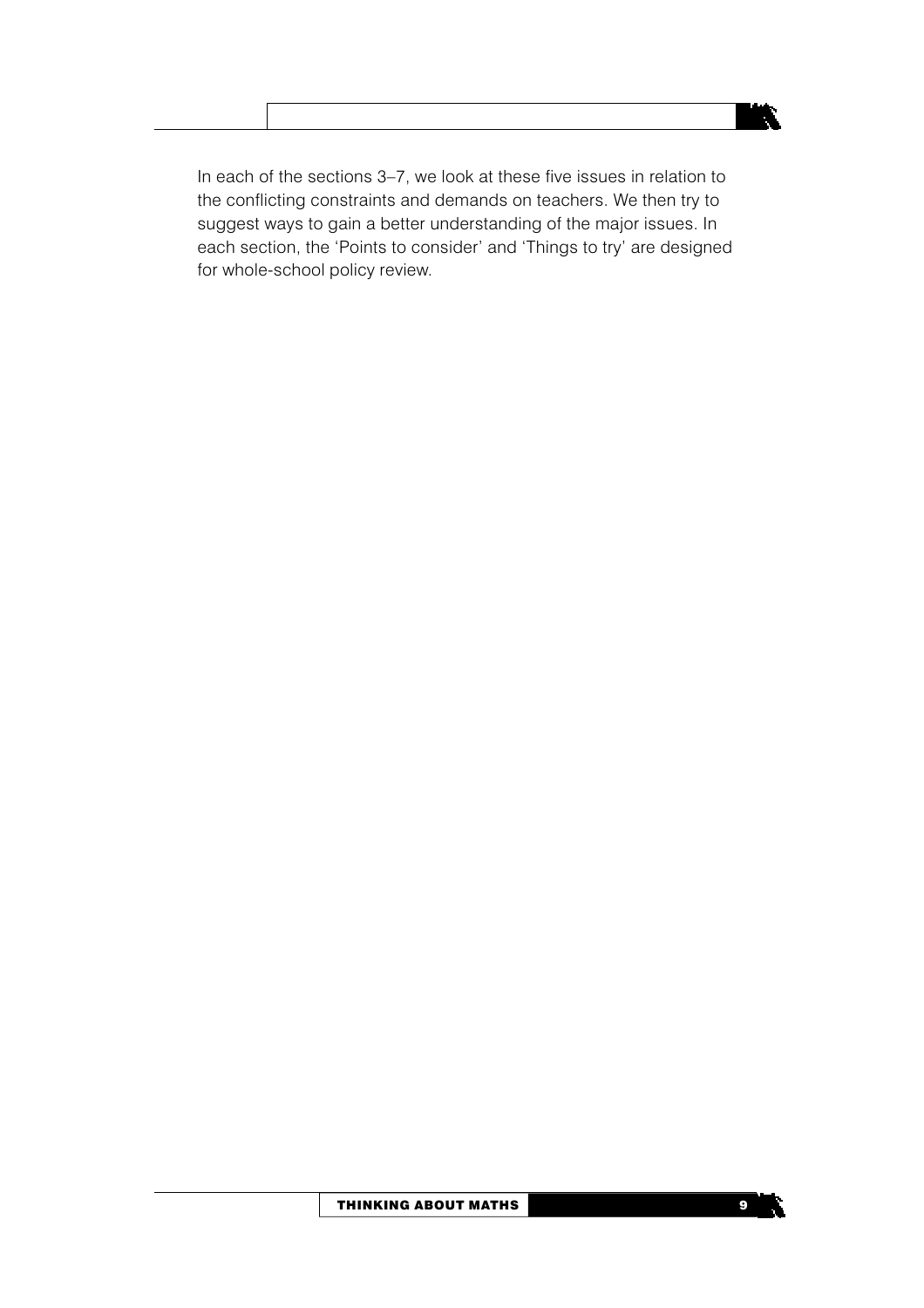### 3. Problem solving

Many children who are able to 'do their sums' with reasonable accuracy and proficiency and could be said to have computational skills struggle when faced with a problem. This is a worry because problem solving is regarded as a major way in which children learn. Many teachers ask 'why is it that children learn best in problem-solving situations yet *function* best when presented with straightforward calculations?"<sup>12</sup> The obvious answer is that children are not learning in a way that maximises their problem-solving behaviour. The main reason for this is that 'problem solving' as outlined in Mathematics: 5-14 National Guidelines is seen as a procedure rather than as a context for learning.

### 3.1 What we know

The way in which problem solving is taught in schools could be described as a 'strategy-driven' approach. Mathematics: 5-14 National Guidelines presents schools with a list of nine suggested strategies, which have become the focus of most problem-solving programmes. Consequently, the product rather than the process can become the focus and teachers may find themselves setting problems, explaining the method of solution and then telling the children whether they got the problems right.

#### What teachers say

'I feel I'm ticking boxes to say the children can use a particular strategy. Sometimes their own ways of solving the problem are better but I don't have time to explore these.' Primary 5 teacher

This approach has also led to a tendency within some mathematics programmes to treat problem solving as a separate element of work. When this happens, skills and strategies can be developed in isolation from the rest of the mathematics curriculum. For example, it is quite common for schools to have 'problem-solving days'. Here the mathematics time for that day is devoted to solving problems chosen for their relation to the next problem-solving strategy to be developed. However, research suggests that problem solving is not teachable and our attempts to make it so may be misquided.

<sup>&</sup>lt;sup>12</sup> Atkinson, S. (ed.), Mathematics with Reason, London: Hodder and Stoughton, 1992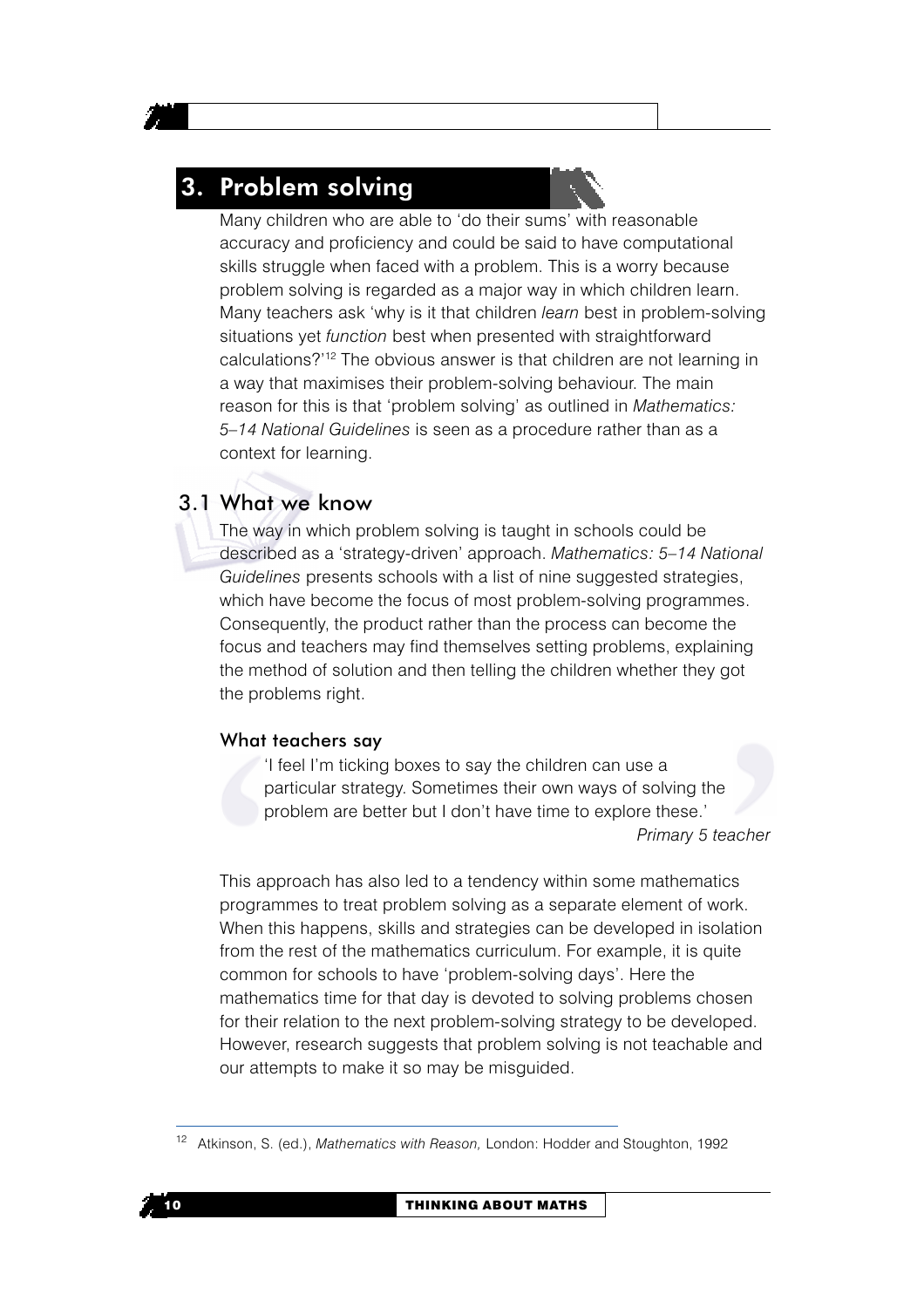#### What teachers say

'My school focuses on developing strategies. I could spend the whole week teaching measure and then on a Friday, which is problem solving day, have to give the children a shape problem.'

Primary 6 teacher

By presenting children with rules and strategies, and asking them to apply these to a range of problems, we are demanding that children engage in quite a sophisticated form of reasoning. It is known as deductive reasoning and does not develop until quite late in childhood. Even adults find this form of reasoning difficult. One example of deductive reasoning, familiar to many, is being taught a set of rules for the grammar of a second language and then being expected to apply them.

Not all problem solving needs to be deductive. An alternative approach is one in which teachers present children with a range of particular problems and support them as they work out for themselves the strategies and rules for solving them. This approach gives children opportunities to engage in *inductive* learning, and it is more developmentally appropriate for young children. An example of inductive learning is learning the grammar of our first language. When we first learned to speak, we were not explicitly taught rules or strategies. We worked out the rules for ourselves through exposure to language and the modelling and support of adults.

'As human beings we appear to be very able to engage in the process of *induction* (inferring general rules or patterns from a range of particular cases), but relatively less wellequipped for deductive reasoning (the opposite process of inferring particular cases from a general rule).<sup>13</sup>

The most natural way for children and adults to learn is to search for patterns and regularities within the variety of their experience in order to make sense of new experiences.<sup>14</sup> We all expect to find connections between new experiences and what we know already. Consider, for example, how we might tackle setting up a newly purchased home

<sup>&</sup>lt;sup>13</sup> Whitebread, D., 'Emergent Mathematics or How to Help Young Children Become Confident Mathematicians' in Anghileri, J. (ed.), Children's Mathematical Thinking in the Primary Years, London: Cassell, 1995

<sup>&</sup>lt;sup>14</sup> Whitebread, D., 'Emergent Mathematics or How to Help Young Children Become Confident Mathematicians' in Anghileri, J. (ed.), Children's Mathematical Thinking in the Primary Years, London: Cassell, 1995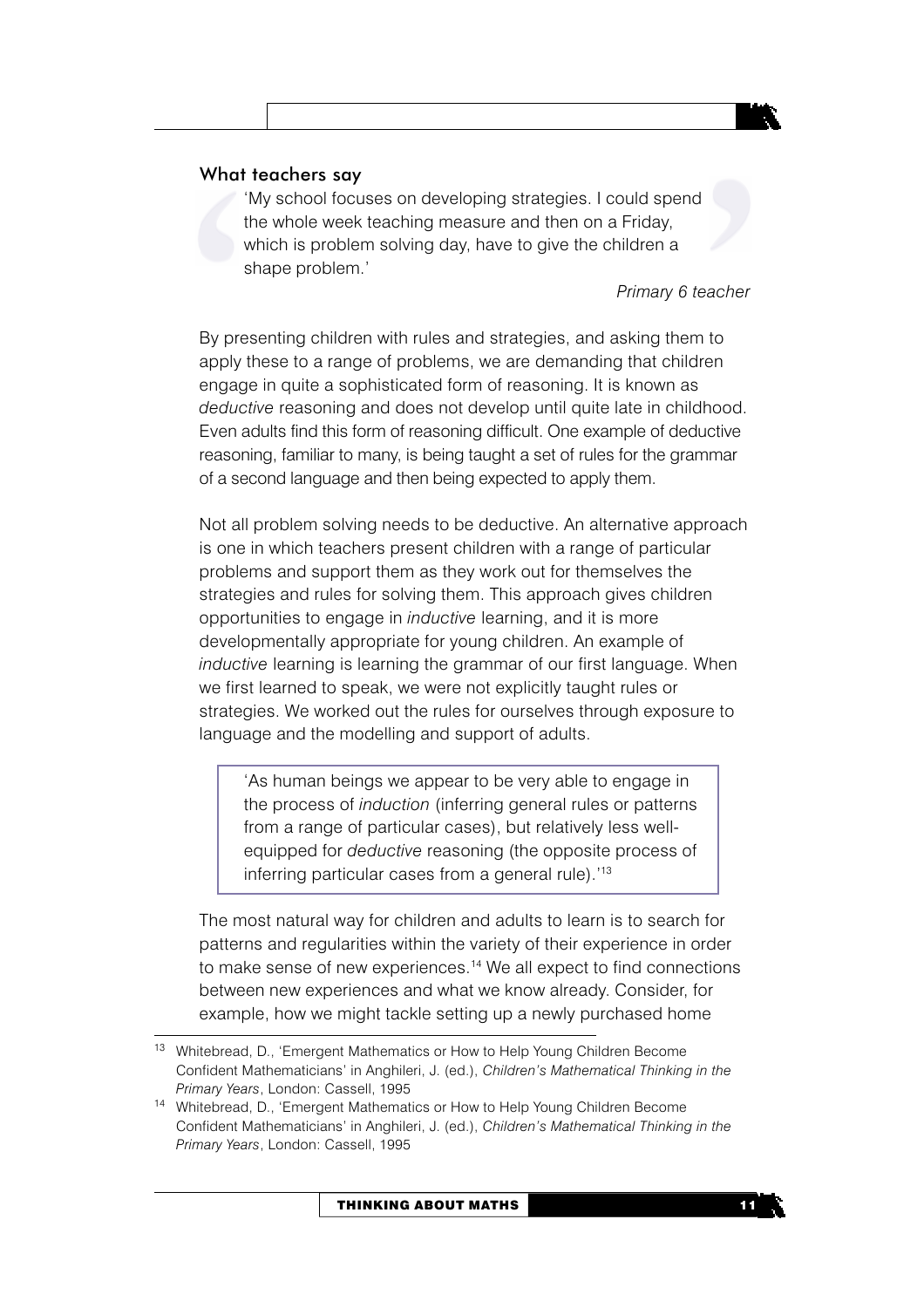computer. It is likely that most of us would launch in, and try to set it up using the experience we have of computers at work or at home (familiarity may even have played an essential part in our selection we usually stick with what we know). A more laborious and cognitively demanding approach is to read the instructions and try to use and apply the suggested strategies and procedures. Most people do not do this. In the same way, children do not often apply general rules to a particular problem. This scientific way of thinking does not come naturally; it has to be specifically taught. Children need to be presented with specific problems designed to encourage the development of *deductive* reasoning. The way in which children make sense of new experiences has major implications for the types of problems that we routinely use and the kinds of reasoning they provoke.

As teachers, we should be aware that deductive reasoning is important and children should be provided with opportunities to engage in this type of reasoning. However, we must quard against pushing children prematurely towards deductive reasoning. The exclusive emphasis in the early and middle stages of primary school should be on inductive learning processes, which are developmentally more appropriate at these stages. The shift to deductive reasoning will be made for most children in the upper stages of primary school and after the transition into secondary school. Our assessment of children's learning will help us determine whether children are ready to make this shift.

#### The teacher's role

The teacher's role in developing children's logical abilities may shift from that of teacher to facilitator and supporter. He or she can facilitate children's learning by providing opportunities for children to explore. creating situations to enable discussion and supporting children as they participate in these. It is important to create situations that will enable discussion, since the research is clear that children learn most effectively when they are talking to adults.<sup>15</sup> Discussions with adults help children to make sense of the mathematics they are doing and increase their confidence in their own mathematical ability. Discussions are also of benefit to teachers. They allow them to assess the extent of children's understanding and to use this information to plan and teach subsequent sessions.<sup>16</sup>

 $12$ 

 $15$ Atkinson, S. (ed.), Mathematics with Reason, London: Hodder and Stoughton, 1992

<sup>&</sup>lt;sup>16</sup> Whitebread, D., 'Emergent Mathematics or How to Help Young Children Become Confident Mathematicians' in Anghileri, J. (ed.), Children's Mathematical Thinking in the Primary Years, London: Cassell, 1995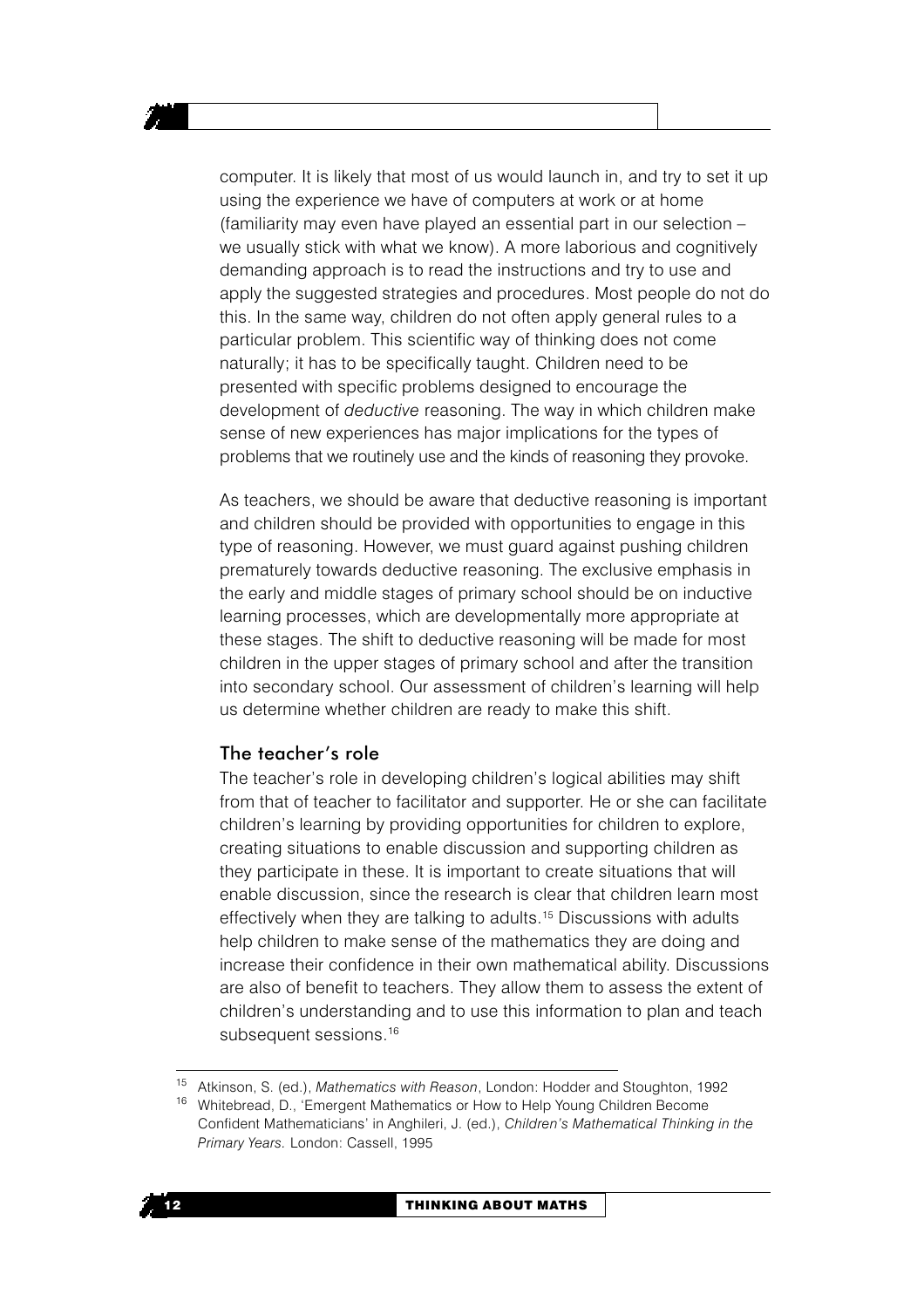#### $3.1.1$ Types of problems

There is a prevalent view that teachers should use 'real-life' problems. This view is perpetuated by a recent HMI report,<sup>17</sup> which states: 'effective problem-solving programmes include a wide range of types of problem in varied real-life contexts.' Some researchers argue that many of the problems we use are in fact not 'real' to the children. For example. 'Tom has £2 to spend. How many 35p bars of chocolate can he buy?' may reflect children's lives, but children will not necessarily see it as a problem they want to solve.<sup>18</sup>

Other 'real-world' problems are so contrived that they become unrealistic. For example, Noelting's orange juice problems:<sup>19</sup>

**Problem 1:** If we mix the following amounts of orange concentrate and water, will the two mixtures taste the same or will one taste stronger (more concentrated)?

4 cups of orange concentrate mixed with 2 cups of water

2 cups of concentrate mixed with 1 cup of water

**Problem 2:** If we mix the following amounts of orange concentrate and water, will the two mixtures taste the same or will one taste stronger (more concentrated)?

3 cups of orange concentrate mixed with 2 cups of water

2 cups of concentrate mixed with 3 cups of water

Problems of this type have been criticised<sup>20</sup> because in real life children (and adults) are unlikely to solve the problem using computation or calculation. They are more likely to taste the juice and vary the concentration until it tastes good!<sup>21</sup>

If we are to provide 'real-life' problems, we should perhaps reflect on the extent to which they are real to the children. For example, projects

<sup>&</sup>lt;sup>17</sup> HMI, Standards and Quality in Primary Schools: Mathematics 1998-2001, Edinburgh: HMI. 2001

<sup>&</sup>lt;sup>18</sup> Tregaskis, O., 'Real "Real Problem-Solving"' in Atkinson, S. (ed.), Mathematics with Reason, London: Hodder and Stoughton, 1992

<sup>&</sup>lt;sup>19</sup> Wood, D., How Children Think and Learn, Oxford: Blackwell Publishers, 2001

<sup>&</sup>lt;sup>20</sup> Nunes, T., and Bryant, P., Children Doing Mathematics, Oxford: Blackwell Publishers, 1996

<sup>&</sup>lt;sup>21</sup> Wood, D., How Children Think and Learn, Oxford: Blackwell Publishers, 2001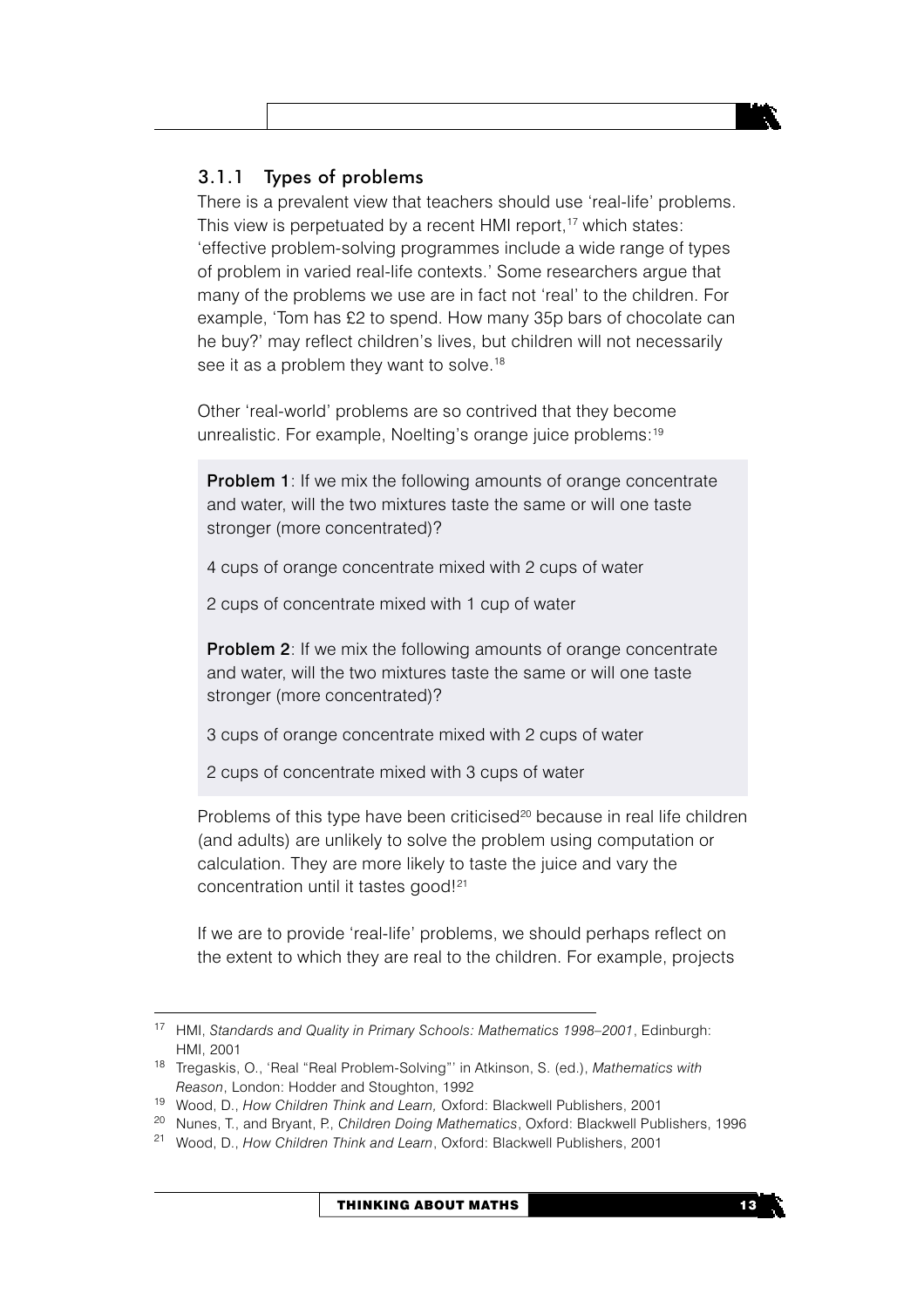that involve children in organising their own school sports day or class party are 'real' in that they are relevant to the children and provide problems that they own.<sup>22</sup> When we design and select problems we should remember that what is a problem for one child may not necessarily be problematic for another. Some researchers argue that there should be a balance of 'real-life' and abstract numerical problems. In the first type, 'the outcome is of practical use or relevance' and in the second, 'the outcome is of little apparent practical significance'.<sup>23</sup> The following is an example of an abstract numerical problem:



Put numbers into the matrix so that all rows and columns add up to 5.

(Adapted from Haylock and Cockburn, 1997)

There are two main arguments for providing children with both types of problem.

• The two types represent different ends of the mathematical spectrum. 'Real-life' problems could be considered to represent 'applied' mathematics, whereas the more abstract numerical problems represent 'pure' mathematics. In providing a balance between both types we are promoting mathematical thinking at different levels.



<sup>&</sup>lt;sup>22</sup> Tregaskis, O., 'Real "Real Problem-Solving"' in Atkinson, S. (ed.), Mathematics with Reason, London: Hodder and Stoughton, 1992

<sup>&</sup>lt;sup>23</sup> Haylock, D., and Cockburn, A., Understanding Mathematics in the Lower Primary Years, London: Paul Chapman Publishing, 1997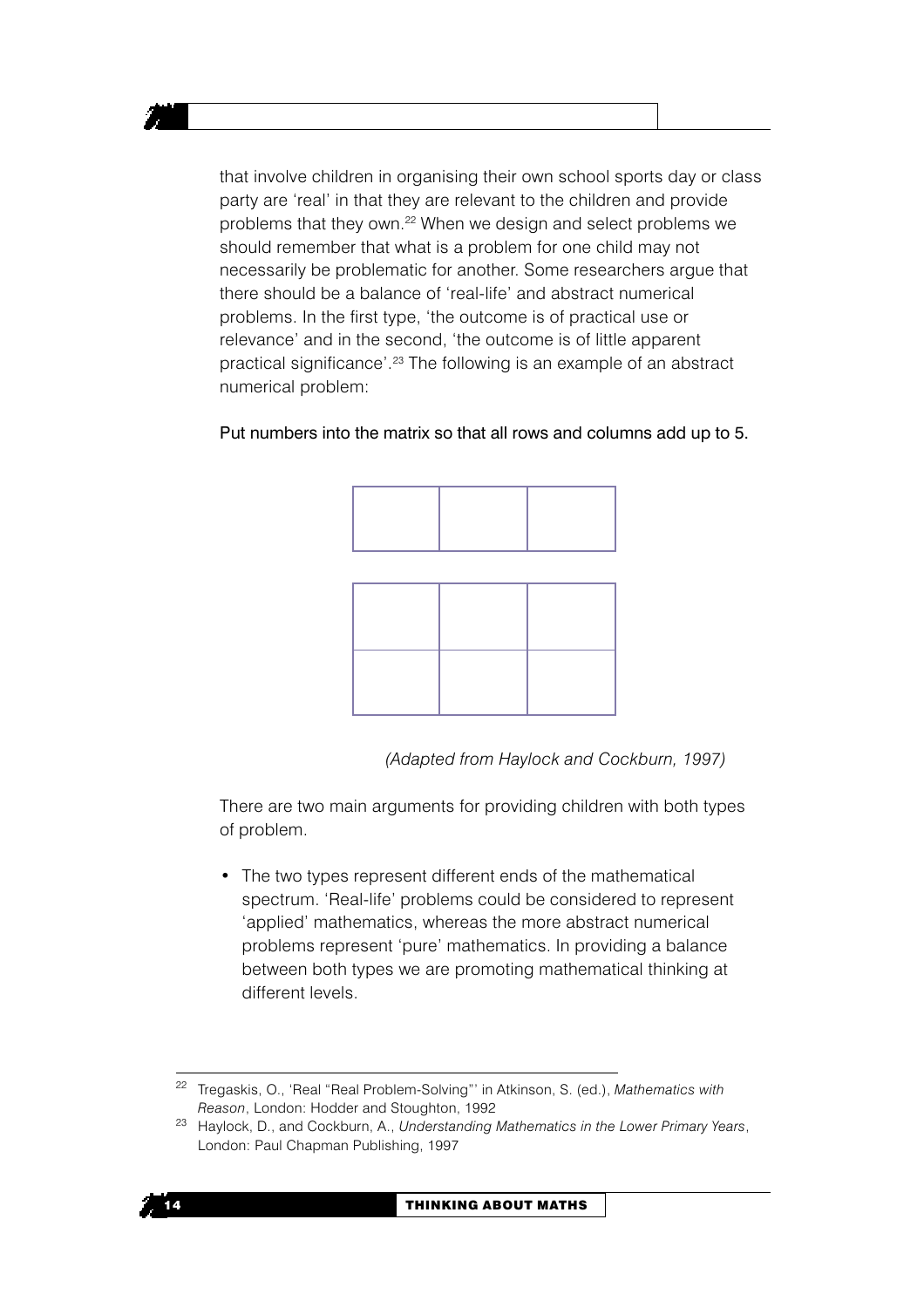• As teachers we know how crucial it is to cater for the different needs and interests of children. Whilst some children will be motivated by 'real-life' problems, others will prefer activities that are more abstract. It is therefore unfair to focus on one problem type to the exclusion of the other

#### What the researchers say

'I do not object to topics involving the application of mathematics to real-life situations being included in the mathematics curricula. The view I wish to challenge is that such applications are essential for understanding and that mathematics curricula should consist predominantly of such applications.<sup>'24</sup>

Perhaps we should consider shifting the emphasis from supposedly 'real-life' problems. We could work to achieve a balance between these and other, more abstract, numerical problems. This may make it easier for teachers to source or design problems that are more closely matched to the children's ongoing class work.

#### 3.1.1.1 Summary

HMI's recent conclusion<sup>25</sup> that problem solving is an area of weakness in 50 per cent of recently inspected mathematics programmes suggests there is a need for change. Effecting such a change demands a shift from the current approach of problem solving as strategy driven, to one of problem solving as a context for learning. For such a change to happen, we need to attend to what we know about how children learn. We would also need to reflect on the types of problem we routinely provide, the kinds of reasoning they provoke, and the extent to which they motivate children to think.

#### 3.2 Points to consider

- To what extent do we use problem solving to develop target concepts?
- $\bullet$  To what extent do we provide problem-solving tasks that are related to the ongoing mathematics programme?
	- Reflect on an aspect of mathematics you have taught this session. Do an audit of the problem-solving tasks you used. Your audit may include the following headings:

<sup>&</sup>lt;sup>24</sup> Wright, R., 'The Role of Counting in the Numerical Development of Young Children', The Australian Journal of Early Childhood, 1994, 16 (2), pp. 43-48

<sup>&</sup>lt;sup>25</sup> HMI, Standards and Quality in Primary Schools: Mathematics 1998-2001, Edinburgh: HMI. 2001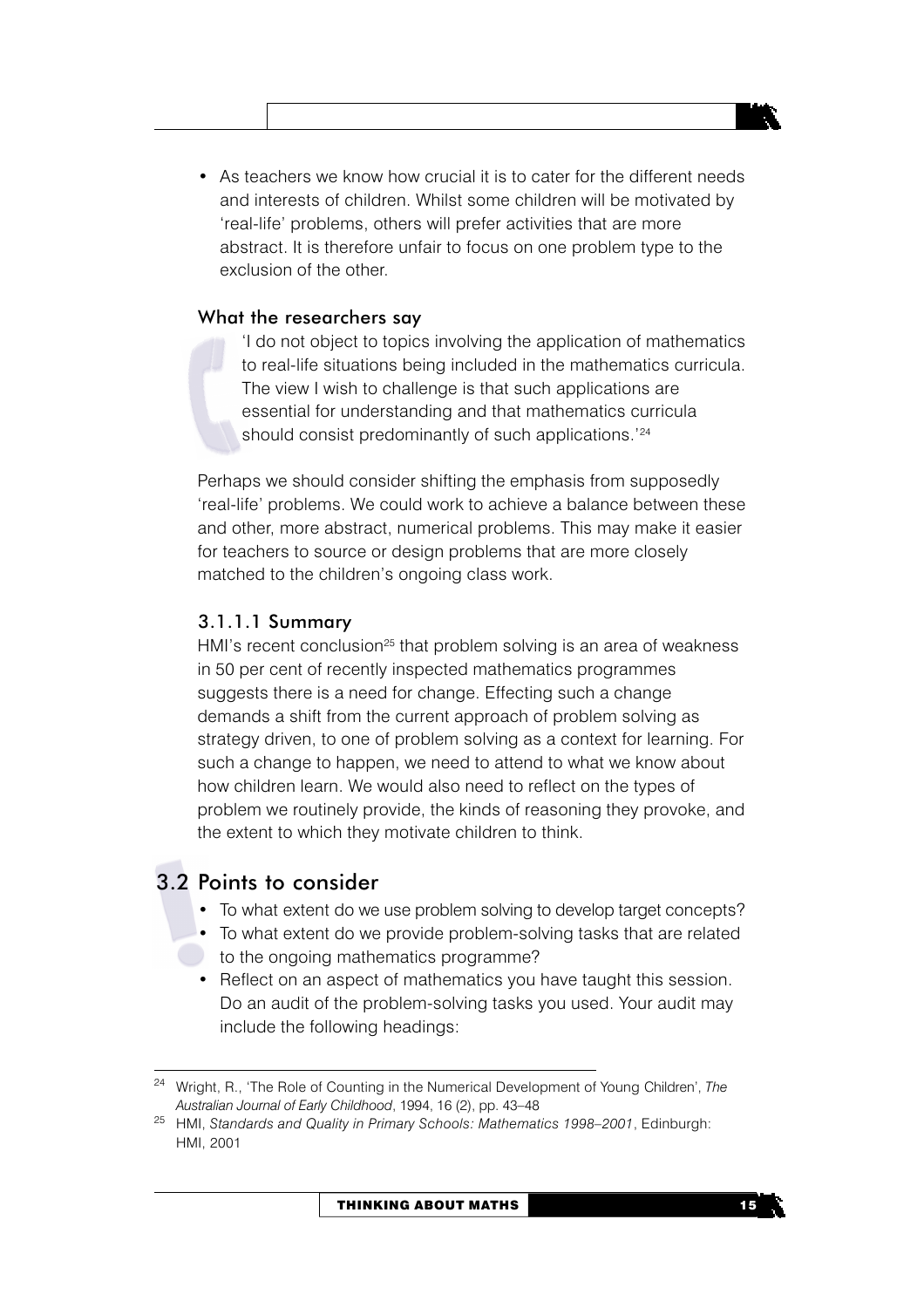

- Name/Description of Problem
- $-$  Source
- Type of Problem Abstract  $(A)/Real$ -Life  $(R)$
- Type of Reasoning Inductive (I)/Deductive (D)

#### Possible questions:

- Is there a balance between scheme-related problems and problems from other sources?
- Is there a balance between abstract and real-life problems?
- Is there a relationship between types of problem and the sources they come from?

Discuss the source column with your colleagues. Make a list of all sources noted and highlight any which you have not yet used.

#### What type of reasoning do the problems provided provoke?

• To what extent are the problems you provide based on the nine strategies provided in the Mathematics: 5-14 National Guidelines?

#### 3.3 To  $try:^{26}$

- Present problems with a balance of real-life and abstract numerical problems that are meaningful to the class and related to their ongoing work.
- Provide opportunities for children to engage in inductive reasoning; present them with a problem without suggesting possible strategies. Encourage children to develop their own strategies for solving given
- problems. Encourage children to explain their own ideas.
- Encourage children to represent their thinking in a variety of ways. e.g. verbally and graphically.
- Involve children in a variety of kinds of dialogue that encourage reflection on mathematical processes.

#### Select some of these points to try as a whole-school exercise.



<sup>&</sup>lt;sup>26</sup> Adapted from Whitebread, D., 'Emergent Mathematics or How to Help Young Children Become Confident Mathematicians' in Anghileri, J. (ed.), Children's Mathematical Thinking in the Primary Years, London: Cassell, 1995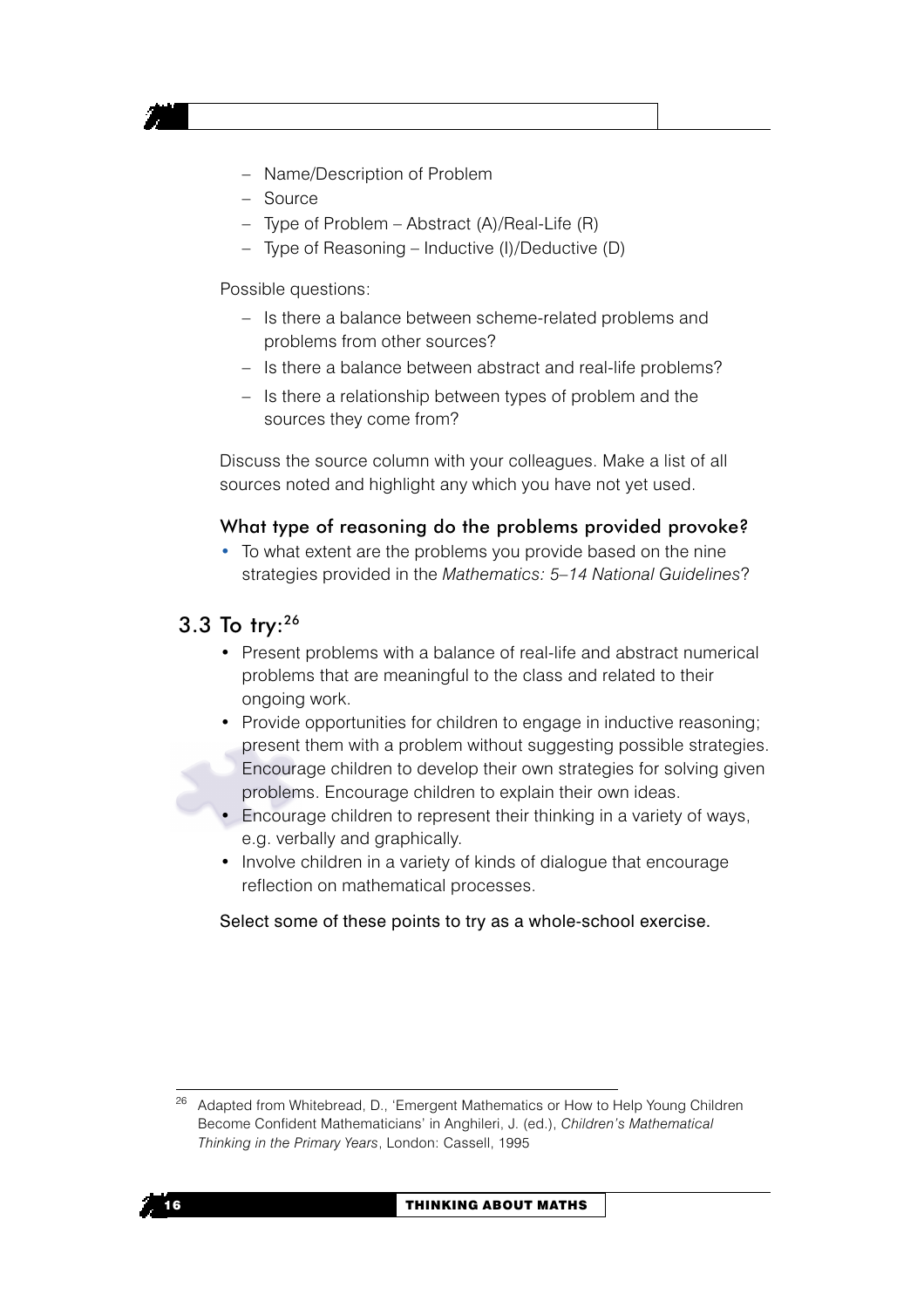## 4. Conceptual understanding

Conceptual understanding means creating relationships between two or more pieces of existing numerical knowledge or between existing knowledge and new knowledge. Relationships can be between small pieces of information. For instance, you can connect the need to line up decimal points when adding and subtracting to the value of the digits on the right of the point. Alternatively, relationships can be between larger pieces of information which are already networked. For example, you might connect your understanding of how to add decimal fractions to your understanding of how to add common fractions.

However, many pupils have poorly developed conceptual understanding – so much so that they have difficulty in determining which operations to use when faced with problems such as the following.

John is saving up for a new bicycle that costs £120. He has already saved £72 and has a part-time job from which he can save £7 each week. How many complete weeks will it be before he can buy the bike?

Difficulties with reading are often reported as an explanation for poor performance in problems like these. Low-level reading skill and lack of familiarity with the specifically mathematical meaning of some of our language may be part of the explanation. However, significant numbers of pupils cannot make sense of situations that contextualise computations, because they:

- have difficulty with decomposing/recomposing in multi-digit operations
- have a poor grasp of place value when working with decimal fractions
- view common fractions as pairs of whole numbers. 27, 28

Pupils' use of very primitive strategies is a further barrier to conceptual understanding. They often fail to choose numbers and operations according to the meaning in a problem. One primitive strategy is to try all the basic operations on the numbers and then choose the answer that seems most reasonable. Another strategy, equally primitive, is to focus on key words such as 'more' or 'difference' to decide whether the operation required is addition or subtraction.<sup>29</sup>

<sup>&</sup>lt;sup>27</sup> Muth, K., 'Solving Arithmetic Word Problems: Role of reading and computational skills', Journal of Educational Psychology, 1984, 76(2), pp. 205-10

<sup>&</sup>lt;sup>28</sup> Siegler, R., Children's Thinking, New Jersey: Prentice Hall, 1998

<sup>&</sup>lt;sup>29</sup> Sowder, L., 'Children's Solutions to Story Problems', Journal of Mathematical Behaviour, 1988, 7(3), pp. 227-238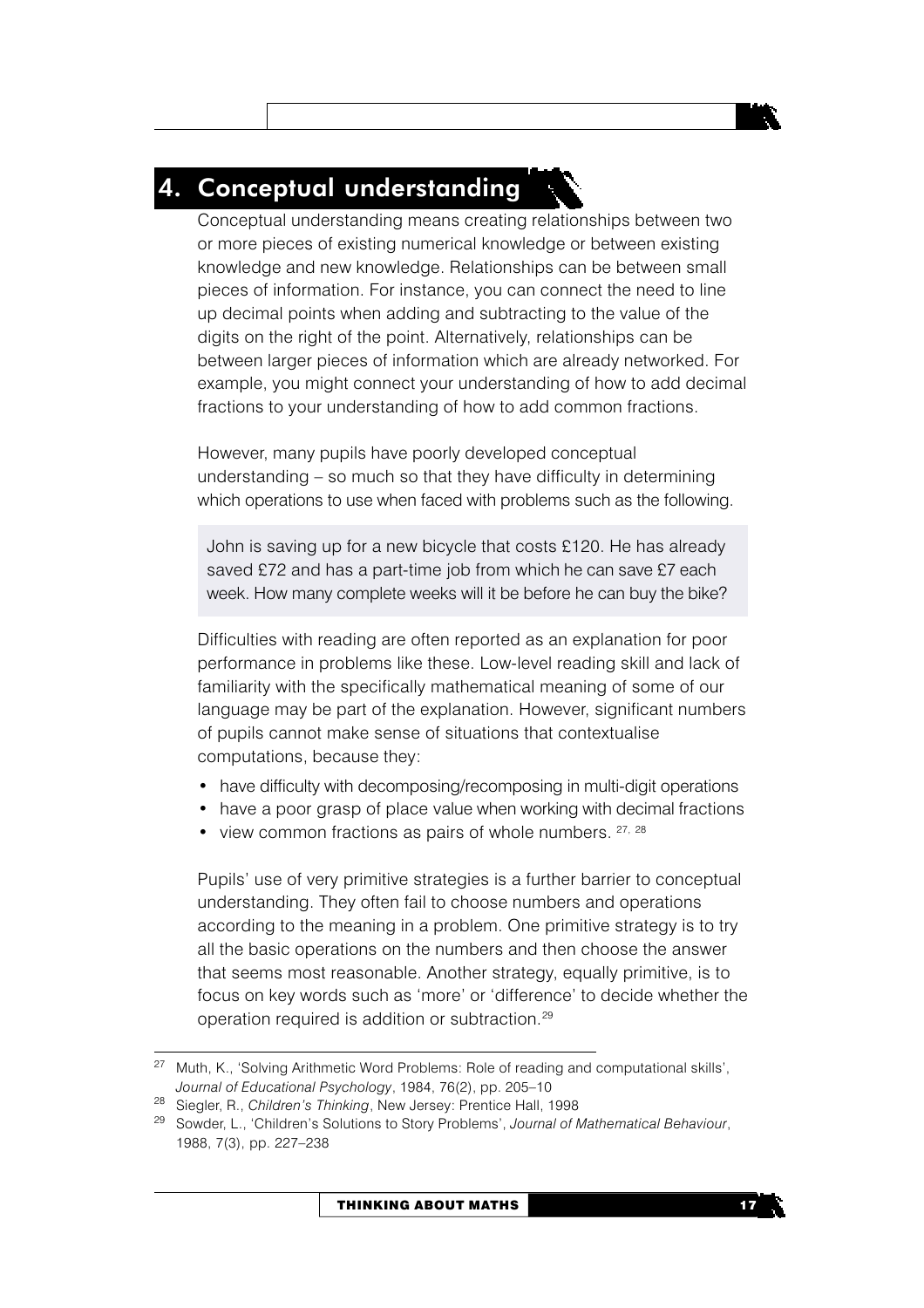These strategies mean that pupils may be 'solving problems' without very much understanding. They can often find success by using procedures that bypass understanding. If pupils are genuinely to engage in problem solving (as the Mathematics: 5-14 National Guidelines imply), we must recognise the variations in pupil experiences. Any given mathematical situation may be impossible for one pupil, a routine exercise for a second and a problem for a third. For example, consider the following:

The local photography club had its annual fete last week. Admission to the fete was £3 for adults and £2 for persons under 12. Total attendance was 100 persons and £232 was collected. How many adults and how many under-12s attended the fete?

In terms of computational expertise, this task needs no more than the operations of addition and subtraction. For the pupil who has knowledge of algebra and can solve algebraic equations, the task would be routine. Without algebra, however, pupils have to be more innovative in using strategies such as 'guess and check' or 'make a list'.

#### 4.1 What we know

Conceptual understanding is often contrasted with procedural (or algorithmic) knowledge, and in maths both are equally important. We need to remember procedures, but procedural knowledge is quite limited unless it is connected to a conceptual knowledge base. Pupils need to develop the way their number knowledge is organised. This conceptual organisation lets pupils use their procedural knowledge flexibly.<sup>30</sup> We know that conceptual knowledge is an essential aid to procedural knowledge, but we do not know which of these develops first. It is not clear whether procedural knowledge develops before or after conceptual understanding, or whether both develop concurrently.<sup>31</sup> It is quite possible that there is an interaction between the two. That is, increases in one lead to increases in the other and then further increases in the first.



<sup>&</sup>lt;sup>30</sup> Hiebert, J., Conceptual and Procedural Knowledge, New Jersey: Lawrence Erlbaum Associates, 1986

<sup>&</sup>lt;sup>31</sup> Rittle-Johnson, B., and Siegler, R. S., 'The Relationship between Conceptual and Procedural Knowledge in Learning Mathematics: A review' in C. Donlan (ed.), The Development of Mathematical Skills, Hove, East Sussex: Psychology Press, 1998, ch. 4, pp.75-110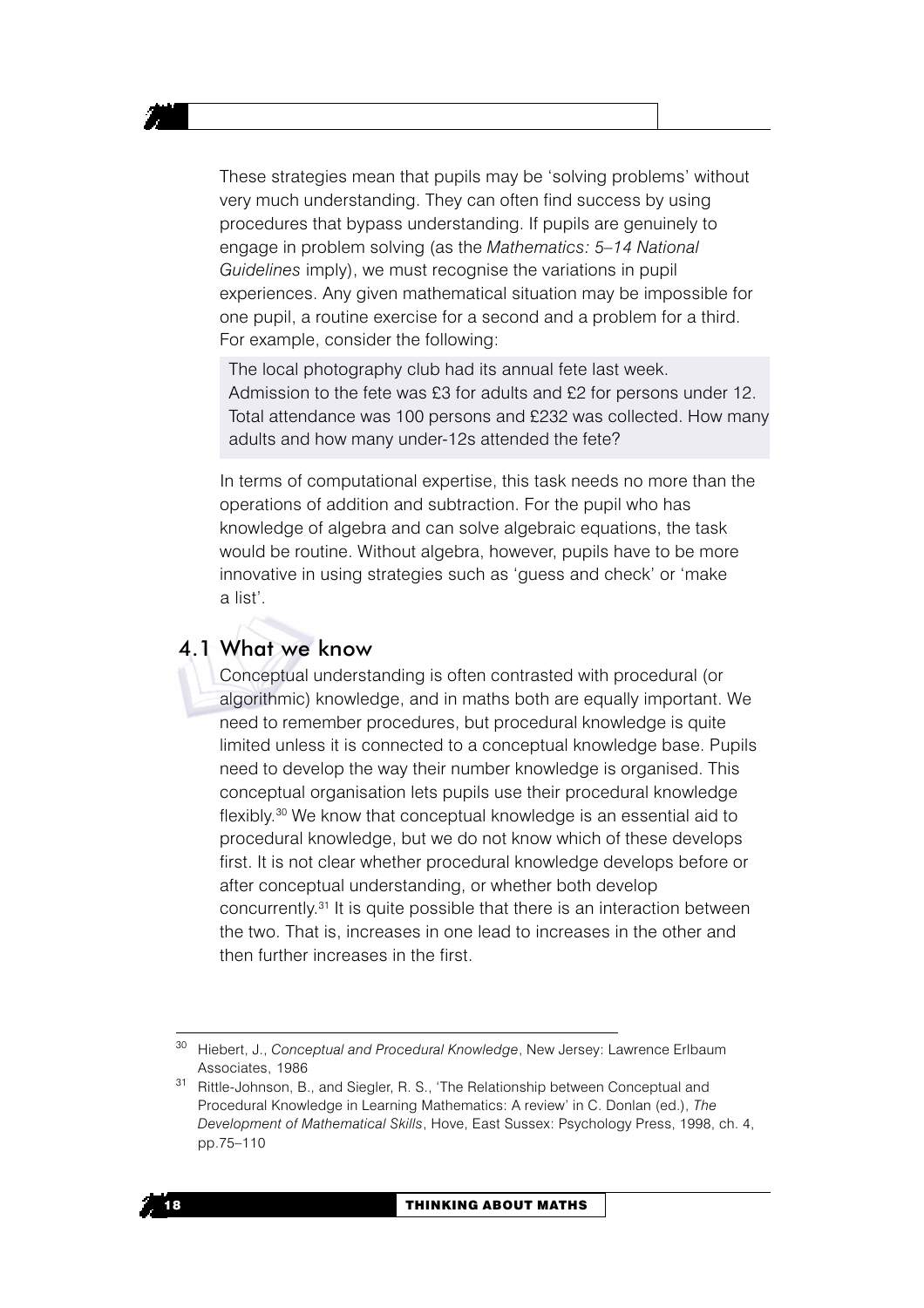A focus on word problems helps to develop connections between procedural and conceptual knowledge. It is important to help pupils move on from primitive strategies such as trying all the operations (adding, subtracting, multiplying or dividing) and choosing the 'reasonable' answer, or focusing on key words to decide on the operation to use.

#### 4.1.1.1 Summary

If pupils are to develop conceptual understanding, they must link different pieces or networks of mathematical knowledge. They need to engage in learning activities that encourage them to make such linkages. Discussion is an important mechanism through which pupils can make links between different pieces of knowledge.

#### 4.2 Points to consider

- How important is it to you that pupils have conceptual understanding of (as distinct from procedural proficiency in) the mathematics they are expected to learn?
- How well do your beliefs about what is important match with your practices in the classroom?
- In your experience of teaching maths, how do you see the development of the conceptual understanding relationship between procedural and conceptual knowledge of number?
- What is your view on why pupils have difficulties in solving problems and what ways would you suggest of responding to such difficulties?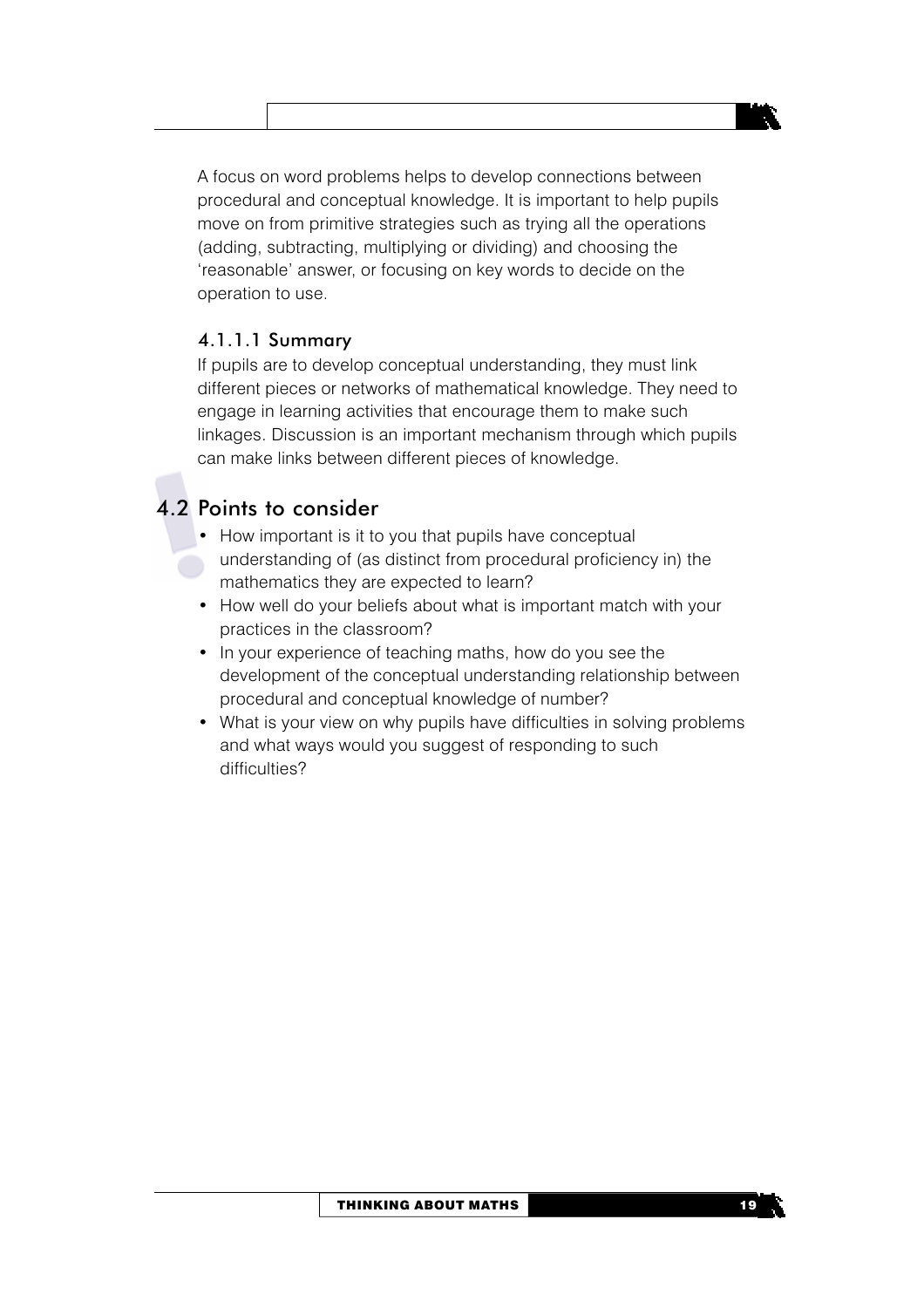### 4.3 To try

 $\mathbf{z}$ 

Outlined below are some strategies to support discussion.

| <b>Teaching Action</b>                                                                                                                                                                                                                                                                                               | <b>Teaching Point</b>                                                                                                                                                                                                                                                                                                           |  |  |  |  |  |
|----------------------------------------------------------------------------------------------------------------------------------------------------------------------------------------------------------------------------------------------------------------------------------------------------------------------|---------------------------------------------------------------------------------------------------------------------------------------------------------------------------------------------------------------------------------------------------------------------------------------------------------------------------------|--|--|--|--|--|
| <b>Before</b> pupils begin working on problems, the teacher can:                                                                                                                                                                                                                                                     |                                                                                                                                                                                                                                                                                                                                 |  |  |  |  |  |
| read the problem to the class or<br>have a pupil read the problem<br>discuss words or phrases that<br>$\bullet$<br>pupils may not understand<br>use a whole-class discussion<br>to enable pupils to understand<br>what the problem is<br>use a whole-class discussion<br>to consider possible solution<br>strategies | illustrate the importance of<br>reading problems carefully.<br>focus on words that have<br>particular mathematical<br>meaning<br>focus on important data in the<br>$\bullet$<br>problem.<br>clarify what is unclear<br>elicit ideas for possible ways to<br>solve the problem                                                   |  |  |  |  |  |
| While pupils are working on the problem the teacher can circulate to:                                                                                                                                                                                                                                                |                                                                                                                                                                                                                                                                                                                                 |  |  |  |  |  |
| observe and question pupils<br>$\bullet$<br>to determine where they are in<br>the problem-solving process<br>provide hints as needed<br>Provide problem extensions                                                                                                                                                   | diagnose pupils' strengths and<br>weaknesses in problem solving<br>help pupils to overcome<br>blockages in solving a problem<br>challenge early finishers to<br>$\bullet$<br>generalise to a similar problem                                                                                                                    |  |  |  |  |  |
| Finally, the teacher can require/encourage pupils to:                                                                                                                                                                                                                                                                |                                                                                                                                                                                                                                                                                                                                 |  |  |  |  |  |
| check that a solution 'answers<br>the question'<br>show, share and discuss<br>solutions<br>relate the problem to previously<br>solved problems.<br>have pupils solve extensions of<br>the problem<br>discuss special features of the<br>problem, such as a picture                                                   | require pupils to check that<br>their answer makes sense<br>name and illustrate the different<br>successful strategies<br>demonstrate that strategies are<br>$\bullet$<br>not problem-specific<br>draw attention to the influences<br>of missing, extraneous or<br>contradictory information on<br>our thinking about a problem |  |  |  |  |  |

Select some of these points to try as a whole-school exercise.

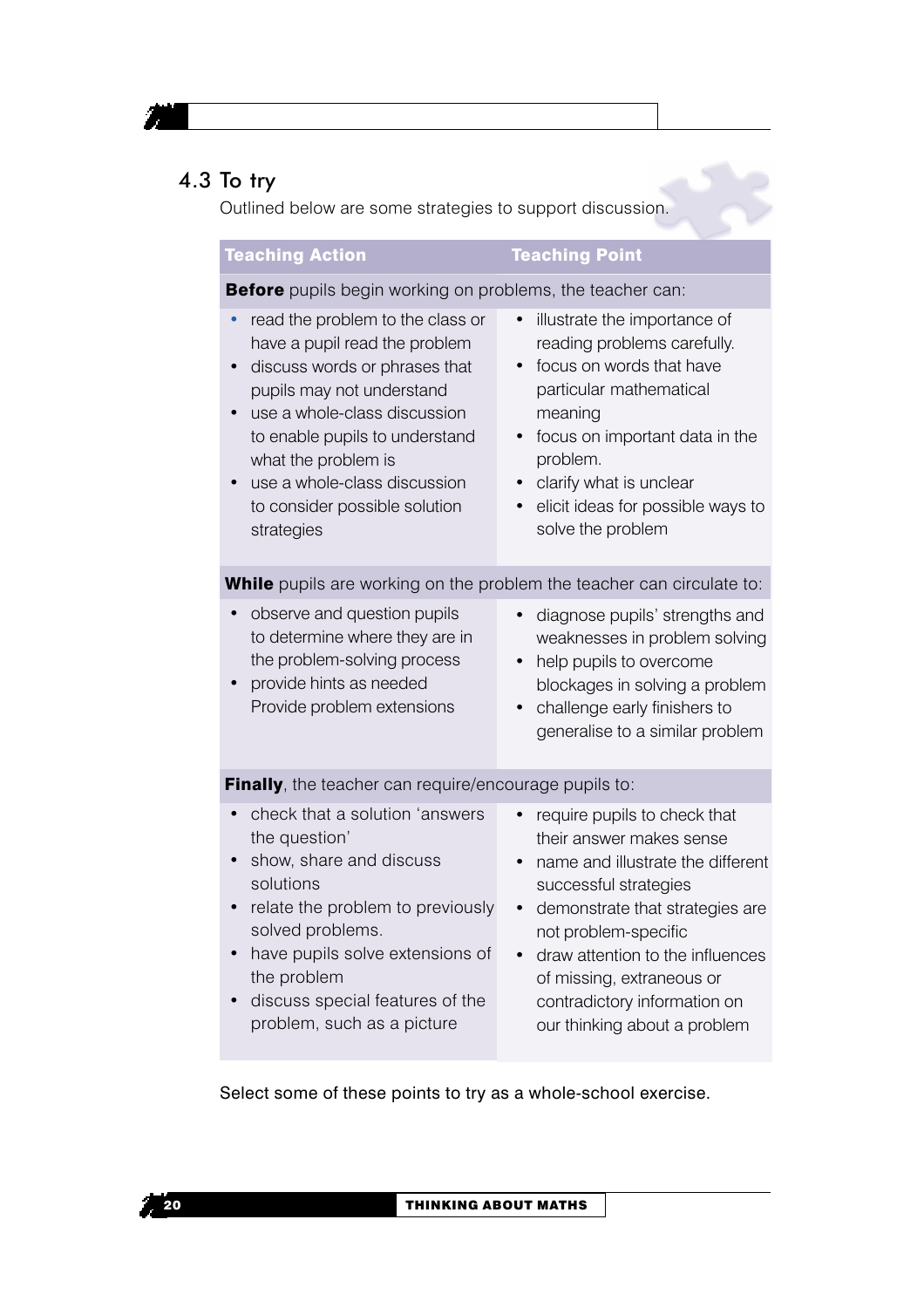### 5. Mental maths

'I've been teaching for a long time. Mental maths isn't new: it's what we used to do years ago before 5-14 came along.' Primary 3 teacher

The term mental maths is currently in yogue, but can you point to any maths that is not 'mental' in its entirety? The whole point of mathematics is that it is done entirely 'in the mind', which is what 'mental' means. Where else would one do maths? The meaning comes from an implicit contrast. Actually, there are two possible meanings because there are two implicit contrasts. The first is the contrast between written maths and maths done in the head. The second is the contrast between passive mental recall (remembering, recognising) and active mental construction (calculating, puzzling, modelling, visualising). The two meanings are often conflated: we assume that written maths is the product of passive mental recall, and that maths in the head is the product of active generation. Sometimes, however, mental maths can be passive – relying on rote learned facts that have not been well understood. Reliable number constructions tend to be generated rather than passively viewed in the mind. How are teachers supposed to tell the difference in how children have produced the maths? And what are they supposed to do about these differences? Some initial work on the topic has been done in Thinking Numbers,<sup>32</sup> a document in the same series as this one.

Teaching mental maths to the class is good for most of the children but the less able kids can't keep up. They pretend to be thinking about the answer or try to look at their neighbour's number fan. I feel I'm letting them down.'

Primary 5 teacher

<sup>32</sup> Wilson, G., Thinking Numbers: A discussion on mental mathematics 5-14, Dundee: Scottish CCC, 1999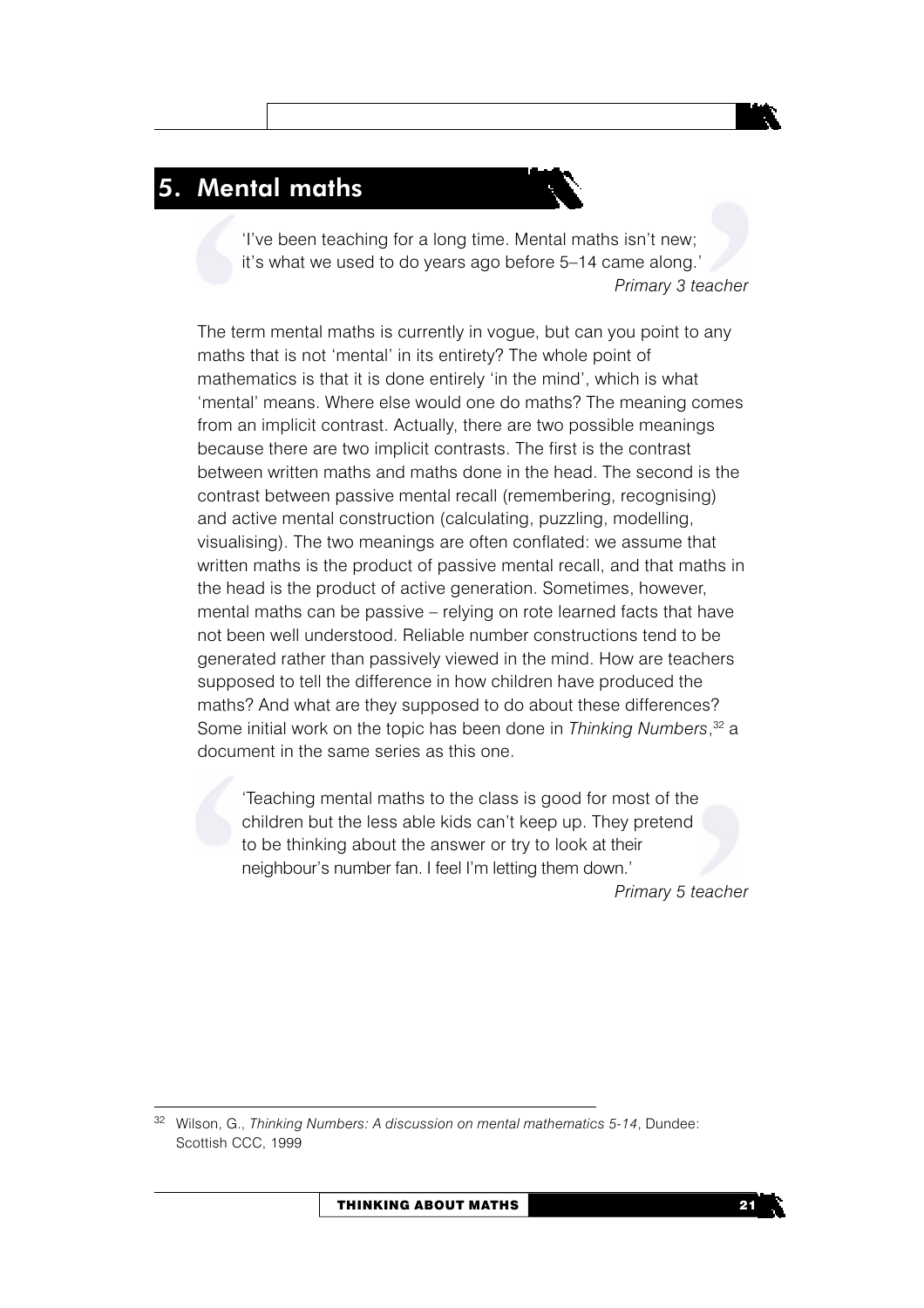### 5.1 What we know

The most important aspect of mental maths is the (often hidden) strategies that pupils use for arriving at answers to calculations.

#### $5.1.1$ The nature of children's arithmetical strategies

Currently we know quite a lot about the strategies that children develop for mental calculation.<sup>33</sup> In the early stages of learning number, children progress from 'count all' to 'count on' strategies. Children's arithmetical strategies are firmly related to their understanding of number, and cannot be taught as procedures. When children start to progress to a further understanding of number, they develop yet more sophisticated strategies. Ian Thompson<sup>34</sup> has described the levels of Year 4/Year 5 children's strategies for two-digit addition and subtraction as follows:

- 1. counting (counting strategies with no use of number facts)
- 2. manipulating digits (ignoring quantities represented by digits)
- 3. partitioning (splitting both numbers and operating separately on multiples of tens and ones)
- 4. sequencing and compensating (retaining the first number as a whole and adding or subtracting chunks of the second).

Strategies 2 and 3 are directly related to the written algorithms we teach young children. Strategies 1 and 4 form a progression that would extend from P1 to S2. We need to ensure that children are comfortable within one stage before we try to move them to the next. If we accelerate children too quickly through the stages then their understanding will be deficient and the quality of their later learning will be compromised. Thompson's list is a simplification of a complex and sometimes rather untidy development. For instance, there are often bridging stages between these major stages, and children do not always use the most sophisticated strategy available to them. In addition, when asked to describe how they calculated an answer, children do not always report the strategy that they actually used - they sometimes report a strategy that is less sophisticated than the one they actually use. The most sophisticated strategy (4) involves two steps rather than three, and is very efficient. However, children need to

<sup>33</sup> Wright, R., Martland, J., and Stafford, A., Early Numeracy: Assessment for teaching and intervention, London: Paul Chapman Publishing, 2000

<sup>&</sup>lt;sup>34</sup> Thompson, I., and Smith, F., An Investigation of the Mental Calculation Strategies Used by Children in Year 4 and Year 5 for the Addition and Subtraction of Two-digit Numbers: Report to the Nuffield Foundation, 1999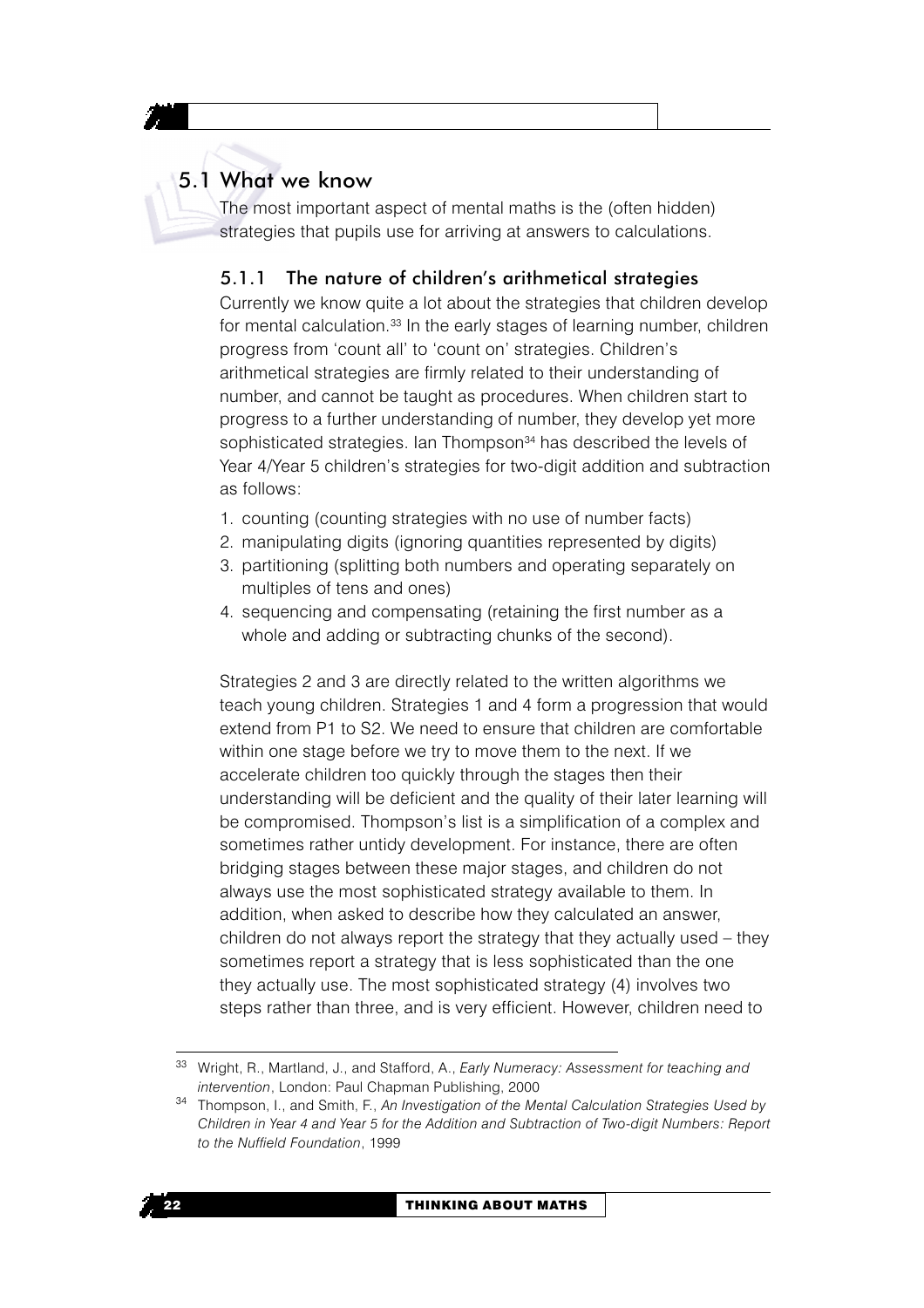be taught this strategy explicitly, or they tend not to develop it. In order to teach it effectively, we need to determine whether a child has begun to understand the decade structure of numbers. It is clear from the research that strategies are an integral part of a child's number understanding and that they cannot be taught as procedures in isolation from this understanding. We cannot assume that an S1 child will necessarily have a more sophisticated strategy for double-digit subtraction, say, than a P3 child may have.

#### 5.1.2 The relation between mental strategies and written **algorithms**

Children's strategies for mental calculation are not always related to the kinds of strategies used for written number work. Written number strategies, or conventional algorithms, are routinely taught as 'the way to do sums'. However, they can conflict with the sort of mental strategies that children may develop to work out sums in their head.<sup>35</sup> In particular, the more advanced strategy of 'sequencing' is quite different from the written algorithm. The 'partitioning' strategy fits well with the written algorithm. If children are not to manipulate digits independently of meaning, they need to understand place value before they use this strategy.

The 'empty number line' was devised as an alternative to Dienes blocks or Unifix cubes, which were thought to encourage dependence on concrete materials and passivity in young children's calculating strategies. It is used as a support to develop skill at the sort of strategy that allows children to move from partitioning to sequencing, the most efficient strategy. Written work on the empty number line has the function of recording the strategies that are chosen.<sup>36</sup> For instance:



This is a structured empty number line that can be used to teach children how to 'cross ten' without partitioning.



This is a completely empty number line that older children use to record sequencing strategies.

35 See, for example, Thompson I., 'Mental and Written Algorithms: Can the gap be bridged?' in I. Thompson (ed.), Teaching and Learning Early Number, Buckingham: Open University Press, 1997.

<sup>36</sup> Beishuizen, M., 'The Empty Number Line as a New Model' in I. Thompson (ed.), *Issues in* Teaching Numeracy in Primary Schools, Buckingham: Open University Press, 1999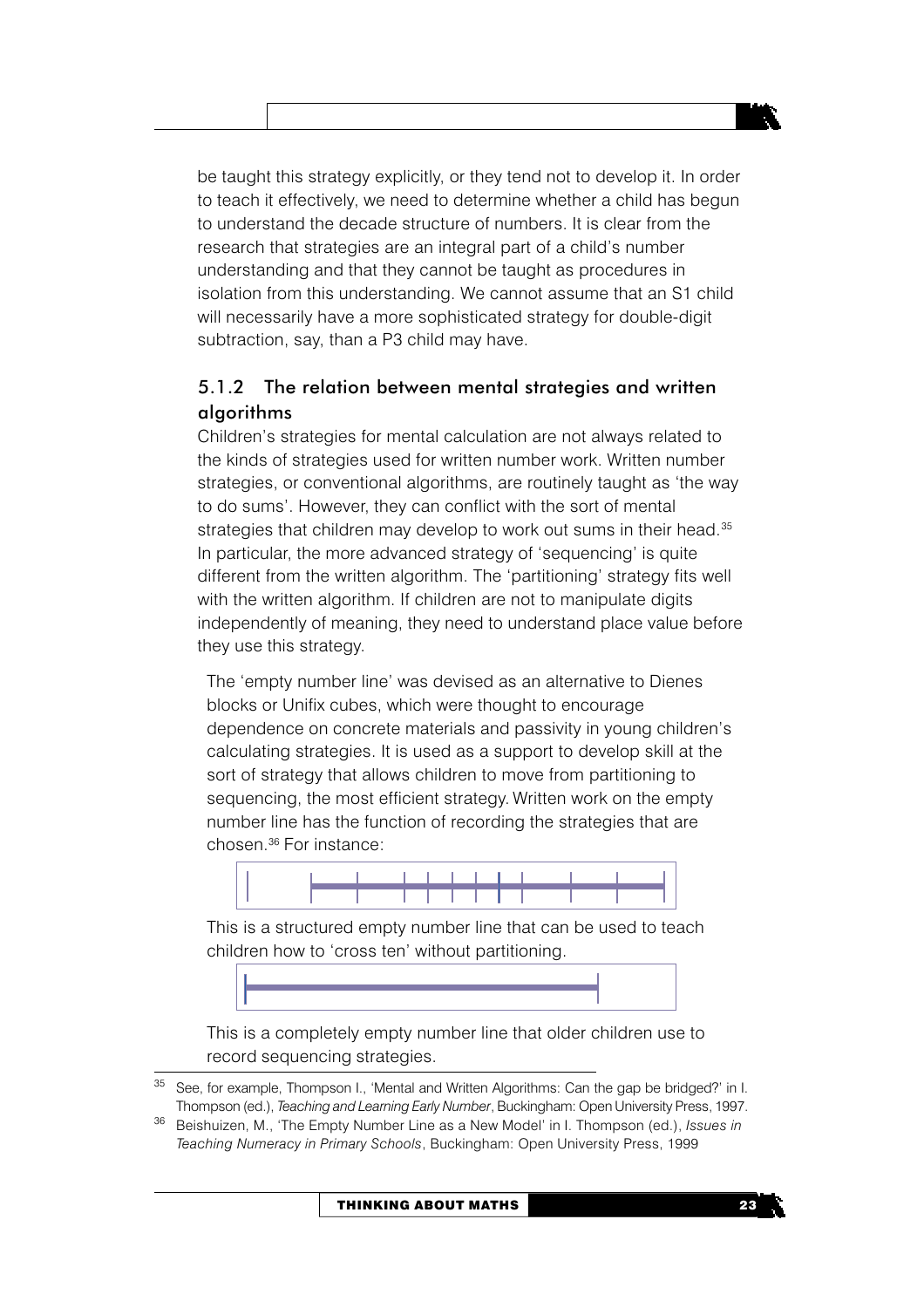#### What the researchers say

Julia Anghileri<sup>37</sup> has compared the English and Dutch approaches to mental maths. The comparison is an interesting one because the Dutch are about ten years ahead of the English on this particular road, and have researched the effects of their emphasis on mental maths. They discovered, predictably, that mental recall and strategy use are not isolated from each other; remembering number facts allows children to progress to strategies that are more efficient. They found that merely focusing on a variety of strategies did not improve attainment; they had to make some pedagogical decisions. The hardest decision was to delay the teaching of formal arithmetical algorithms until children had developed the strategies to deal with twodigit addition and subtraction mentally.

The Dutch are ahead of us in the way they have organised the curriculum so that children develop a real understanding of place value. In contrast, British and US curricula have been structured by the notion of written place value as an essential mathematical principle that must be introduced very early. The Dutch have postponed the teaching of written algorithms and adopted the empty number line model up to Year 4. This approach has improved their children's level of attainment. In the initial years of primary school, they put the emphasis exclusively on mental maths. This allows children to develop number concepts and number logic independently of any written algorithms. When children are eventually taught formal written algorithms, they add these to a meaningful framework of number knowledge. Consequently, they tend not to manipulate symbols independently of meaning  $-$  a primitive strategy that has been observed many times in the context of British and American curricula.<sup>38</sup>

<sup>37</sup> Anghileri, Julia, and Beishuizen, M., 'Which Mental Strategies in the Early Number Curriculum?: A comparison of British Ideas and Dutch views', British Educational Research Journal, 1998

<sup>38</sup> See. for example. Hughes, M., Children and Number, Oxford: Blackwell, 1986.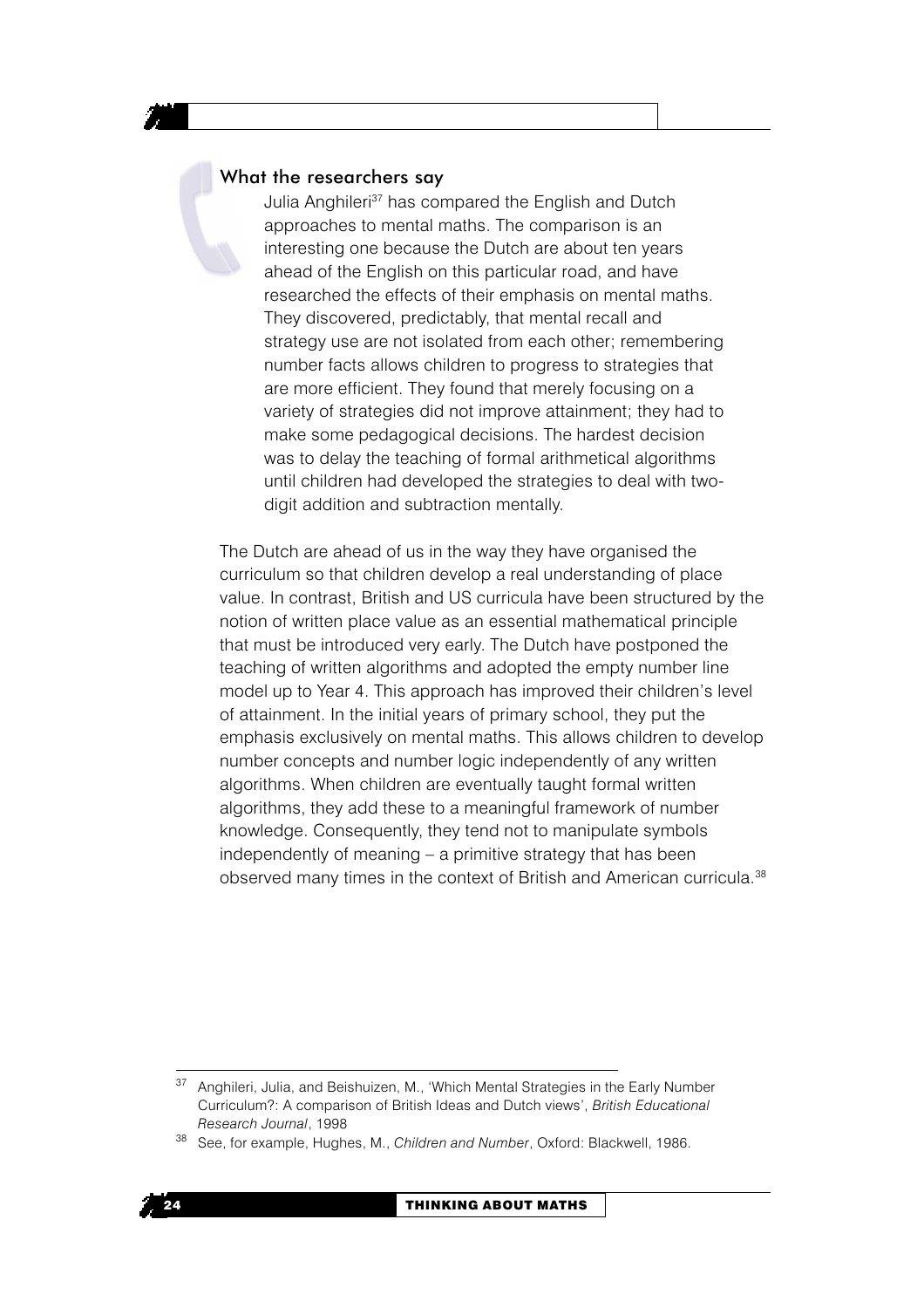#### 5.2 Points to consider

'My class enjoy mental maths but sometimes I feel I'm working with a 'one size fits all' approach. Some children aren't ready for the strategies I introduce and others have been using them for ages.'

Primary 6 teacher

• Can children be taught to use strategies before they are conceptually ready for them?

'I don't know how strict to be with the children when it comes to mental maths. Should I let them jot down their workings, or is 'real' mental doing everything in your head?' Primary 6 teacher

• How can mental maths be integrated with the teaching of written mathematics?

'I feel I'm ticking boxes to say the children can use a particular strategy. Sometimes their own ways of solving the problem are better, but I don't have time to explore these.' Primary 5 teacher

• How can teachers begin to explore the way that children think?

An awareness of these strategies and the understandings and skills that underpin them, combined with the ability to recognise each of them from a child's explanation, are important prerequisites for any teacher endeavouring to understand an individual's mathematical thinking. This is an important first step that needs to be backed up by training in observation techniques and ongoing support in this type of formative and diagnostic assessment.

lan Thompson, 2001

• How can schools support maths teachers in developing appropriate diagnostic skills?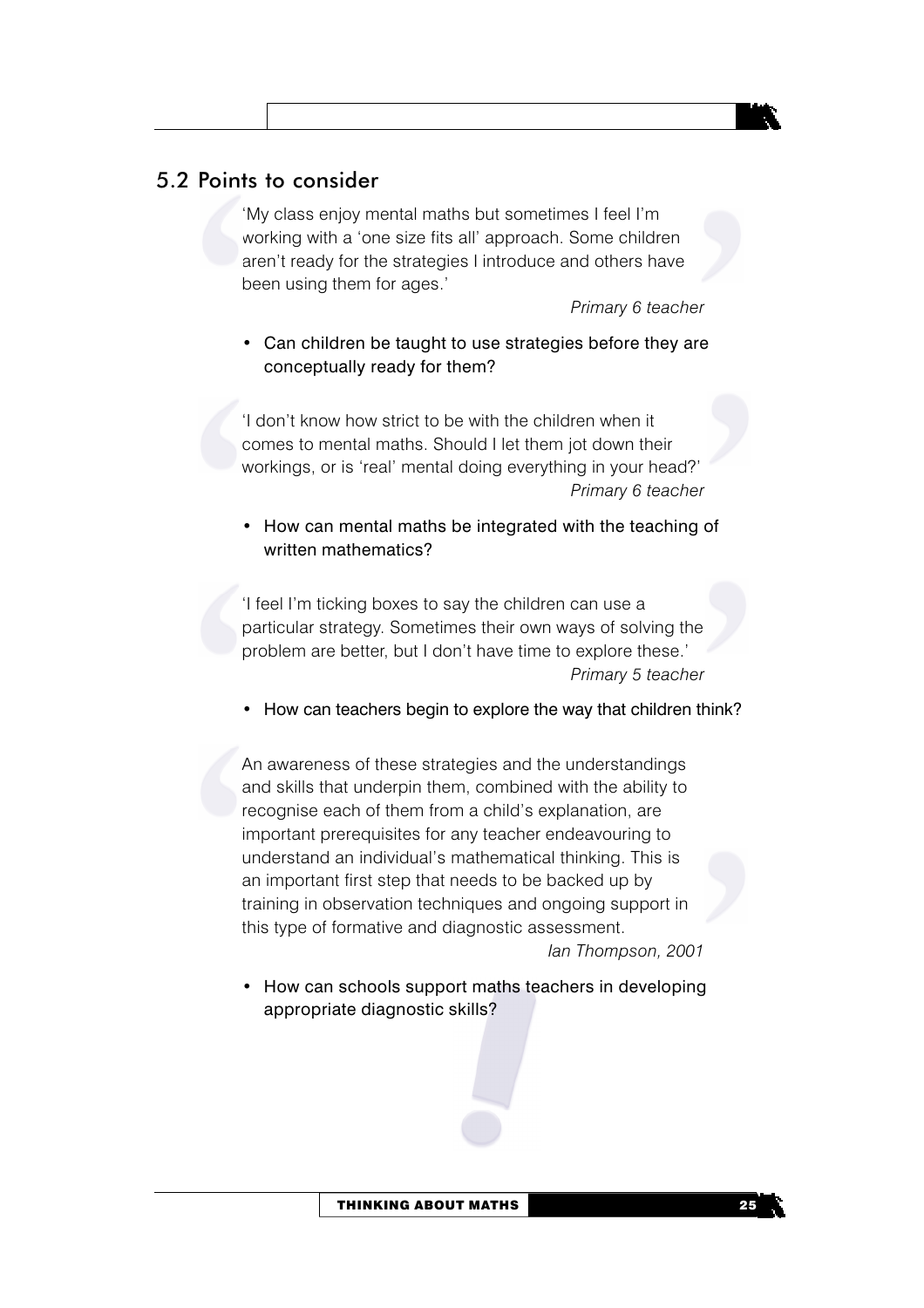#### 5.3 To try

- 1. Take one child and discuss with them a calculation appropriate to their level.
	- Can you elicit the kind of explanations of strategies that Thompson describes?
	- Does this child produce a range of strategies?
	- What is the most sophisticated strategy that this child uses?
- 2. Invite a group of children to explain their addition and subtraction (four-, three-, two- or one-digit depending on their age).
	- Can you identify any strategies from the framework outlined in  $5112$
	- What range of strategies do you have in your classroom?
- 3. Invite discussion during classroom mental maths sessions.
	- Do the children with less advanced strategies benefit from listening to this discussion?
	- Do the children with more advanced strategies benefit from explaining themselves?
- 4. Invite explicit discussion of strategies (rather than answers).
	- Does the focus on 'how' rather than on the 'right answer' reduce tension?
	- Do the children find it easy to describe and discuss their strategies?

Select some of these points to try as a whole-school exercise.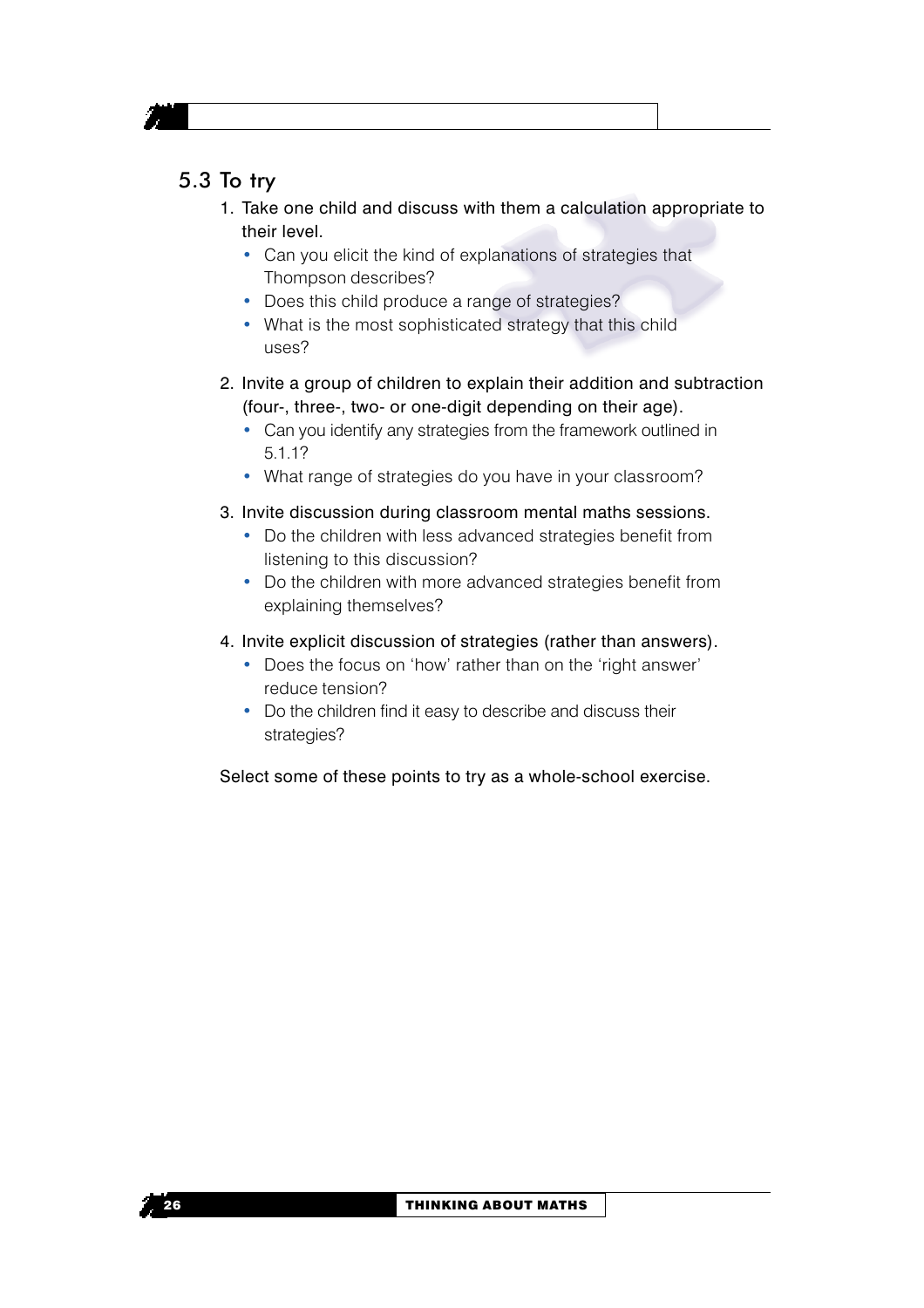### **6. Commercial schemes**

Part of the allure of commercial schemes may be their broad coverage. They make planning easier because they provide a framework of development. They also provide a wide range of materials and activities from booklets. These can be used for both class work and homework. Commercial schemes should ideally be offering teachers a bank of activities and ideas, from which they can select the most appropriate for their children and their situation. However, it seems that these schemes can put teachers under pressure to complete every section.

'I feel under a lot of pressure to get through the pages of the workbooks before the children move class in August.' Primary 1 teacher

'There's just too much in the scheme. I'm finding it a real struggle to push my class through.'

Primary 1 teacher

The pressure to complete extends to other scheme-related tasks such as homework. Teachers feel under pressure to use homework exercises linked to the commercial scheme, as these are often part of the school's maths programme. Deviating from the scheme-related exercises and accessing a greater variety of tasks would place demands on their time.

Teachers are also constrained by limitations on resources and on their time.

'We stick to the homework suggested in our forward plans. It's just another book to get through.'

Primary 4 teacher

'When I think of homework, I think about how long it takes to mark and give feedback to each child.'

Primary 6 teacher

'I would love to make up games to give as homework. I just don't have time.'

Primary 4 teacher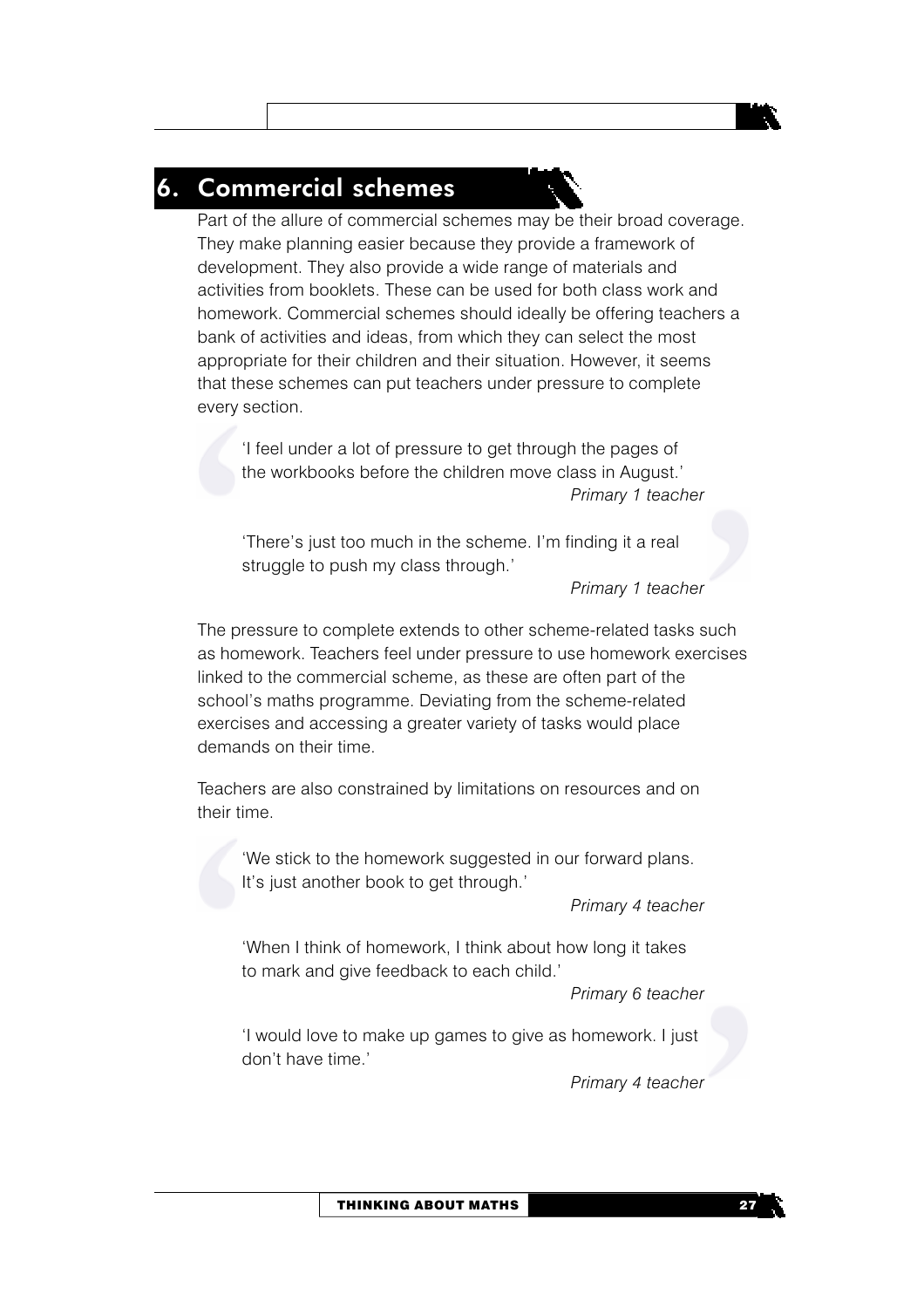The reliance on mathematical schemes can perhaps be attributed to the constraints and pressures under which teachers work. Teachers are under pressure from within the school and from the local authority to meet set targets. They are also under pressure from parents, senior management, and Inspectors to provide evidence of work completed. Teachers in the twenty-first century face the challenge of moving from a mathematics curriculum that is 'scheme-dominated' to one that might be described as 'scheme as resource'.<sup>39</sup> For many, this will require a major shift if the teacher, not the published scheme, is to be in control.

'Parents expect every page to be done when they come up at parents' night or when books are sent home.'

Primary 1 teacher

'If the children do the workbook, it's there as evidence for anyone who wants to see it.'

Primary 2 teacher

#### 6.1 What we know

There is evidence that many primary teachers still experience feelings of panic and anxiety when faced with unfamiliar mathematical tasks,<sup>40</sup> that they are muddled in their thinking about many of the basic mathematical concepts which underpin the material they teach to children, and that they are all too aware of their personal inadequacies in mathematics.<sup>'41</sup>

Ninety per cent of Scottish primary schools base their mathematics curriculum on a leading mathematics scheme. Furthermore, a large proportion of secondary schools continue to use this same scheme in S1 and S2. The widespread use of the scheme could be considered beneficial for a number of reasons. It provides compatibility with other schools. So, if a child moves from one school to another, and they both use the same scheme, there should be little difficulty in progression. Within schools, the use of the scheme should promote continuity through the stages. The scheme should make the transition from one stage to the next easier for children and should make communication

Hopkins, C., Gifford, S. and Pepperell, S., Mathematics in the Primary School: A sense of progression, London: David Fulton Publishers, 1998

<sup>&</sup>lt;sup>40</sup> Briggs, M., 'Bags and Baggage Revisited', Mathematics Education Review, 1993, vol. 2, pp. 16-20

<sup>&</sup>lt;sup>41</sup> Havlock, D., and Cockburn, A., Understanding Early Years Mathematics, London: Paul Chapman Publishing, 1989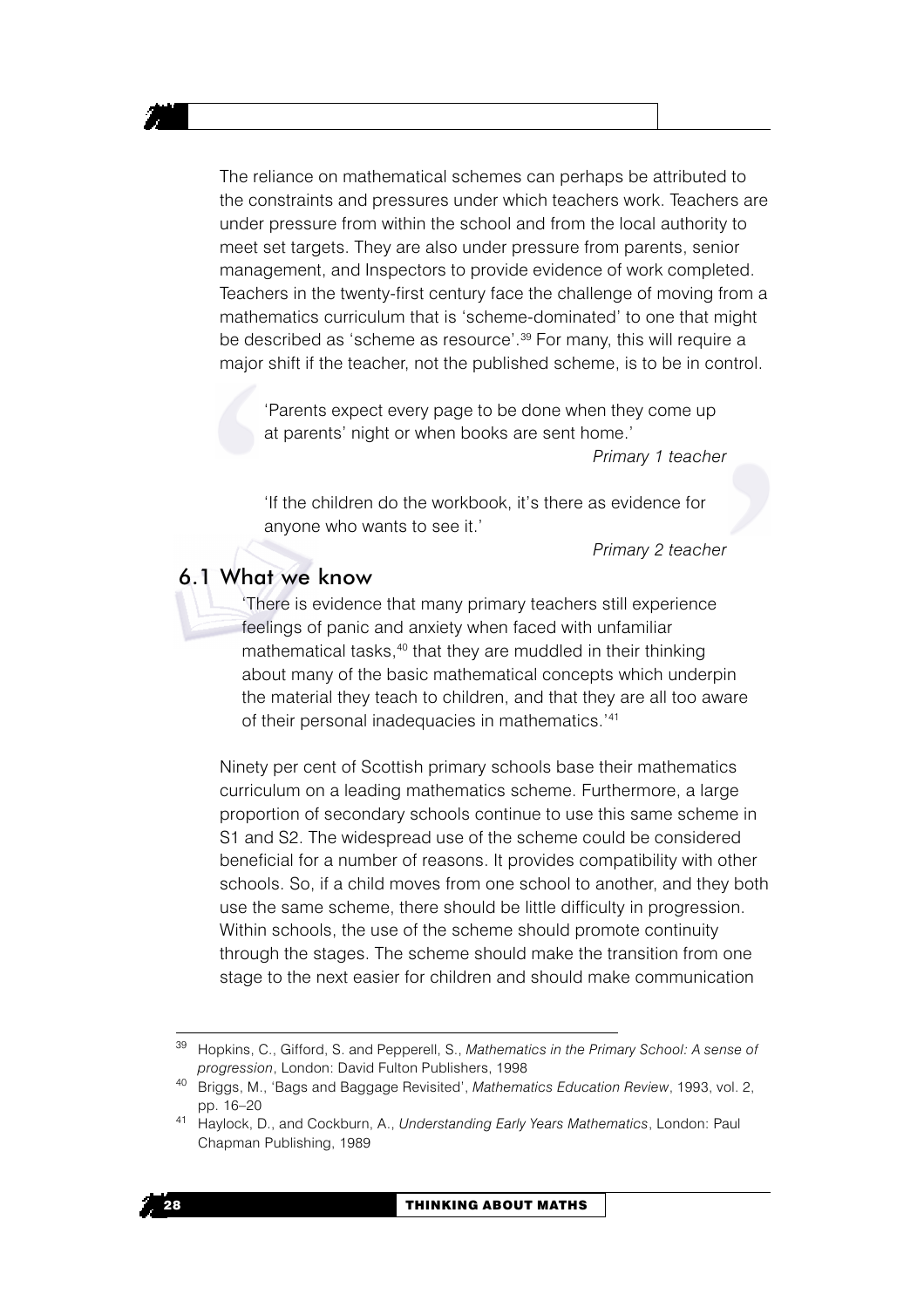among teachers more straightforward. This also applies to the move from primary to secondary, where use of the same scheme will ease the transition. There may be another reason why commercial schemes are so widely used. This is simply that many teachers are deferring to the scheme authors, who are perceived as experts. Many primary teachers feel anxious about mathematics and are not confident in their subject knowledge. For those teachers especially, the commercial scheme provides reassurance that the mathematics they teach is at least age and stage appropriate.

'It is not uncommon for mathematics to be treated very differently from other aspects of the curriculum. The learning experience of children can, in some cases, consist almost exclusively of working through a series of textbooks. This approach would horrify if applied across the curriculum...yet it is considered normal for mathematics.'42

In one study,<sup>43</sup> 80 per cent of the children's time was spent either working on paper and pencil exercises or being carefully prepared to work on such exercises.

If teachers are to take control, they have to be equipped with a sound knowledge of the mathematics curriculum. They also need a good understanding of the important targets and activities within that curriculum. Armed with this knowledge, the teachers can make informed decisions about the types of tasks to be provided and the range of teaching approaches to be employed. A recent HMI report notes that the quality of learning and teaching was very good where a balance of practical, oral and written tasks was provided. Quality was also very good where teachers used an 'appropriate blend of whole class, group teaching and individual work.'44

The place of the published scheme is most important. It is crucial that it is 'seen as just one part of the children's experience rather than most of it'.<sup>45</sup> Taking control of the mathematics curriculum means controlling our use of the scheme. This means selectively drawing on the detailed

<sup>&</sup>lt;sup>42</sup> Hopkins, C., Gifford, S. and Pepperell, S., Mathematics in the Primary School: A sense of progression, London: David Fulton Publishers, 1998

<sup>&</sup>lt;sup>43</sup> Desforges, C., and Cockburn, A., Understanding the Mathematics Teacher, Lewes: The Falmer Press, 1987

<sup>&</sup>lt;sup>44</sup> HMI, Standards and Quality in Primary Schools: Mathematics 1998-2001, Edinburgh: HMI, 2001

<sup>&</sup>lt;sup>45</sup> Hopkins, C., Gifford, S. and Pepperell, S., Mathematics in the Primary School: A sense of progression, London: David Fulton Publishers, 1998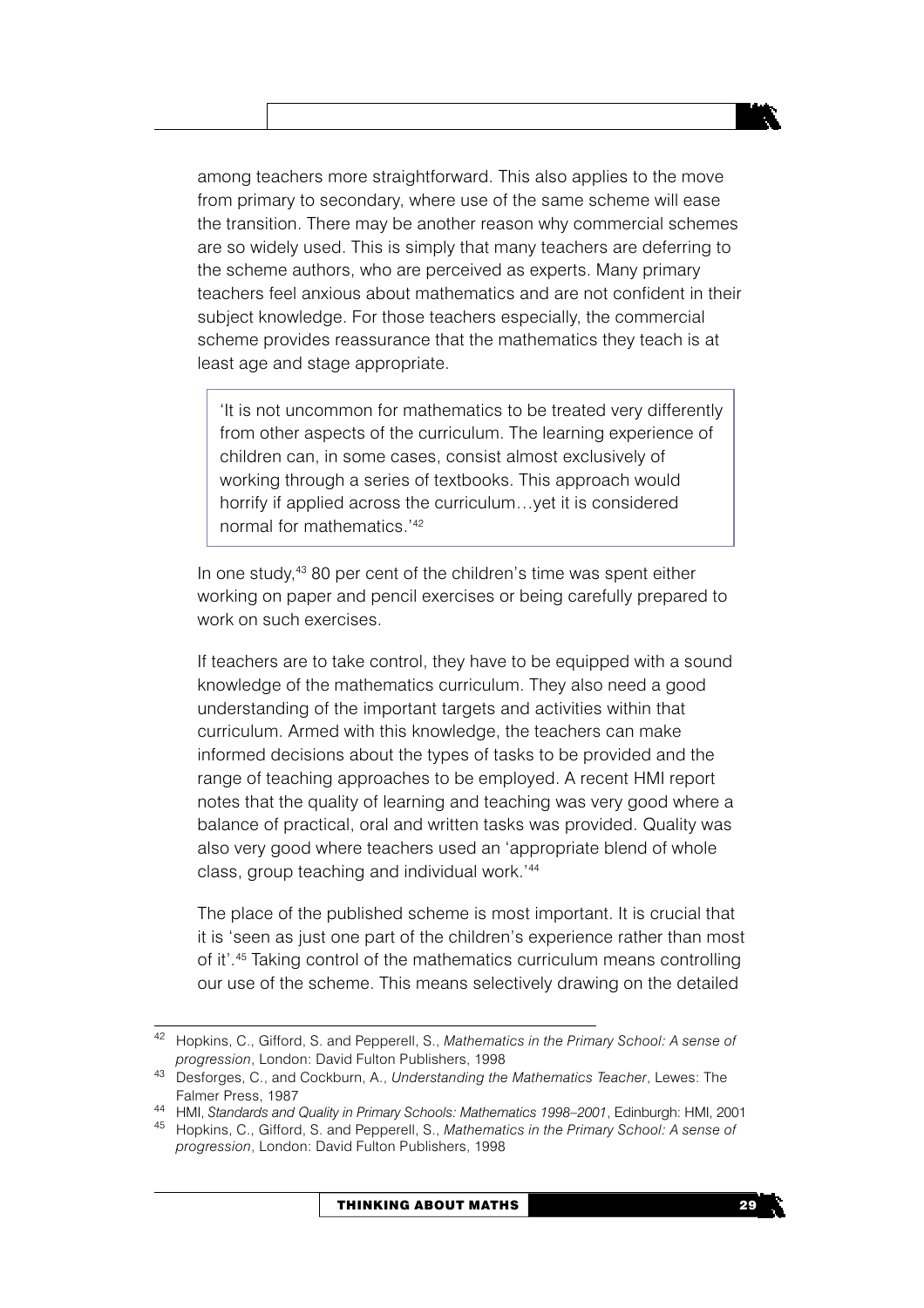activities provided by the scheme authors and using these alongside a variety of teacher-prepared resources. It also means using ideas from other sources to create stimulating activities that will support children's learning and sustain their interest. More discriminatory use of the scheme will mean children are not slavishly completing endless workbook pages and '... practising skills they have already mastered fully'.<sup>46</sup> Rather, children will experience a broader and more balanced mathematics programme.

In order to bring about change teachers will need:

- a broad overview of the mathematics curriculum and existing programmes within their school
- partnership with colleagues in order to discuss the range of approaches to teaching and learning mathematics and to share resources
- support from headteachers to inform parents about the 'scheme-asresource' curriculum
- support from headteachers and local authorities to shift the emphasis of forward-planning frameworks from 'scheme-dominated' to 'scheme as resource'.

### 6.2 Points to consider

To what extent could your mathematics programme be described as 'scheme-dominated'?

Focus on an aspect of mathematics that you have taught this session.

- How many of the children's tasks were scheme-based?
- How does this compare to tasks which involved teacher-prepared resources and/or ideas from other sources?
- Were there any parts of the scheme that you felt under pressure to complete solely as a source of evidence?

Focus on an aspect of mathematics you will teach next session.

• Consider how you might teach this aspect of mathematics using only the teacher's quide from the commercial scheme as a support.

How might you inform parents about, and persuade them of, the scheme-as-resource curriculum?



<sup>&</sup>lt;sup>46</sup> HMI. Standards and Quality in Primary Schools: Mathematics 1998-2001, Edinburgh: HMI, 2001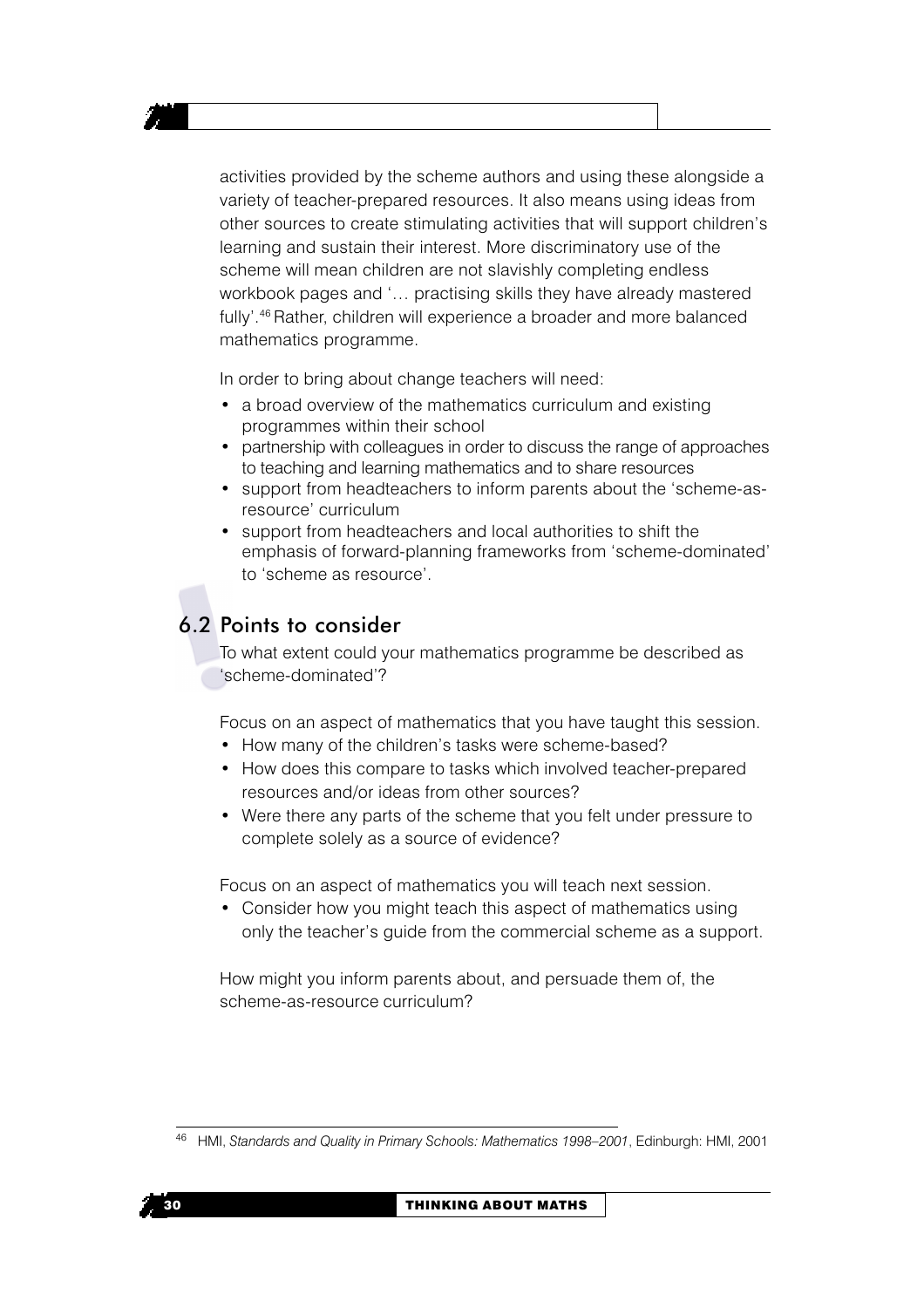### 6.3 To try

Consider planning as a whole school to have a day that is 'schemefree'. Discuss the implications of this with your colleagues. What preparation will be necessary in terms of resource provision, etc? Could these days be extended if they proved a success?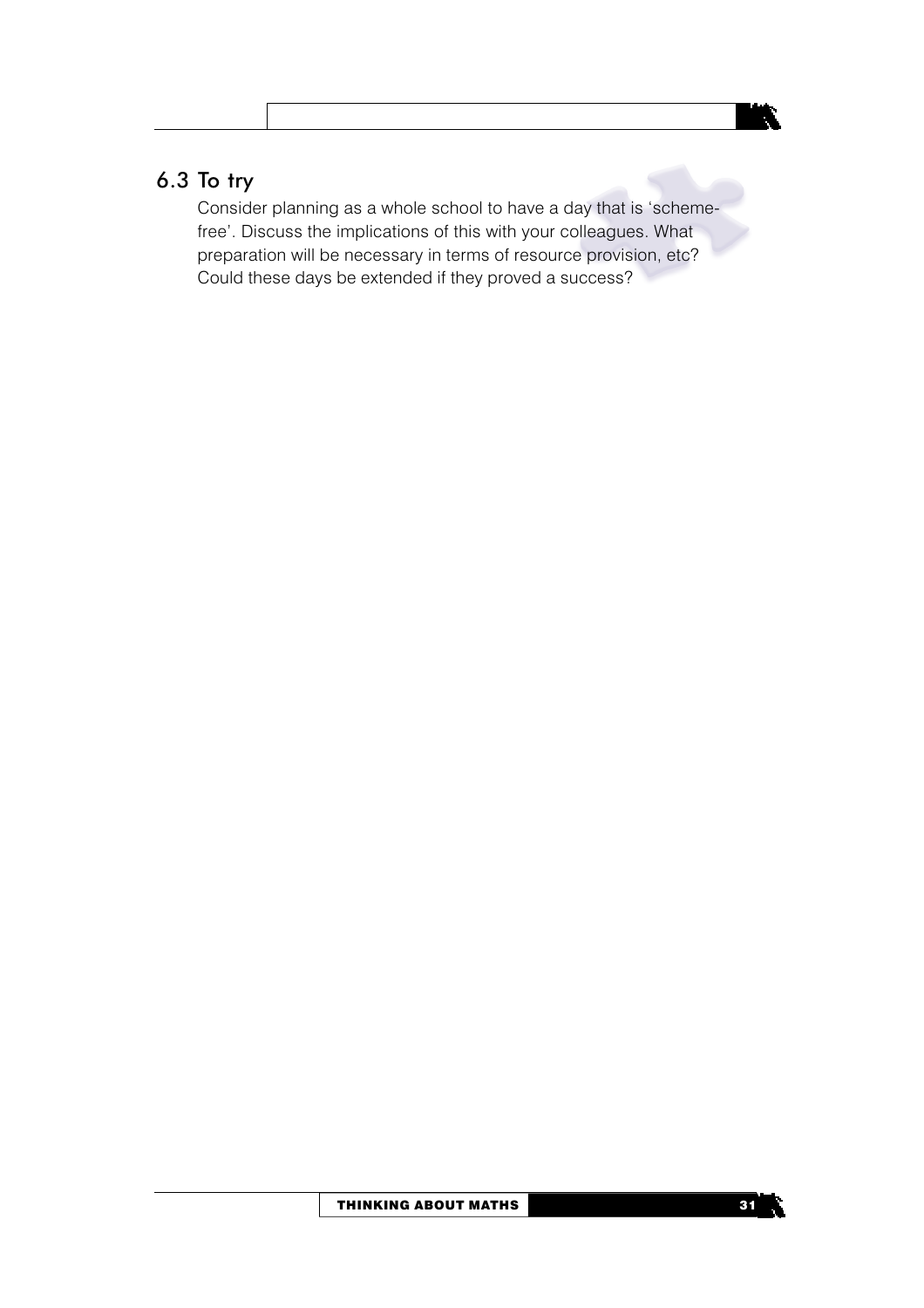### **Assessment**

There is no standard usage of the term 'assessment'. It is used in different ways, in different contexts and for different purposes. It can mean almost anything. In this document, we use the term to refer to the full range of information gathered in classrooms to help understand pupils and monitor teaching. This meaning of assessment is the same as the term as used in the Assessment is for Learning programme.<sup>47</sup> This programme aims to provide a streamlined and coherent system of assessment. It also aims to ensure that parents, teachers and other professionals have the feedback they need on pupils' learning and development needs.

Assessment is a powerful tool to promote effective learning. However, it has to be used in particular ways if it is to promote learning. For example, there is no evidence that increasing the amount of assessment will enhance learning - although it might satisfy demands for accountability. Rather, we need to use assessment as part of teaching and learning to enable pupils to learn and to achieve. Our concern is therefore with formative rather than summative assessment.

Essentially, formative assessment is interactive since it underscores the processes of thinking and learning. It is an active procedure. Both pupil and teacher engage in dialogue to explore the extent to which the pupil's performance can be enhanced by effort or intervention. Formative assessment is embedded in instructional episodes. Pupils learn from exposure to assessment. There are also situations in which assessment constitutes the entirety of the instructional episode. This is quite different from summative assessment. Summative assessment is grounded in pupils' instructional experiences but it provides no instructional value.

It is easy to become confused about what might constitute appropriate assessment practice in the mathematics curriculum. This is partly because the term 'formative assessment' is open to a variety of interpretations. It is also partly because of the historical dominance of summative assessment,



<sup>&</sup>lt;sup>47</sup> Information is available on the Assessment is for Learning website at www.LTScotland.com/assess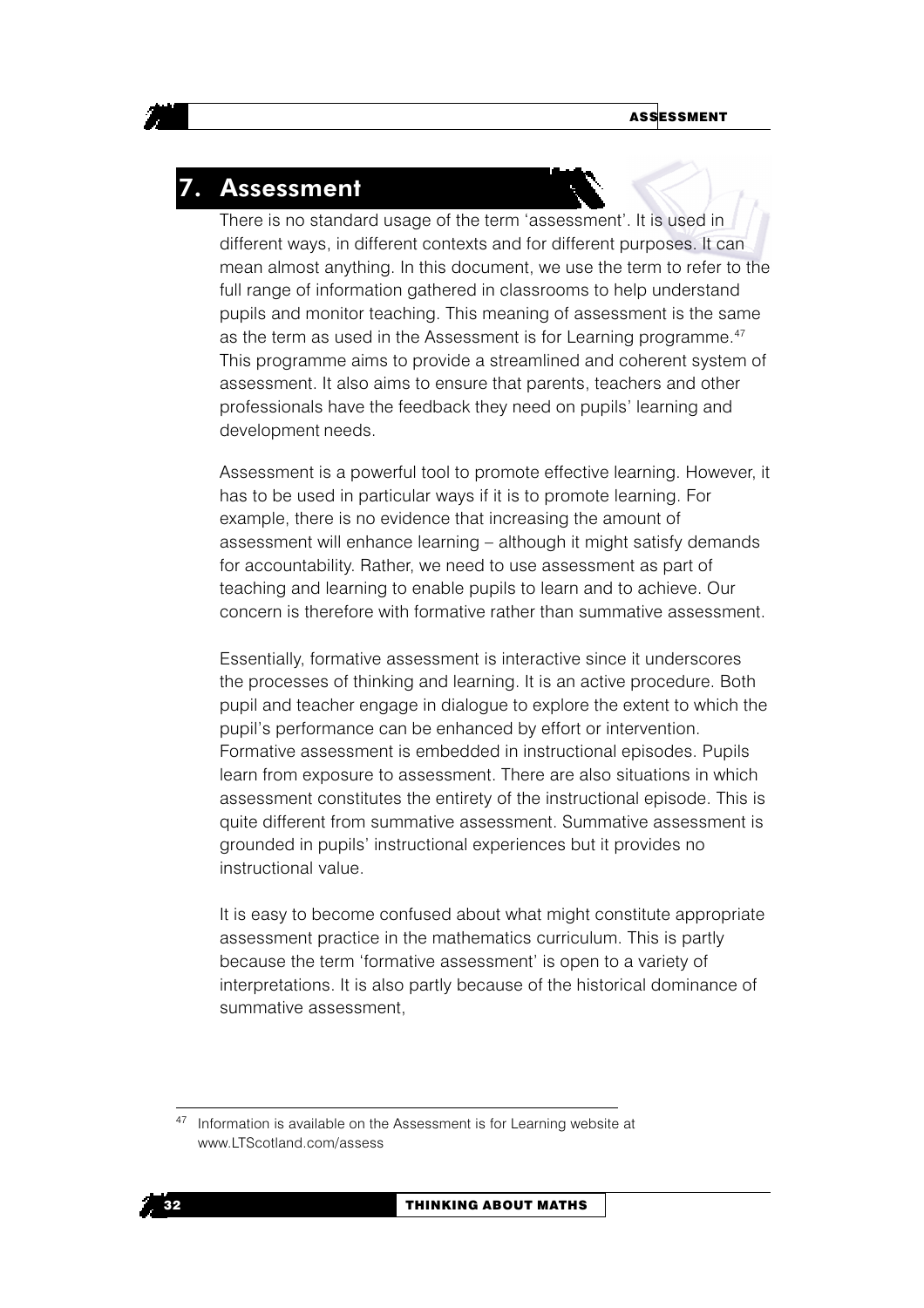### 7.1 What we know

Formative assessment includes:

- the provision of effective feedback
- the active involvement of pupils in their own learning
- adjusting teaching to take account of the results of assessment
- a recognition of the profound influence assessment has on the motivation and self-esteem of pupils, both of which are crucial influences on learning
- the need for pupils to be able to assess themselves and understand how to improve.

Recent research has identified a number of assessment practices that inhibit the promotion of effective learning. There is a tendency to:

- assess the quantity and presentation of work rather than the quality of learning
- give greater attention to marking and grading (which can lower selfesteem) rather than to providing advice for improvement
- compare pupils with each other (which can demoralise the less successful learners)
- use feedback for the management of social behaviour rather than the management of learning
- be insufficiently aware of pupils' learning needs.<sup>48</sup>

Engaging in practices such as those listed above may contribute to the summative assessment of a pupil. They are not the focus of formative assessment.

You may find that the following model helps to clarify the different stages of the assessment process. Formative assessment is not mechanistic. There are three phases of teacher activity:

- 1. Posing specific assessment questions
	- What is the specific purpose of the assessment (for example, is it to gather information about particular achievements or to diagnose strengths and weaknesses in some particular aspect of mathematics)?
	- Will the assessment task(s) yield the necessary information clearly and unambiguously?
	- Is the desired information already being gathered in some other way?

<sup>&</sup>lt;sup>48</sup> Black, P., and Wiliam, D., 'Assessment and Classroom Learning', Assessment in Education, 1998, 5(1), pp. 7-74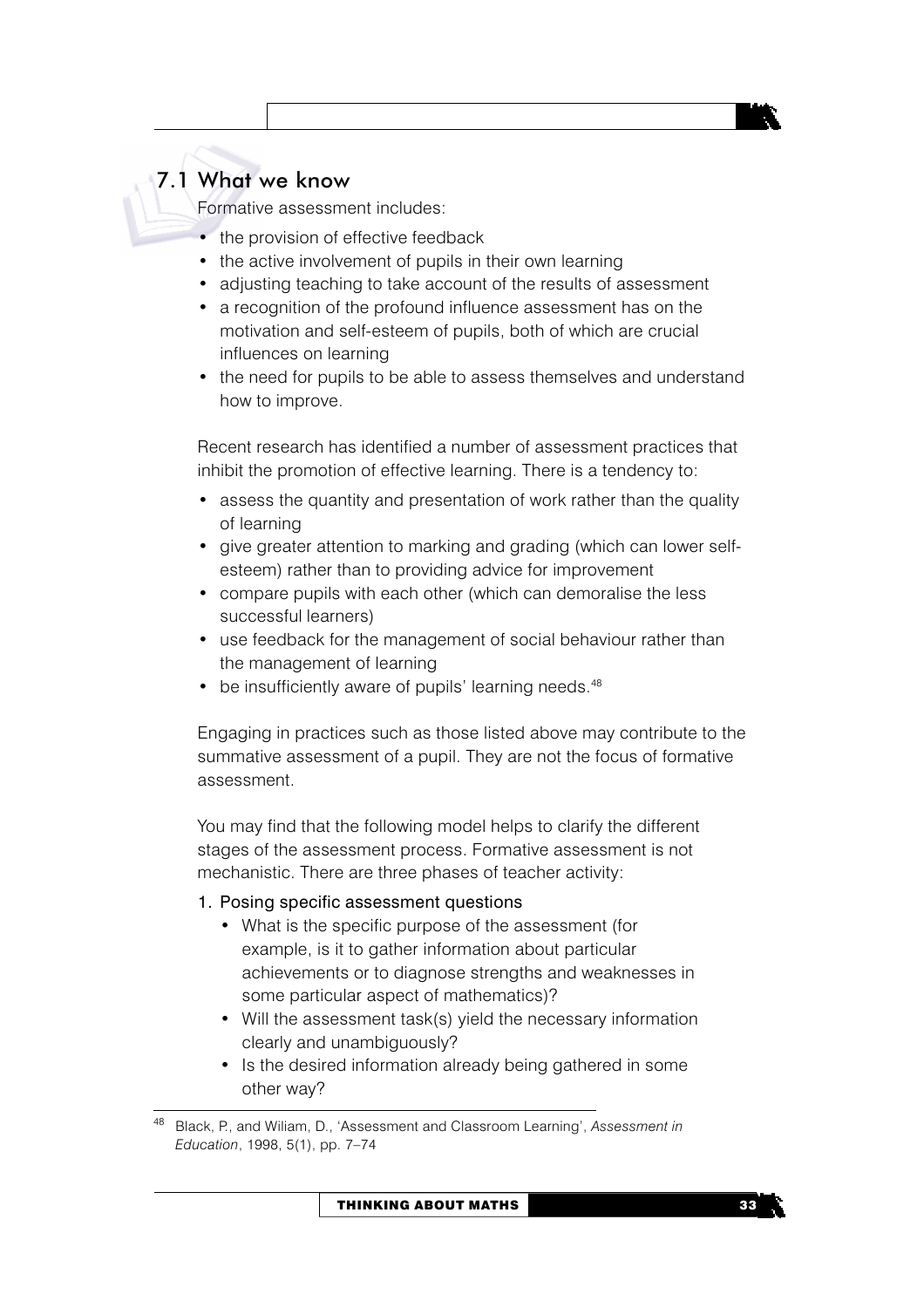

- What tasks/methods can be used to obtain the required information?
- Is there a need for alternative or supplementary tasks?
- How likely is it that these tasks/methods provide adequate and accurate information?
- How good is the quality of information gathered? Is this information sufficient to determine next steps in mathematical learning?
- Is there additional information that might enhance the assessment?

#### 3. Speculating on what the findings might mean

- How should this assessment information be interpreted?
- What are some alternative interpretations of the information? How plausible are these interpretations?
- What other questions are there about the achievements of particular pupils?

By working systematically through the three phases and reflecting on our answers to the questions in each phase, we can identify what needs to be done. For example, if the desired information is already available, the need to continue with a particular assessment might be redundant. The second of these three phases – the design phase – may seem to be the most important because of its immediate and practical nature. However, it is no more important than reflecting on the reason for the assessment, the validity of the methods and the meaning of the results.

#### 7.2 Points to consider

- Given the importance currently placed on teacher accountability, how constrained do you feel by the requirements of summative assessment? What does this mean for your practice in teaching maths? What does this mean for your practice in assessing maths?
- Think particularly about one pupil's mathematical performance. In giving feedback, what might you say to focus on the particular qualities of the pupil's work and to advise on how to improve?
- What pupil self-assessment do you currently use in the mathematics curriculum? How might you extend this to enable pupils to appreciate what they need to do to improve?
- What opportunities do you design into your teaching so that pupils can express their understanding of the mathematical ideas? How do you respond to the pupils during these opportunities?

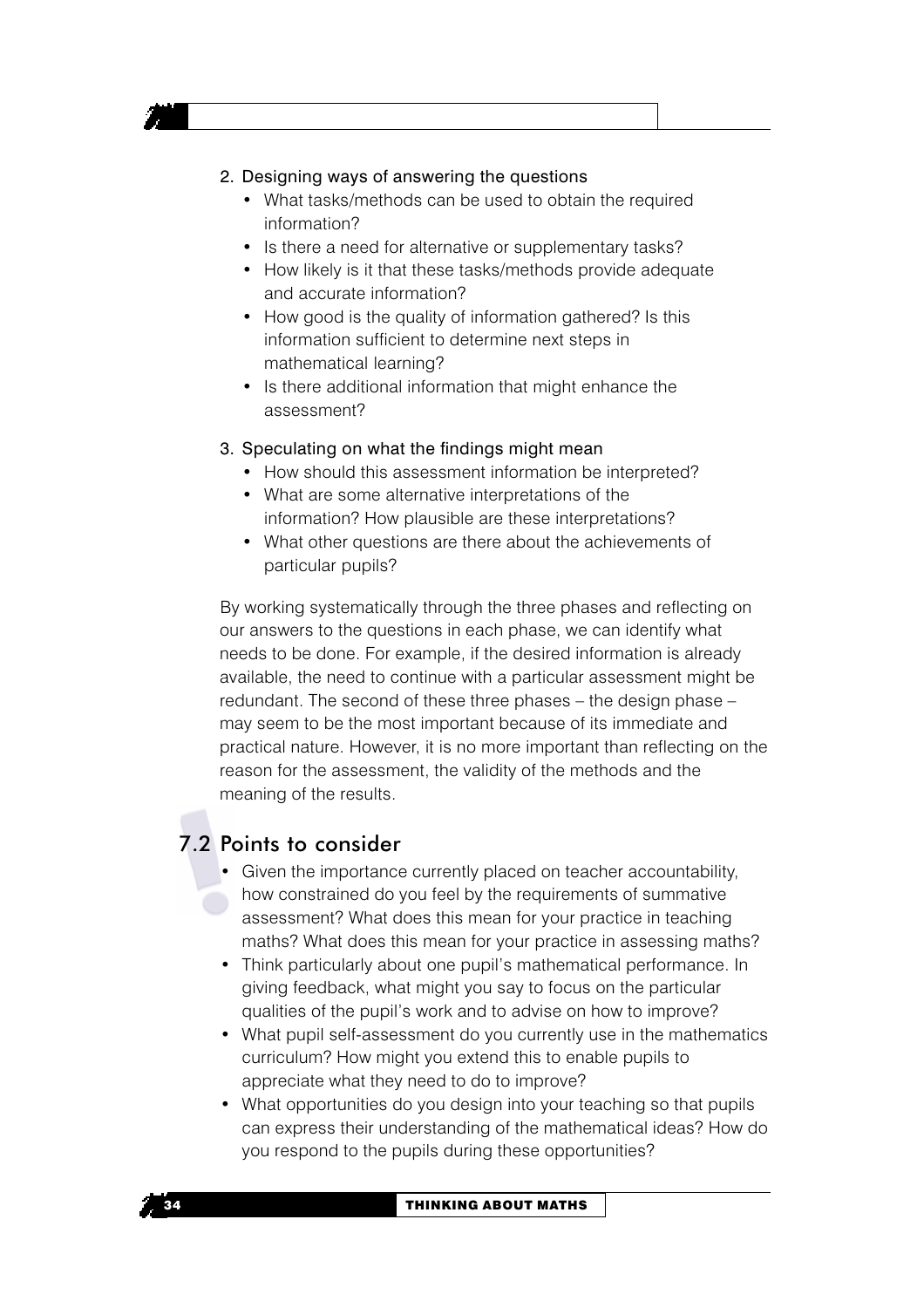### 7.3 To try

There are several well-known methods for gathering assessment information.

- Make observations. If these are done systematically, they can allow us to make inferences about the status of mathematical learning and achievement.
- Use open-ended questions. These allow pupils to describe their reasoning and their use of strategies.
- Set tasks that require the use of certain skills or the application of particular ideas.
- Ask pupils to represent their thinking through drawings, concept maps and artefacts, as well as with mathematical symbols. This shows the extent of their understanding as distinct from whether they get the right answer.
- Discuss words and their specialised mathematical meanings. This teases out conceptions and misconceptions.

It is important to use the information to improve learning. Any of the above methods could yield information on which to build success and correct weakness. The procedure below can help to diagnose what a pupil is doing when tackling word problems.

| Procedure                                                                                    | Purpose                                        |
|----------------------------------------------------------------------------------------------|------------------------------------------------|
| 1. Read the question to me. If you<br>do not know a word, leave it out.                      | To identify reading errors                     |
| 2. Tell me what the question is<br>asking you to do.                                         | To identify errors in comprehension            |
| 3. Tell me how you are going to<br>find the answer.                                          | To identify transformation errors              |
| 4. Show me what to do to get the<br>answer. Tell me what you are<br>going to do as you work. | To identify errors in the use of<br>procedures |
| 5. Write down the answer.                                                                    | To identify encoding errors                    |

Select some of these points to try as a whole-school exercise.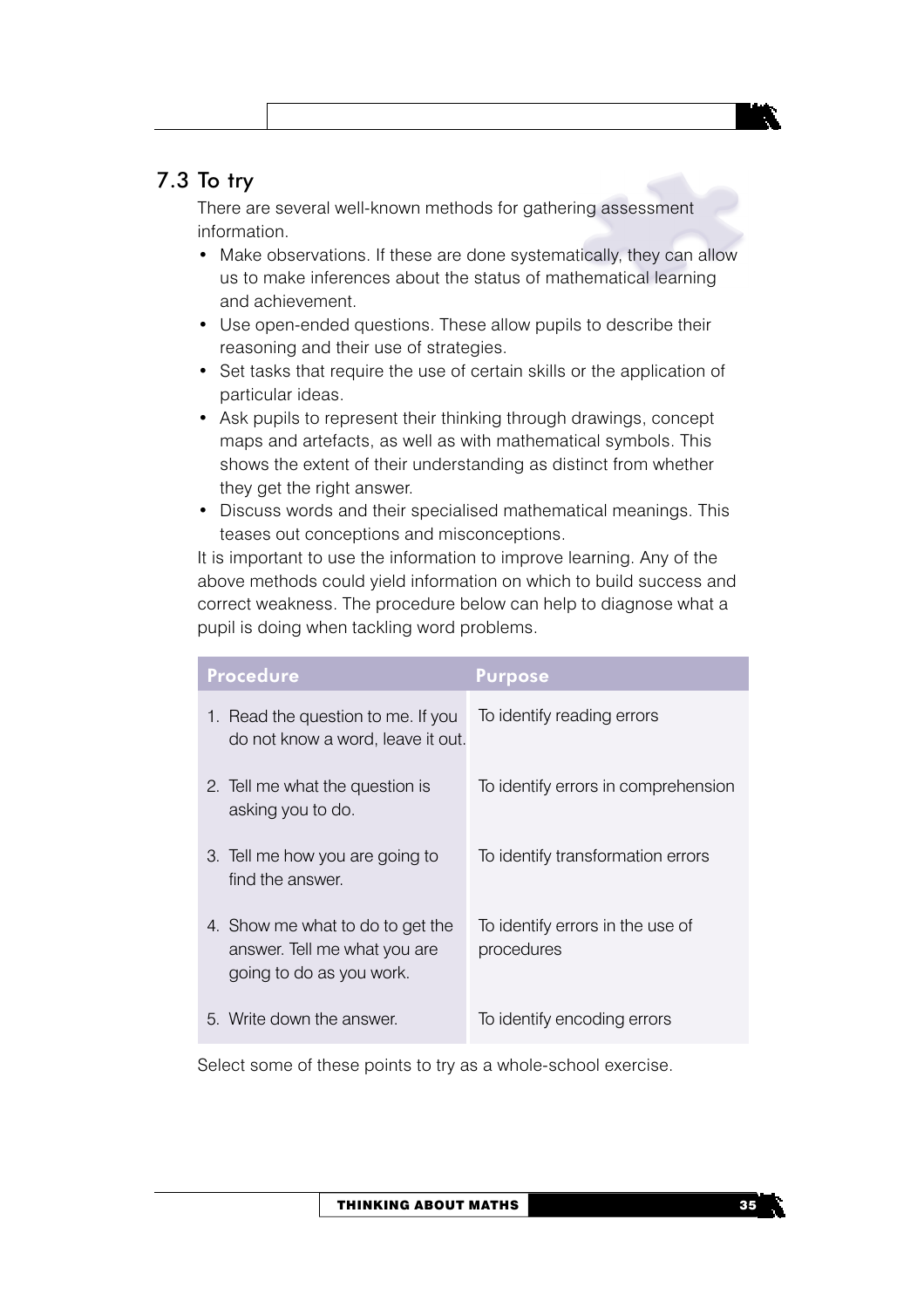### **Reflective review**

#### 8.1 Summary

We have reviewed problem solving, conceptual learning, mental maths, commercial schemes and assessment. In each of these sections. we have derived a major conclusion from the research – both the international academic research and the local research that assesses the progress of Scottish children's learning. These conclusions are as follows

- 1. Due to the inductive nature of children's learning, problem solving is a context for learning rather than a procedure to be learnt. In most schools, it is framed as a set of procedures to be learnt, and this is not helpful for teachers. It is particularly unhelpful at the lower end of the primary school.
- 2. Procedural knowledge is quite limited unless it is connected to a conceptual knowledge base. Pupils often use very primitive strategies when they tackle contextualised computations. They often fail to choose numbers and operations according to the meaning in a problem. Using word problems as a context for learning can help to develop connections between procedural and conceptual knowledge. It can also help pupils move on from primitive strategies.
- 3. Children's understanding of number develops from a perception of single units to mentally segmenting by tens, then hundreds, then thousands. The strategies they use in mental maths are an integral part of their number understanding and cannot be taught as procedures in isolation from this understanding. Written number strategies, or conventional algorithms, can conflict with the sort of mental strategies that children may develop to work out sums in their head. Much progress has been made in European countries by introducing written algorithms in the fourth year instead of in the second year.
- 4. Commercial schemes can be like corsets. When they are first used. they support and strengthen the back. However, over-use leads to atrophy of the muscles due to lack of natural exercise. In time, the corset can come to restrict breathing and digestion. Commercial schemes can offer external markers of 'progress', and the authority of the authors is reassuring for anxious teachers. We need to exercise professional judgement. Our own pupils' understanding

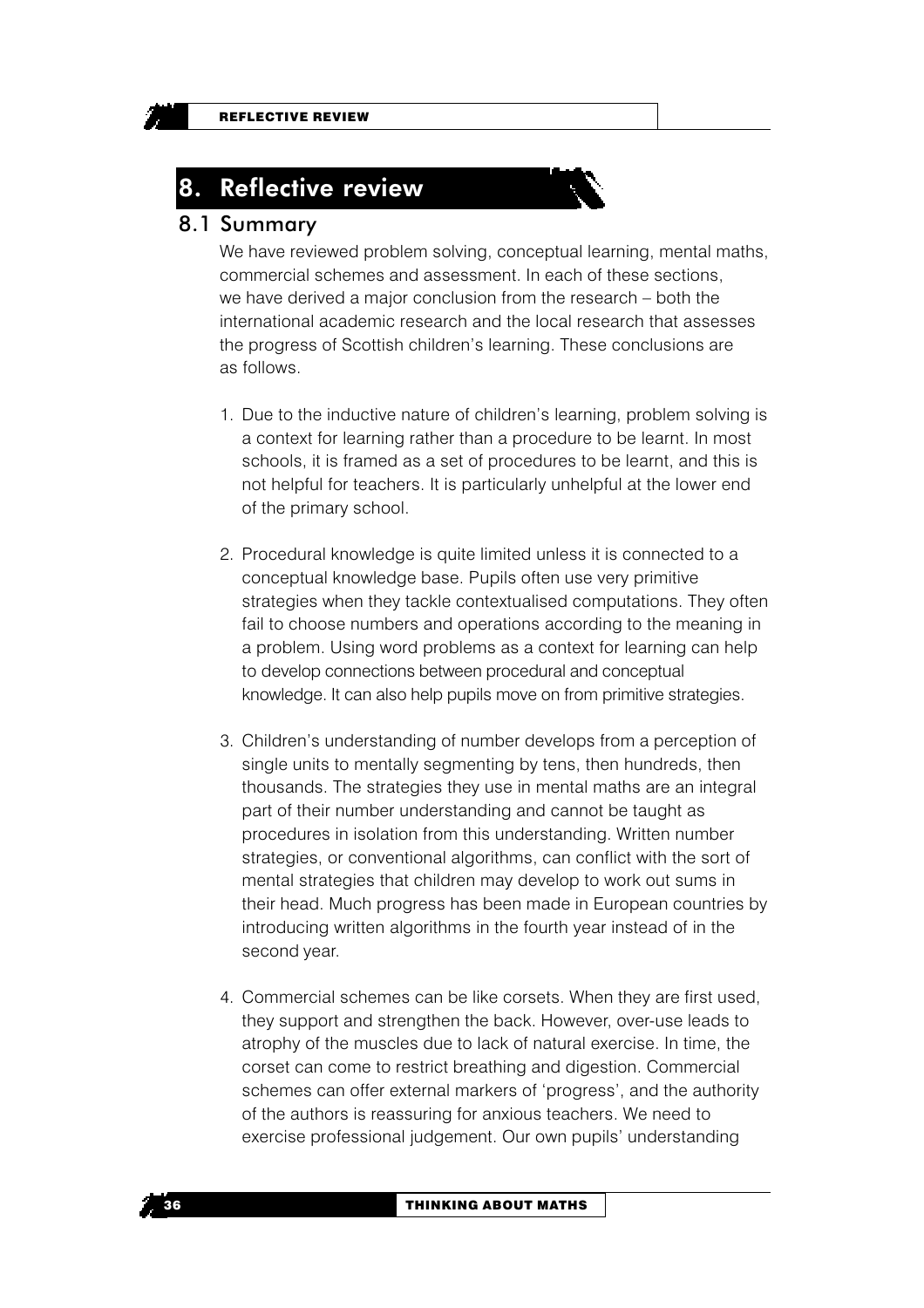should be the measure of progress, not the performance of the 'average pupil' at whom the scheme will be aimed.

5. Assessment is a powerful tool for promoting effective learning when it is an integral part of teaching. This is the underpinning rationale of the Assessment is for Learning programme. Care must be taken that increases in required assessments do not have a negative effect on learning and teaching. A number of assessment practices can actually inhibit effective learning. Teachers need support in using assessment as a tool to promote understanding.

Two important and inter-related ideas have recurred in our discussion of these five issues. The first idea is that basic mathematical concepts are learned intuitively. The second is that school maths should be learned with understanding.

#### 8.2 Intuitive learning

Basic numeracy – the ability to count, add, subtract and solve practical problems with numbers – develops intuitively (that is, it is learned inductively). Number systems are part of the wider culture that children begin to absorb before they enter school. If children come to school with varying degrees of informal number knowledge, then formal instruction should allow them to build on this. For example, if counting is the only calculation strategy that a child understands, then more sophisticated strategies will not replace it when the teacher demonstrates them. Of course, this does not mean that pupils should not be challenged to make progress. Teachers have the job of knowing just how to challenge their class so that real progress is made. We should not reinforce intuitive thinking to the extent that children do not progress. We are in the business of promoting sophisticated mathematical learning. Without schooling, children will not achieve scientific and mathematical literacy. However, we must recognise the power of each developmental stage. Children learn spontaneously through induction – they experience something and then generalise from this experience to the world at large. Deduction – learning a general rule and then applying the rule to particular cases – is a more powerful way of thinking. It is fundamental to science and mathematics, but it is a way of thinking that has to be specifically taught. It does not come naturally. Logic (like reading the instructions) is a last resort, not an instinctively applied tool. However, you cannot teach deductive thinking in a didactic manner, as you would teach a topic. The practised teacher will encourage the development of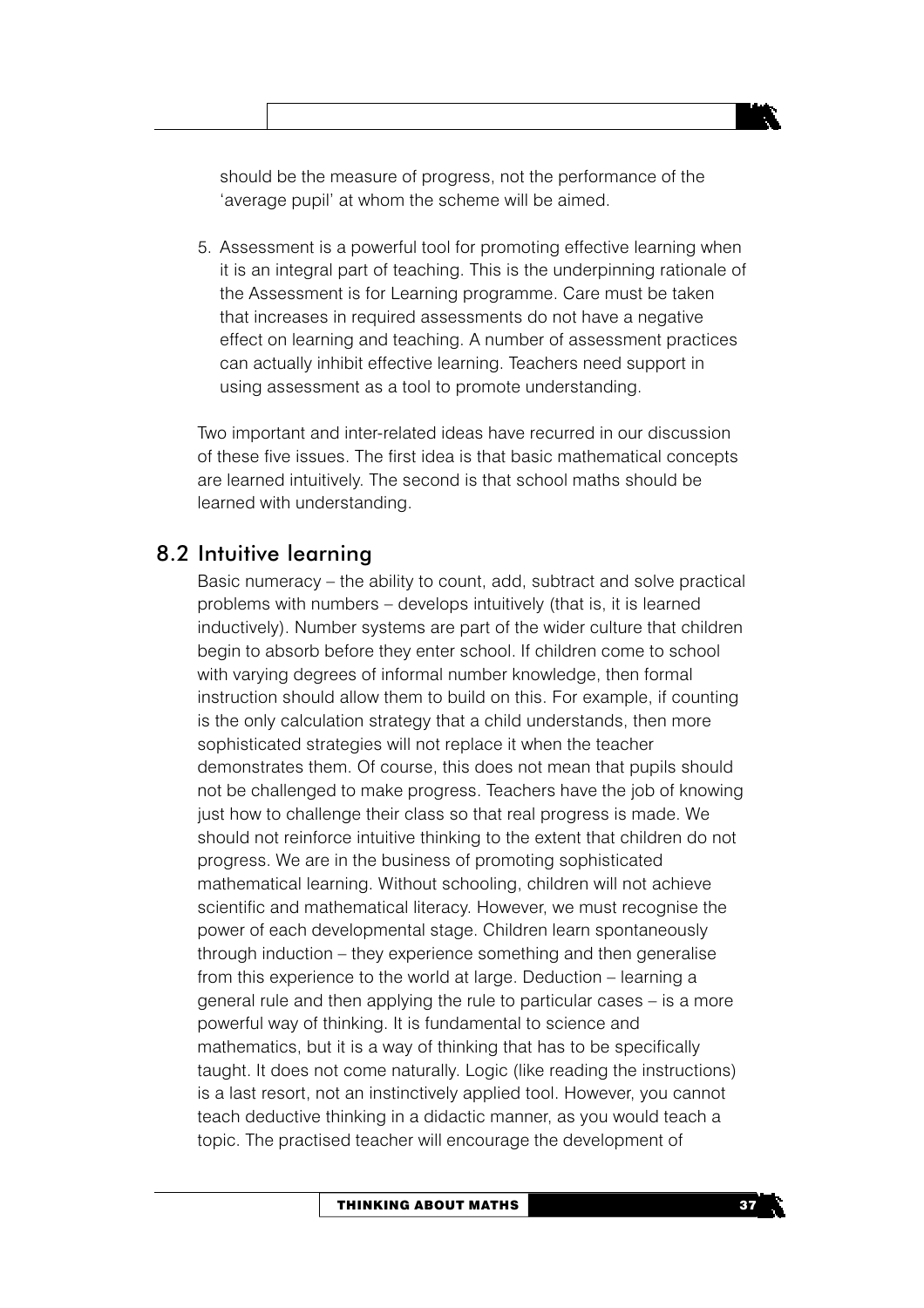deductive thinking by presenting pupils with suitable problems that cannot be solved in any other way.

#### 8.3 Learning with understanding

We understand something if we see how it is related or connected to other things that we know. Understanding is the other side of the coin of the inductive learning we outlined above. We understand things that we learn inductively. Deduction is useful for prediction, certainty, precision and reliability. However, knowledge gained deductively is often counter-intuitive; it doesn't 'feel' right, even though we know it is. Deductive thinking also develops quite late. Because of this schism between two types of knowing, it is best if children leave primary school able to think deductively but confidently able to learn inductively. They will understand content that they have learnt inductively and will feel satisfaction in, and ownership of, such knowledge.

### 8.4 Understanding through reflecting and communicating

Reflection is what happens when we consciously think about our experiences. It means turning ideas over in our mind, thinking about things from different points of view, stepping back to look at things again, and consciously thinking about what we are doing. Communicating can involve talking, listening, writing, demonstrating, or watching. It means interacting with and sharing ideas with others. It allows us to challenge each other's ideas and to ask for clarification and explanation. It also allows us to think more deeply about our own ideas. Communication works together with reflection to produce new connections between different bits of knowledge. Pupils who reflect on what they do and communicate with others about it are in the best position to understand the maths they are learning. Learning computational skills and developing conceptual understanding are often seen as competing aims. We believe that this is wrong. It is not necessary to sacrifice skills for understanding, nor understanding for skills. They should develop together. For this to happen, procedural skills must be learned with understanding. Pupils who are asked to work out their own ways of calculating answers to arithmetic problems and to share these with others will be reflecting and communicating. The process of developing problem-solving procedures, rather than copying the textbook procedure, will help children to focus on mathematical meaning rather than on the solution.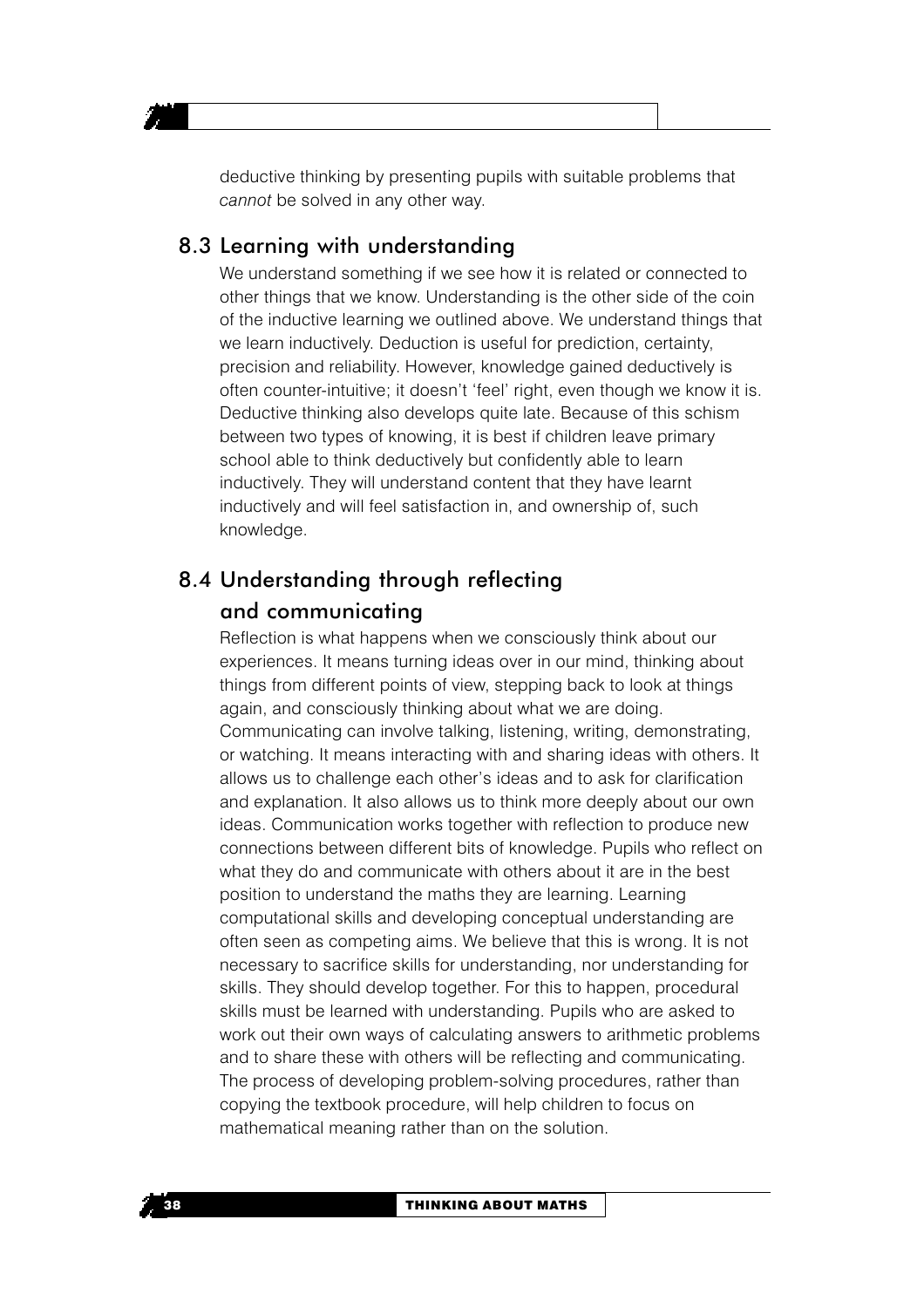### 9. Conclusion

Recent changes in Scottish maths teaching may appear to follow international trends, but they have not been accompanied at a national level, with resources for schools and teachers that would help to ensure a genuine, that long-lasting shift in emphasis in the teaching of maths. It may be that raised attainment in maths in the early primary school is being bought at the expense of deeper mathematical understanding in the later years of primary and early secondary school. The nature and amount of summative assessments required of some schools and teachers can impact adversely on the quality of teaching and learning. Ongoing dependence on maths schemes tend to supplant teachers' understanding of maths development. The recent emphasis on mental maths is unlikely to produce increased understanding unless the conflict with written algorithms in the curriculum is solved. The low levels of attainment in problem solving are unlikely to increase until there is a shift in perceptions. We need recognition that problem solving is a means to learning and not a procedure to be taught.

There have been considerable changes in the teaching of maths, and the content of such changes has often produced conflict for teachers. Demands for more assessments can produce an 'industrial' approach to curriculum design and delivery. The requirement for pupils to demonstrate achievement encourages schools to use pre-designed commercial materials that can de-skill teachers. When teachers no longer plan and control their work, important skills can be lost. These skills include determining relevant goals, establishing content, designing lessons, determining teaching strategies, and customising the curriculum for specific educational needs. Teachers' professional judgement is rooted in their knowledge of children's mental development and in their knowledge of what it means to learn mathematics. Under circumstances of change, it is very important that teachers have autonomy and professional power. If they do then they can use their knowledge to determine the most appropriate changes for maths teaching in their schools.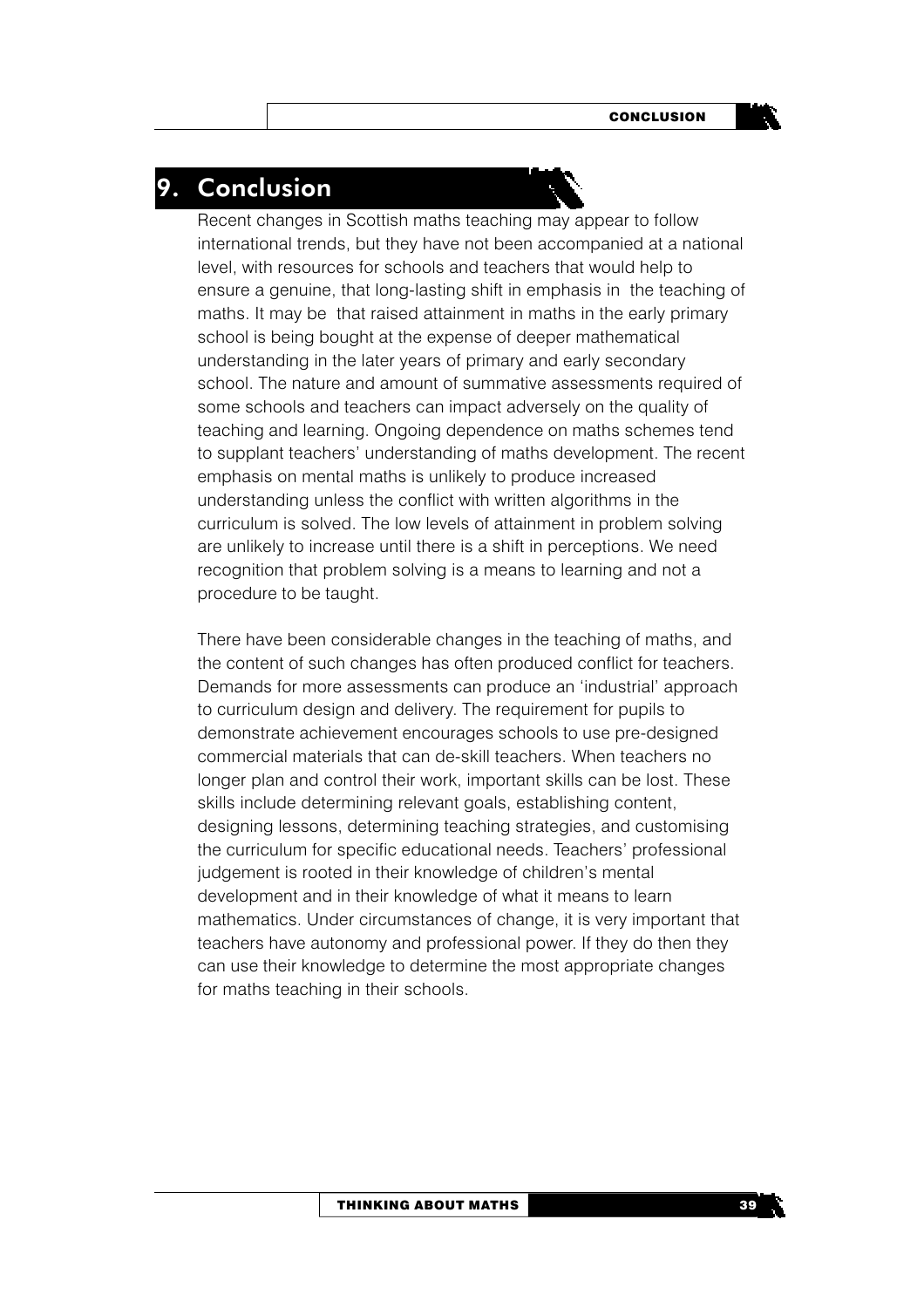**ANNOTATED BIBLIOGRAPHY** 

### 10. Annotated Bibliography

#### 10.1.1 Background

DfES, Implementing the National Numeracy Strategy: The final report of the Numeracy Task Force, 1998.

This document gives a clear description of the National Numeracy Strategy in England and Wales.

Brown, Margaret, What Are the Key Aspects of the National Numeracy Strategy? Plenary Address to BCME, July 1999. Available at: http:// www.edweb.co.uk/bcme/proceedings/plenary/brown.htm This paper gives a critical and informed perspective on the National Numeracy Strategy.

MacNab, Donald, 'Raising Standards in Mathematics Education', Educational Studies in Mathematics, 2000, 42, pp. 61-80. This paper discusses international changes in mathematics education from a Scottish perspective.

National Academy of Sciences, The Third International Mathematics and Science Study, National Research Council, Washington, DC: Mathematical Sciences Education Board, 1996.

TIMMS is a landmark study of maths and science education in more than 40 countries. This paper outlines what international studies such as TIMMS can tell us, how the study was conducted, and what information we might be able to glean from it. The authors discuss the notion of intended and implemented curricula, and list a number of related questions that TIMMS may answer.

#### 10.1.2 Problem solving

Whitebread, D., 'Emergent Mathematics or How to Help Young Children Become Confident Mathematicians' in Anghileri, J. (ed.), Children's Mathematical Thinking in the Primary Years, London: Cassell, 1995. This chapter considers the way children learn and the implications of this for early mathematics teaching.

#### 10.1.3 Conceptual understanding

Siegler, Robert, 'The Development of Academic Skills' in Children's Thinking, New Jersey: Prentice Hall, 1998, ch. 9, pp. 285-297. This chapter gives a succinct account of the development of children's learning in arithmetic skill, complex arithmetic algebra and computer programming. Siegler also recommends further reading.

40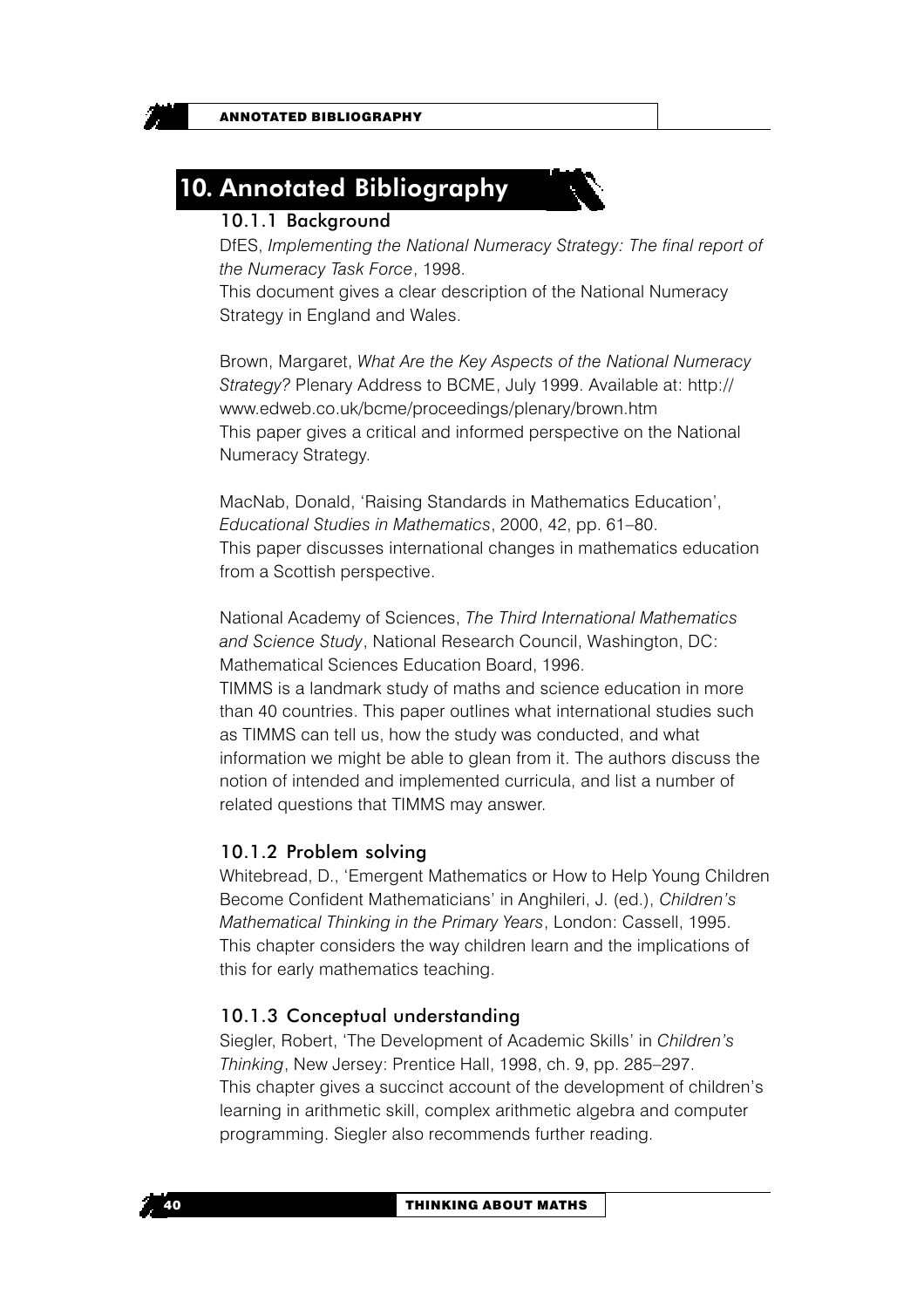#### 10.1.4 Mental maths

1. Thompson, I., and Smith, F., An Investigation of the Mental Calculation Strategies Used by Children in Year 4 and Year 5 for the Addition and Subtraction of Two-digit Numbers: Report to Nuffield Foundation, 1999.

This paper describes the type of strategies that 144 children from Year 4 and Year 5 used for mental calculation.

2. Anghileri, Julia, and Beishuizen, M., 'Which Mental Strategies in the Early Number Curriculum? A comparison of British ideas and Dutch views', British Educational Research Journal, 1998. This paper describes the Dutch 'empty number line' in the context of the development of informal mental strategies and the debate over teaching place value.

#### 10.1.5 Commercial schemes

Hopkins, C., Gifford, S., and Pepperell, S., Mathematics in the Primary School: A sense of progression, London: David Fulton, 1998. This book challenges the view of a mathematics curriculum that is 'scheme-dominated' and proposes a move to a curriculum that might he described as 'scheme as resource'.

#### 10.1.6 Assessment

- 1. Black, P., and Wiliam, D., 'Assessment and Classroom Learning', Assessment in Education, 1998, 5(1), pp. 7-74. This paper lays the foundations for many of the ideas that are promoted in the Assessment is for Learning programme.
- 2. Black, P., and Wiliam, D., *Inside the Black Box*, London: King's College London, 1998. A summarised version of the ideas in the previous reference are to be found here.
- 3. Assessment Reform Group, Assessment for Learning, Cambridge: University of Cambridge School of Education, 1999. This pamphlet is a follow-up to reference 2 above.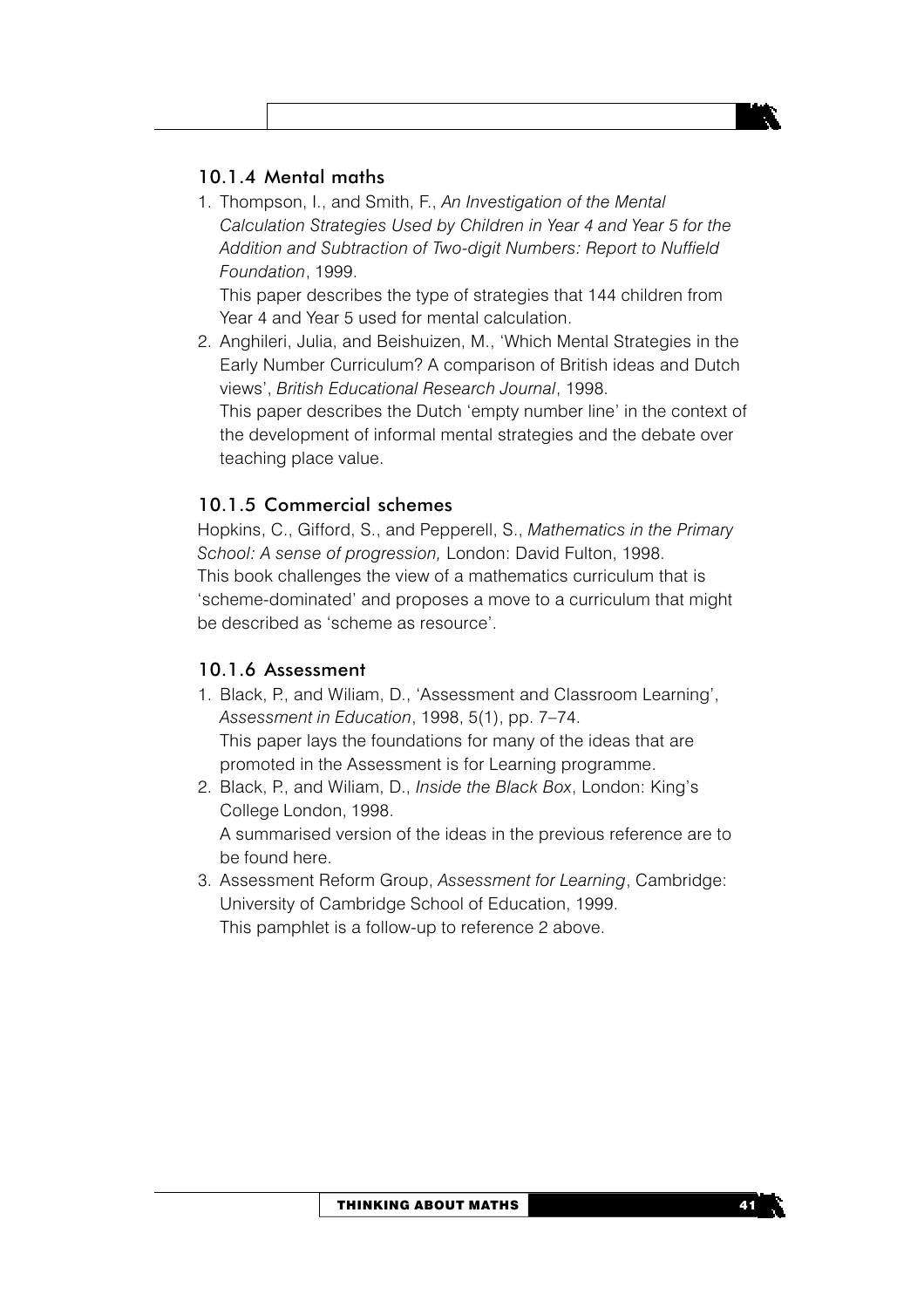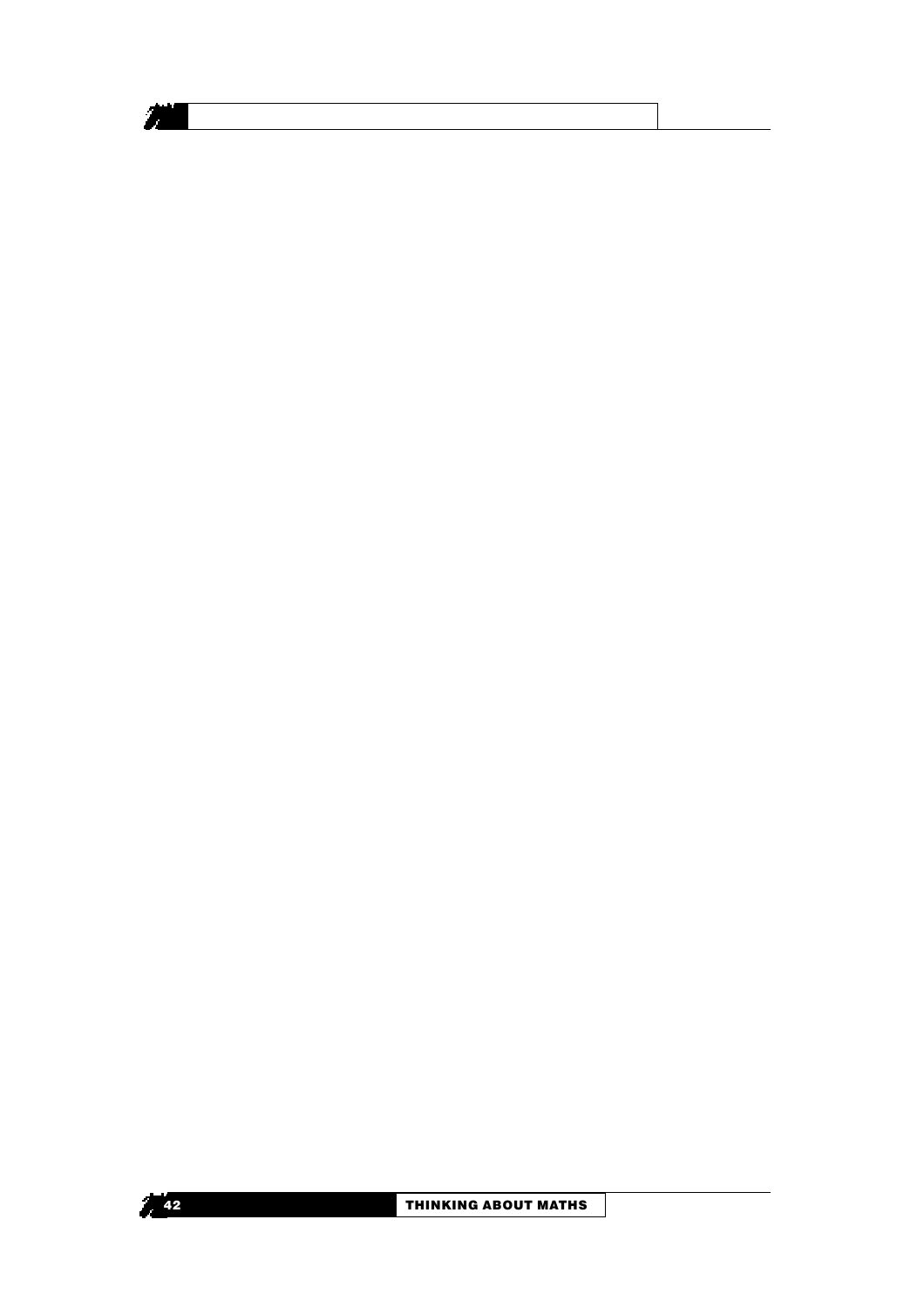

n.